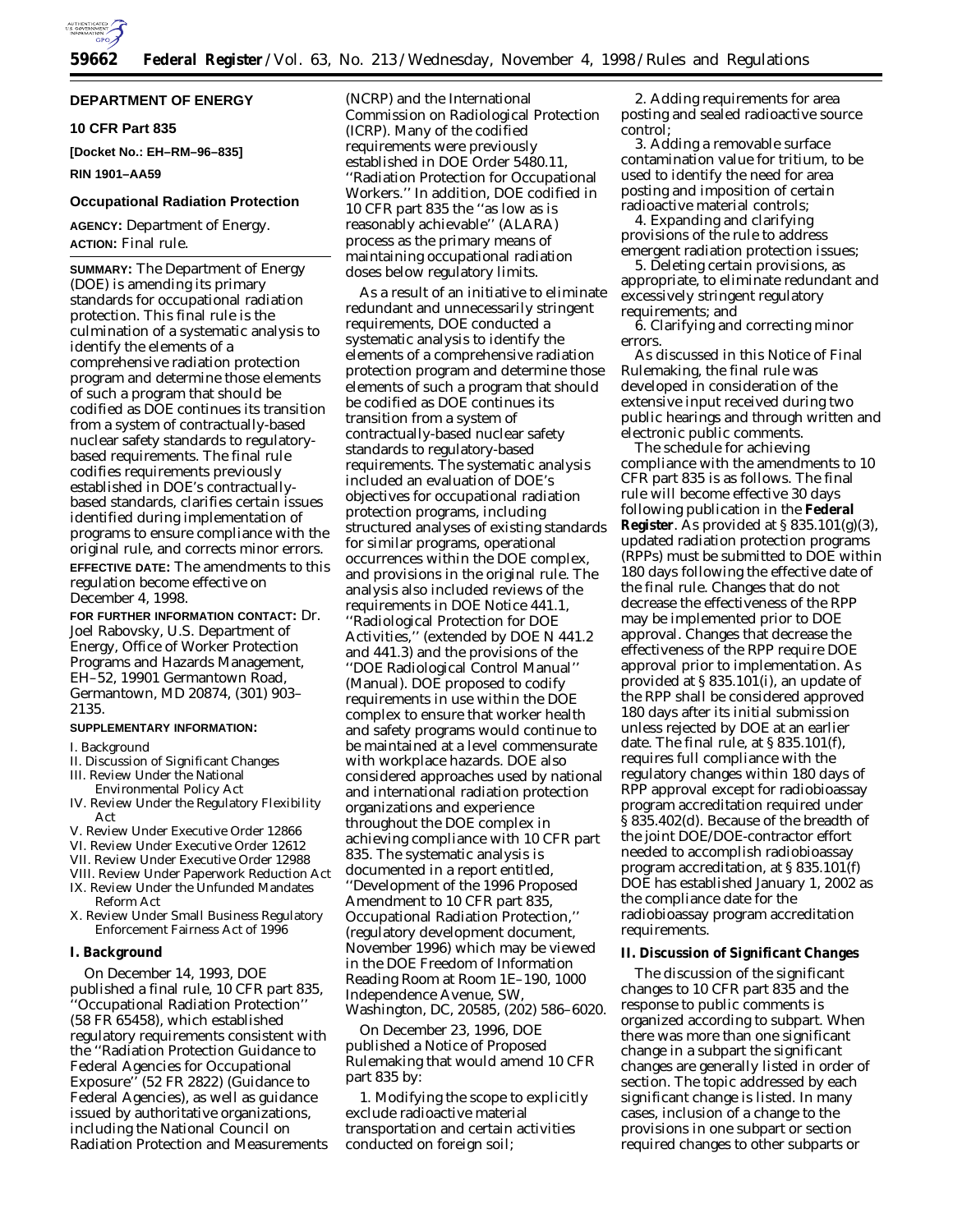sections of the regulation either for internal consistency or to resolve a public comment. For example a number of changes to the provisions of the rule required concomitant changes to the definitions or recordkeeping requirements. Accordingly, the discussion of a change may reference other subparts in addition to the one in which the primary change was made. This organization of the discussion of the significant changes to 10 CFR part 835 and the response to public comments was chosen to more clearly explain the changes and how DOE responded to the public comments.

### *A. General Provisions, Subpart A*

# 1. Nuclear Explosive and Weapon Surety Program

# Proposed Amendment

DOE proposed to revise the Nuclear Explosive and Weapon Surety Program exclusion at § 835.1(b)(3) to clearly indicate that the exclusion applies only to the extent that compliance with 10 CFR part 835 would compromise the effectiveness of activities essential to prevention of an accidental or unauthorized detonation. This action was initiated to ensure that radiation protection programs are implemented that do not compromise the overriding goal of preventing such incidents.

# Summary of Public Comments and Disposition

DOE received comments indicating that this exclusion should also be extended to address the provisions of CG-TSS-S2, ''Transportation Safeguards System Classification and Unclassified Controlled Information Guide (Supplement),'' which states that ''The fact that a specific SST (Safe Secure Trailer)/SSR (Safe Secure Railcar) is loaded or empty is CNSI (controlled nuclear safeguards information).'' The commenters believe that certain posting and labeling provisions of 10 CFR part 835 would provide indication of the loaded or empty status of affected vehicles, contrary to the referenced guidance. DOE believes that the existing exclusion already provides the flexibility needed for implementation of programs consistent with CG-TSS-S2. Indeed, the situation presented by the commenters is exactly the type of condition for which the exclusion is intended.

# Final Rule

After further consideration, DOE has determined that the proposed clarification is not needed. Ruling 1995– 1 makes it clear that the existing language recognizes ''the paramount

importance of preventing accidental or unauthorized nuclear detonations and ensuring that the requirements in (part 835) do not come into conflict with any activities necessary to prevent such detonation. However, [the language is] not intended to relieve the person responsible for a DOE nuclear facility or a DOE activity from complying with the requirements in (part 835) to the extent they do not interfere with the conduct of activities undertaken to prevent an accidental or unauthorized detonation.'' (61 FR 4212, February 5, 1996.)

# 2. Radioactive Material Transportation

#### Proposed Amendment

DOE standards for packaging and transporting radioactive material are addressed in DOE Orders. DOE Orders 460.1A, ''Packaging and Transportation Safety,'' and 460.2, ''Departmental Materials Transportation and Packaging Management,'' provide DOE requirements for packaging and transportation of radioactive material. Requirements for radioactive material transported under DOE's national security mission are provided in DOE Order 5610.12, ''Packaging and Off-site Transportation of Nuclear Components and Special Assemblies Associated with the Nuclear Explosive and Weapon Safety Program,'' and DOE Order 5610.14, ''Transportation Safeguards System Program Operations.'' The requirements of these Orders are consistent with Department of Transportation (DOT) regulatory requirements and provide the framework for ensuring transportation safety. Certain provisions of 10 CFR part 835 complement these transportation safety directives by ensuring that individuals are afforded an adequate level of radiation protection while preparing radioactive materials for transportation and taking possession of radioactive material from transportation.

Although the absence of provisions pertaining to radioactive material transportation was addressed in the preamble for the original Rulemaking (58 FR 65465), DOE did not explicitly exclude radioactive material transportation from the scope of 10 CFR part 835. Consistent with its original intent as expressed in the preamble of the final rule, DOE proposed an exclusion at § 835.1(b)(4) for radioactive material transportation conducted in accordance with applicable DOE Orders. DOE also proposed a definition of ''radioactive material transportation'' at § 835.2(a) to clarify the distinction between the process of transporting radioactive materials, which would be excluded from 10 CFR part 835, and

those activities leading to or resulting from radioactive material transportation, which would be subject to 10 CFR part 835. The proposed definition included a specified threshold (specific activity) consistent with DOT requirements at 49 CFR 171–179.

# Summary of Public Comments and Disposition

Public comments supported DOE's intent to exclude radioactive material transportation, but indicated that the proposed approach did not clearly establish the interface between 10 CFR part 835 and applicable transportation requirements. Other comments indicated that the term ''specific activity" in the proposed  $\S 835.2(a)$ definition of the term ''radioactive material transportation'' could be misconstrued, potentially resulting in non-compliant conditions.

#### Final Rule

The final rule clearly establishes the interface between the occupational radiation protection and transportation requirements. This approach makes it clear that 10 CFR part 835 does not apply to the radioactive material transportation, which is defined to be movement of radioactive material that is subject to DOE Orders or DOT regulations. The definition of radioactive material transportation is independent of the geographical location of the material being transported (i.e., inside or outside of the area controlled by DOE) and also independent of the radiological characteristics (e.g., specific activity) of the material in question. As a result of this revised approach, DOE has not included the term ''specific activity'' in the § 835.2(a) definition of the term ''radioactive material transportation.''

3. DOE Activities Conducted on Foreign Soil

### Proposed Amendment

DOE proposed to add an exclusion at  $\S 835.1(b)(5)$  for DOE activities conducted on foreign soil and under requirements agreed to between the foreign government and the United States. DOE proposed this exclusion in recognition of the primacy of foreign governments' occupational radiation protection requirements.

# Summary of Public Comments and Disposition

Several commenters indicated that the development and approval of agreements with foreign governments may require action by the State Department and that DOE contractors could not take independent actions to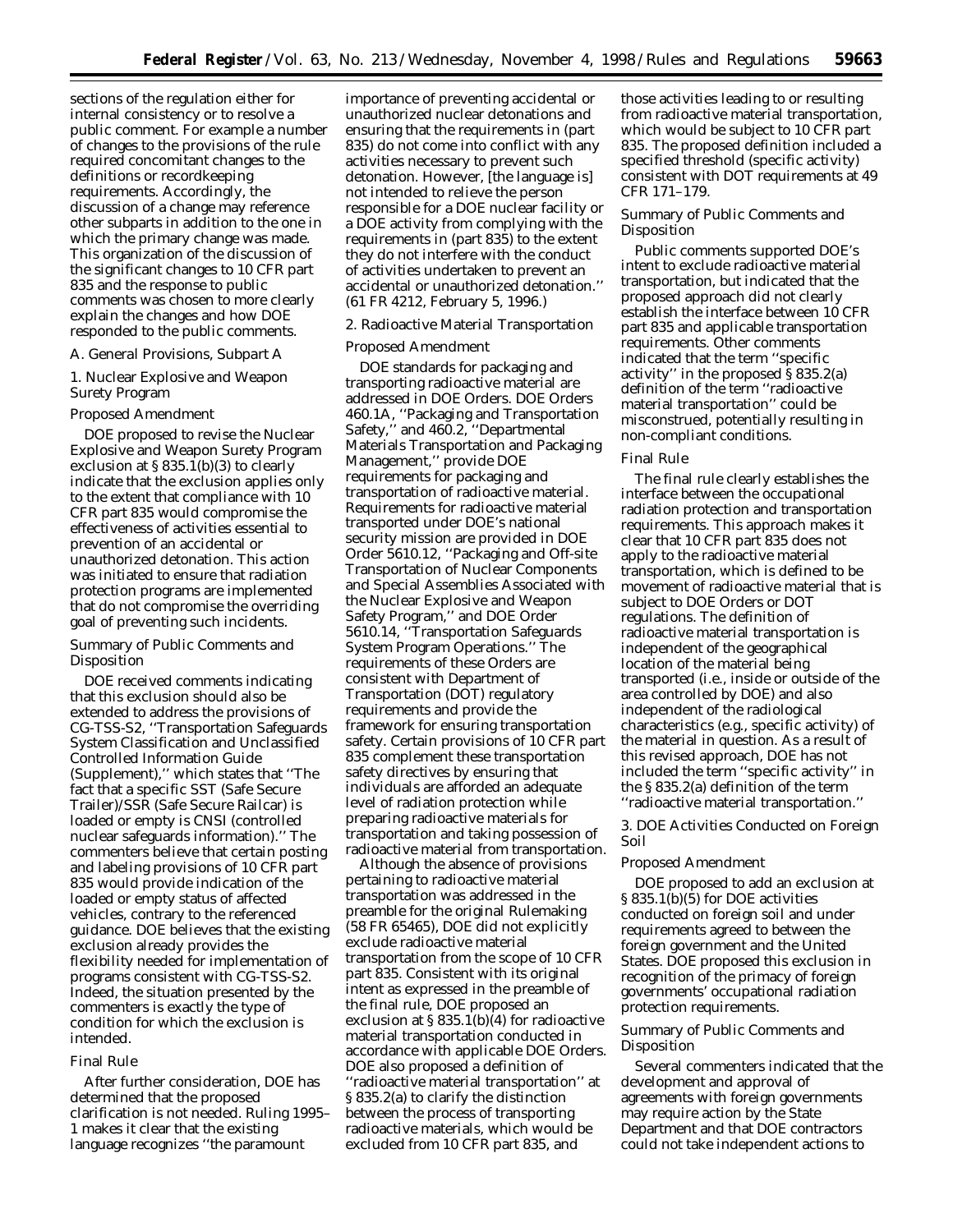ensure that appropriate agreements have been reached. However, DOE activities, including those performed on foreign soil, are conducted under the cognizance of the responsible DOE Program Office and these offices are responsible for ensuring that such agreements are in effect before authorizing the conduct of the activities. The only action required of the DOE contractor will be to ensure that the DOE Program Office has established, or verified the establishment of, the appropriate agreements. Also, the activity is not excluded unless there are occupational radiation protection requirements agreed upon.

#### Final Rule

The final rule includes the exclusion for DOE activities conducted on foreign soil at § 835.1(b)(5).

4. Applicability of Occupational Dose Received From Excluded Activities

# Proposed Amendment

At §§ 835.1(c), 835.202(a), and 835.202(b), DOE proposed changes to clarify the requirements for accounting for occupational doses received from non-DOE activities. The proposed amendment indicated that, even though certain activities are excluded from the scope of the rule at § 835.1(b), an individual's occupational dose resulting from excluded activities would be applied toward determination of compliance with the occupational dose limits established in subpart C of 10 CFR part 835. This is necessary to ensure that an individual's annual aggregate occupational dose is maintained below the limits specified in the Federal Guidance. This would include occupational doses received from activities licensed by the Nuclear Regulatory Commission (NRC) and its agreement states, activities conducted under the authority of the Director, Naval Nuclear Propulsion Program, activities conducted under the Nuclear Explosive and Weapon Surety Program, radioactive material transportation activities, and activities conducted under the auspices of foreign governments. However, radiation doses received from background radiation, as a patient for the purposes of medical diagnosis or therapy, and from participation as a subject in medical research programs are not considered occupational doses and would not be considered in determining compliance with the occupational dose limits. Furthermore, occupational dose received as a result of authorized emergency exposures and planned special exposures, although

occupational in nature, would not be considered in determining compliance with the dose limits established at § 835.202(a).

Summary of Public Comments and Disposition

Commenters generally supported this clarification of DOE policy.

# Final Rule

The final rule adopts the proposed clarification that all occupational doses, other than doses resulting from authorized emergency exposures and planned special exposures, shall be considered in determining compliance with the limits set forth in §§ 835.202, and 835.207. Section § 835.206, Limits for the embryo/fetus, was included in this provision for consistency and completeness. Because § 835.1302 establishes the appropriate criteria for authorizing exposures under emergency conditions, DOE has instituted an editorial change to reference this section. Procedures for handling doses resulting from authorized emergency exposures and planned special exposures are discussed in Section II.C of this Notice of Final Rulemaking, ''Limitation of Individual Doses.''

# 5. Definitions

DOE proposed to add, revise, or remove the definitions of a number of terms that appear at  $\S 835.2(a)$  and (b) as follows:

a. Adding definitions of the terms ''accountable sealed radioactive source,'' ''derived air concentrationhour,'' ''occupational dose,'' ''radioactive material area,'' ''radioactive material transportation,'' ''radiological control technician,'' ''real time air monitoring,'' ''respiratory protective device,'' ''sealed radioactive source,'' 'source leak test," and "week."

b. Revising the definitions of the terms ''airborne radioactive material or airborne radioactivity,'' ''airborne radioactivity area,'' ''contamination area,'' ''controlled area,'' ''DOE activity,'' ''high contamination area,'' ''member of the public,'' ''monitoring,'' ''radiological area,'' ''year,'' ''committed dose equivalent,'' ''cumulative total effective dose equivalent,'' ''effective dose equivalent,'' ''external dose or exposure,'' ''internal dose or exposure,'' ''quality factor,'' ''total effective dose equivalent,'' and ''weighting factor.''

c. Removing the definitions of the terms ''ambient air,'' ''continuous air monitor," "collective dose," and ''occupational exposure.''

The effects of these proposed changes, significant public comments on these proposed changes, and any resulting

changes are discussed in this Notice of Final Rulemaking as these terms appear in the final rule.

6. Intervals Between Required Activities

# Proposed Rule

DOE proposed to revise the required intervals for internal audits, instrument and equipment calibration and maintenance, and radiation safety retraining from the specified number of years to the equivalent number of months. This change was proposed to eliminate any confusion resulting from the § 835.2(a) definition of the term ''year,'' which specifically defined the year in terms necessary to ensure compliance with the subpart C dose limits.

# Summary of Public Comments and Disposition

DOE received a number of comments indicating that the required intervals appeared to be somewhat arbitrary and should therefore include some degree of flexibility to accommodate operational and scheduling needs. DOE agrees with these observations.

# Final Rule

DOE has included a provision at § 835.3(e) that will allow a 30 day automatic extension in the required time interval to accommodate operational and scheduling constraints. The extension is considered to be automatic in that there is no requirement to obtain DOE or other approval for the extension. This provision addresses the requirements of §§ 835.102, 835.901, and 835.1202 for internal audits, radiation safety training, and sealed radioactive source inventories and leak tests, respectively. Because of the varying lengths of the calendar months, DOE has not provided a definition of the term ''month.'' DOE expects that those entities responsible for ensuring compliance with 10 CFR part 835 will undertake those measures necessary to perform the required activities within the prescribed time frame (i.e., if a sealed radioactive source is leak tested on January 15, DOE would expect the subsequent leak test to be performed on or before July 15 of the same year). When operational or scheduling considerations preclude adherence to that schedule, then one may consider utilization of the 30 day extension (i.e., the leak test could be performed no later than August 14 of the same year).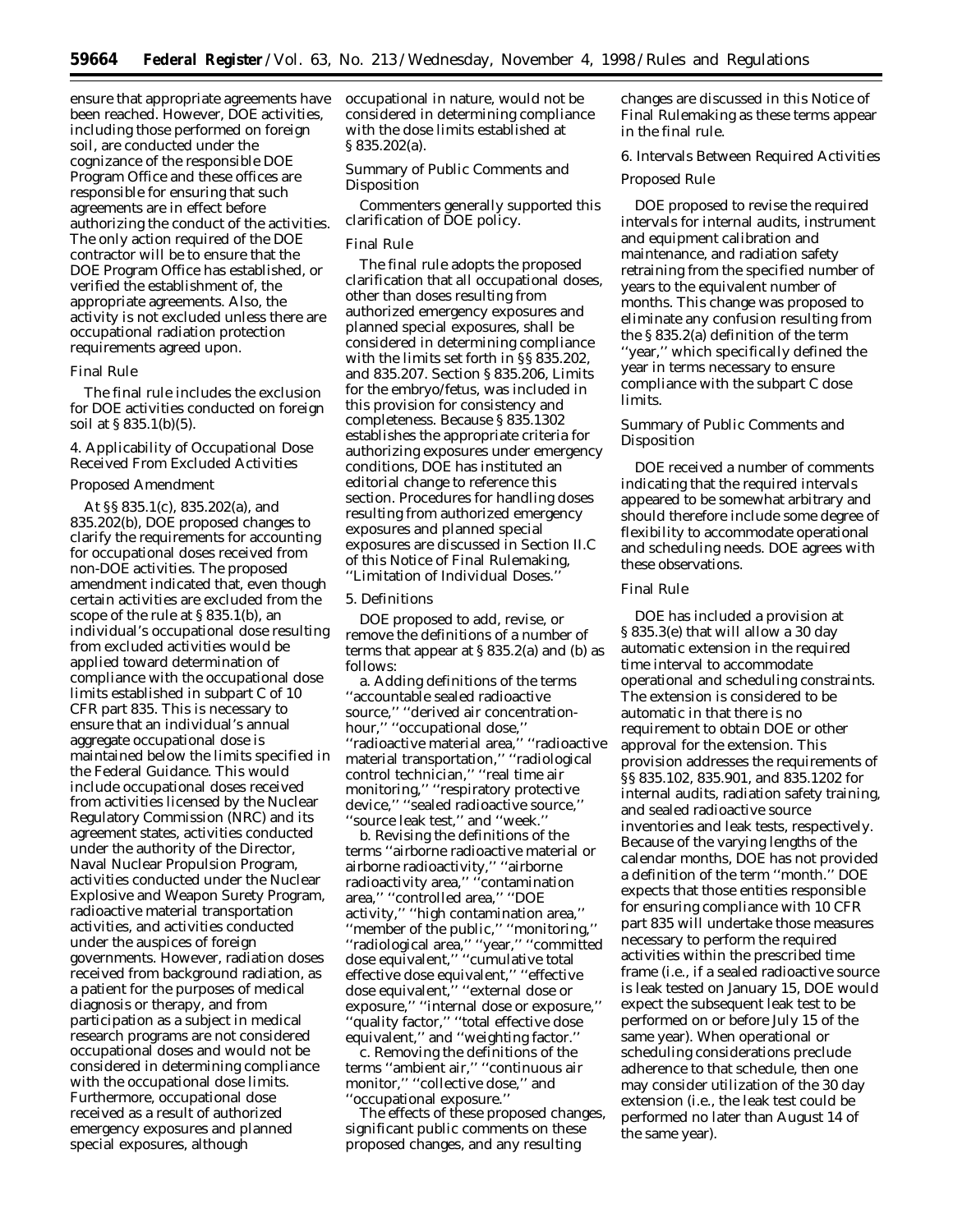# 7. Radiological Units

Proposed Amendment

DOE proposed to delete the § 835.4 prohibition on use of the international (SI) radiological units. The international system of radiological units is commonly used for calculational and reference purposes. As proposed, § 835.4 would continue to require the use of the special radiological units in required records. Consistent with its historical endorsement of the special units and in recognition of the capabilities of many commerciallyavailable instruments in use throughout the DOE complex, DOE also proposed to specifically allow for use of subunits and multiples of the unit ''roentgen.''

Summary of Public Comments and Disposition

Although some comments indicated that DOE should proceed toward use of the SI units for required records, DOE believes that considerations of consistency with records required by the NRC and its agreement states override the impetus toward use of SI units.

#### Final Rule

As proposed, § 835.4 of the final rule allows the use of the international system of units for calculations or reference purposes. Records required by 10 CFR part 835 will continue to be maintained using the special radiological units of curie, rad, roentgen, and rem.

### *B. Management and Administrative Requirements, Subpart B*

1. Documented Radiation Protection Programs

### Proposed Rule

Paragraph 835.101(g) of the original rule requires that those entities subject to the requirements of 10 CFR part 835 submit an update of the documented radiation protection program (RPP) within 180 days of the effective date of any regulatory modifications. DOE proposed to establish provisions at § 835.101(f) requiring compliance with amendments to 10 CFR part 835 no later than 180 days following approval of the updated RPP, except for the provisions of § 835.402(d) for radiobioassay program accreditation. Because of the extent of the joint DOE/DOE contractor effort necessary to complete the radiobioassay program accreditations, DOE proposed a compliance date of January 1, 2000 for this provision. DOE also proposed to delete outdated provisions codified at § 835.101 (f) and (g).

Summary of Public Comments and Disposition

Several commenters indicated that DOE's proposed compliance date of January 1, 2000 for radiobioassay program accreditation may be inappropriate due to the lack of experience in implementing the accreditation program. Other comments indicated that DOE delays in implementing the program might result in a state of non-compliance for DOEcontractors. DOE agrees that more time may be necessary to complete the required program accreditations.

### Final Rule

DOE has codified the proposed 180 day period for achieving compliance with the amendments to 10 CFR part 835, except for the radiobioassay program accreditation requirements of § 835.402(d). DOE has extended the date for compliance with the radiobioassay program accreditation requirements until January 1, 2002 to accommodate the planned schedule to complete program accreditations throughout the DOE complex. DOE expects this extension to provide ample time for completion of the program accreditations. Should significant delays occur in performing the program accreditations, DOE could exercise appropriate enforcement discretion. These changes will not affect the compliance status of personnel dosimetry programs currently accredited, or excepted from accreditation, under the existing Department of Energy Laboratory Accreditation Program (DOELAP) standards.

DOE has deleted the outdated provisions of  $\S 835.101$  (f) and (g) as proposed.

2. Education and Training of Cognizant Individuals

# Proposed Amendment

To address a number of shortcomings in its provisions for training radiological control technicians identified during its systematic analysis, DOE proposed to codify a definition of ''radiological control technician'' at § 835.2(a). DOE also solicited comments on four alternative approaches that were discussed in the preamble of the Notice of Proposed Rulemaking.

Summary of Public Comments and Disposition

Public comments indicated that DOE's proposed definition of the term ''radiological control technician'' did not adequately describe the roles and responsibilities of individuals filling

this position. DOE received comments endorsing each of the proposed alternative approaches, with the majority of the comments endorsing Alternative Approach 4 as discussed in the preamble of DOE's Notice of Proposed Rulemaking.

# Final Rule

To satisfy its programmatic objectives for occupational radiation protection programs, DOE has codified an approach consistent with that discussed as Alternative Approach 4 in its Notice of Proposed Rulemaking. Under this approach, DOE has eliminated the specific requirements for radiological control technician training from subpart J of 10 CFR part 835 and added at § 835.103 a requirement for all individuals responsible for ensuring compliance with the rule to have the appropriate education, training, and skills. This approach provides the flexibility necessary to address the wide range of individuals involved in developing and implementing measures necessary for ensuring compliance with 10 CFR part 835, including cognizant managers, supervisors, auditors, engineers, clerks, and technicians.

#### 3. Written Procedures

#### Proposed Rule

In its Notice of Proposed Rulemaking, DOE noted that the existing rule did not establish requirements for written procedures that consistently addressed the hazards associated with the specified activity. DOE believes that, due to the wide variation of radiological activities and their associated hazards conducted at DOE facilities, requiring written procedures for specific types of activities may divert resources from active management of higher-hazard activities to administrative control of lower-hazard activities. DOE discussed two alternative approaches in its Notice of Proposed Rulemaking. Alternative Approach 1 would eliminate most or all of the requirements for written procedures and leave the determination of the need for written procedures to the cognizant DOE Program Office. Alternative Approach 2 would eliminate most or all of the existing requirements for written procedures in favor of a general requirement that written procedures be developed and implemented commensurate with the radiological hazards created by the activity and consistent with the education, training, and skills of the affected individuals.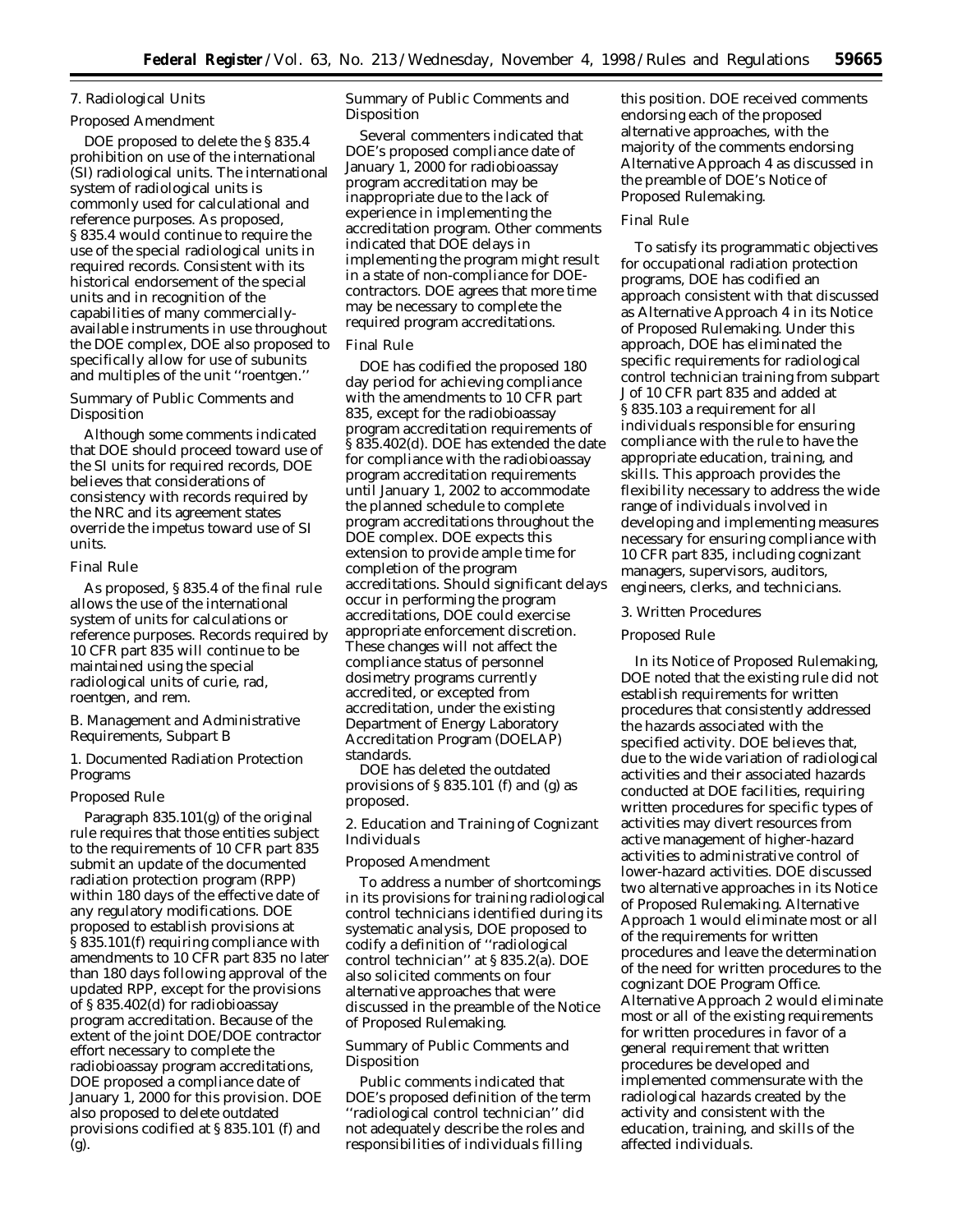Summary of Public Comments and **Disposition** 

Public comments overwhelmingly favored Alternative Approach 2. Commenters indicated that this approach would provide for an appropriate level of radiological safety while providing the flexibility needed to address the wide range of DOE activities. DOE agrees with the public comments.

# Final Rule

DOE has established a requirement at § 835.104 consistent with that described as Alternative Approach 2 in its Notice of Proposed Rulemaking. As a result of this change, DOE has deleted specific requirements for written procedures from §§ 835.501(d), 835.1001(a), 835.1001(b), 835.1003(a), 835.1101(c), and 835.1102(c)(3) (formerly 835.404(d)). In addition, proposed requirements for written procedures at §§ 835.405(f) and 835.1201(a) were omitted from the final rule.

DOE's adoption of this approach is not intended to imply a global requirement that written procedures be developed and implemented to address all of the requirements of 10 CFR part 835. In evaluating the need for written procedures addressing any particular provision of 10 CFR part 835, consideration must be given to the nature and extent of the radiological hazards, the complexity of the measures necessary to achieve compliance, and the education, training and skills of the individuals who must implement those measures. Under such a regimen, a low hazard activity employing a stable staff of highly educated and skilled workers having an advanced knowledge of radiation protection principles and practices could have fewer and less detailed procedures than a higher hazard activity employing a transient force of workers with less knowledge of radiation protection principles and practices. The adequacy of the written procedures is ultimately determined by the appropriate implementation of the necessary compliance measures by the affected individuals.

Because the scope of subpart B of 10 CFR part 835 has been expanded, DOE has changed the title of this subpart to ''Management and Administrative Requirements.''

# *C. Limitation of Individual Doses, Subpart C*

1. Summing of Internal and External Doses

#### Proposed Amendment

DOE proposed to revise § 835.203(a) to provide flexibility in requirements for summing of individual internal and

external dose equivalents to determine the total effective dose equivalent. As proposed, § 835.203(a) would require summing only when the individual was monitored in accordance with § 835.402 (that is, when the individual's dose was likely to exceed the mandatory individual monitoring thresholds) or when the individual's dose exceeded the mandatory monitoring thresholds, regardless of a priori expectations. DOE also proposed to delete

§ 835.203(c) because this provision is redundant with provisions included in the § 835.2(b) definition of the term ''weighting factor.''

# Summary of Public Comments and **Disposition**

DOE received comments indicating that all monitored individual internal and external doses should be summed to determine the total effective dose equivalent. Commenters noted that these data were available and could be important in future dose reconstruction or litigation efforts. DOE agrees with these comments. Although DOE is concerned about the administrative burden associated with the need to sum trivial internal and external doses, DOE has provided ample flexibility for ameliorating such burdens through codification of the individual monitoring thresholds provided at § 835.402.

#### Final Rule

DOE has omitted the proposed change from § 835.203(a), but deleted the second sentence of § 835.203(a) because this sentence is redundant with provisions included in the definition of the term ''effective dose equivalent'' at § 835.2(b). DOE has deleted § 835.203(c), as proposed.

### 2. Planned Special Exposures

#### Proposed Amendment

DOE proposed changes to the 10 CFR part 835 requirements for conducting planned special exposures in excess of the dose limits established at § 835.202.<br>The proposed changes included:

a. Changing the  $$835.204(a)(1)$ reference from § 835.202(a)(1) to § 835.202(a) to indicate that all of the § 835.202 dose limits apply.

b. Revising  $\S 835.204(c)$  to indicate that doses resulting from planned special exposures may exceed the numerical values established at § 835.202(a) without actually exceeding the occupational dose limits. c. Clarifying documentation

requirements for planned special exposures at § 835.204(d).

DOE also solicited comments on the possibility of deleting the provisions for planned special exposures because

these provisions have not been used to date.

Summary of Public Comments and Disposition

Commenters generally supported the proposed changes to the provisions for planned special exposures. Many commenters indicated that the provisions for planned special exposures should be retained to provide the maximum practical degree of flexibility.

#### Final Rule

Consistent with the comments received, DOE has retained the provisions for planned special exposures, with the proposed revisions, in the final rule.

# 3. Radiation Dose Limits

# Proposed Amendment

DOE proposed editorial changes to § 835.207 and the heading of that section to clarify that the dose limits for minors apply to doses resulting from occupational exposure only. DOE also proposed to add deterministic dose limits for minors consistent with the Federal Guidance. Non-occupational exposure of minors is subject to the dose limits established at § 835.208 for members of the public entering a controlled area. DOE also proposed changes to § 835.208 to clarify that the member of the public dose limit applies to members of the public in the controlled area only. DOE proposed to revise the definition of ''member of the public'' at § 835.2(a) to clearly distinguish members of the public from temporary or transient workers or visiting scientists who could receive occupational doses.

DOE proposed to revise the definition of ''cumulative total effective dose equivalent'' (CTEDE) at § 835.2(b) to include all total effective dose equivalent (TEDE) values, where available, from January 1, 1989, whether or not the dose was received at that DOE site or facility.

# Summary of Public Comments and Disposition

Several commenters questioned DOE's proposed approach to controlling doses to minors, pointing out that a minor could possibly receive 0.1 rem in a year occupational dose and 0.1 rem in a year as a member of the public. Although this scenario is possible, the resulting maximum dose is well below the most recent recommendations of scientific bodies for exposures that do not occur repeatedly.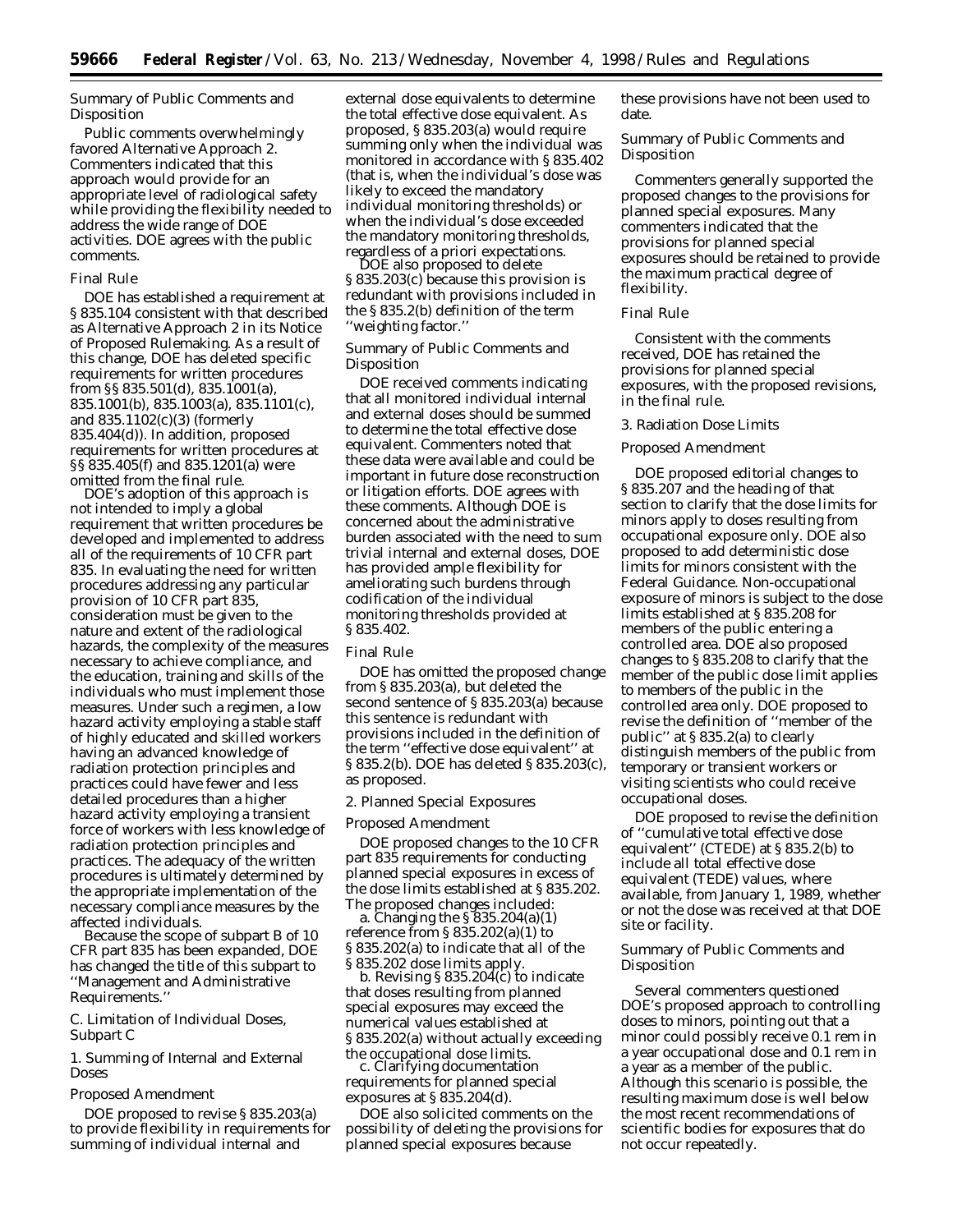DOE did not receive any substantive comments on the proposed change to the definition of the term ''cumulative total effective dose equivalent.''

### Final Rule

DOE has adopted the changes, essentially as proposed. DOE has also made editorial changes to §§ 835.207 and 835.208 for clarity. These changes include omitting, in § 835.207, the proposed occupational dose limit for minors of 10% of the § 835.202(a)(2) limit. This limit is redundant because the 0.1 rem total effective dose equivalent limit for minors is always more restrictive.

### 4. Exposures to Airborne Radionuclides

#### Proposed Amendment

DOE proposed to delete § 835.209(b) because of redundancy with other rule requirements for inhalation exposures and external exposures from airborne radionuclides.

Summary of Public Comments and Disposition

DOE did not receive any substantive comments on the proposed deletion.

#### Final Rule

DOE has deleted § 835.209(b) and redesignated § 835.209(c) as § 835.209(b). In addition, DOE has initiated an editorial change by deleting the word ''representative'' from § 835.209(c)(3) (redesignated as § 835.209(b)(3)). This word was redundant with the remaining requirement that the internal dose estimate based upon air concentration values must be as or more accurate than that based upon bioassay results.

*D. Monitoring of Individuals and Areas, Subpart E*

1. General Requirements for Area and Individual Monitoring

#### Proposed Amendment

In reviewing the requirements of 10 CFR part 835, DOE noted that the terms ''monitoring'' and ''survey'' were not used consistent with the definitions provided at § 835.2(a). DOE proposed changes to the definition of the term ''monitoring'' at § 835.2(a) to clearly establish that ''monitoring'' involves measurement of radiological conditions and the subsequent use of the results of these measurements to evaluate potential and actual exposures to ionizing radiation. As proposed, the term ''survey,'' would be more directly related to the assessment of workplace or material radiological conditions through direct measurement, assessment, or calculation for the

purposes of hazards assessment. DOE proposed changes throughout the rule to ensure consistent application of these terms.

DOE proposed to clarify the requirements of §§ 835.401(c) and 835.703(d) by making the calibration requirements apply to both ''instruments'' and ''equipment.'' This clarification is consistent with current field practice with regard to equipment, such as an air sampler, that, although incorporated into or associated with instrumentation systems, does not have any instrumentation.

Summary of Public Comments and Disposition

DOE received a number of comments supporting its attempt to clarify the ''monitoring'' and ''surveying'' terminology. However, comments indicated that the usage of these terms remained inconsistent.

With regard to the proposed § 835.401(c) requirements for calibration and maintenance of instruments and equipment, DOE received a number of comments indicating that the required one year calibration frequency was overly stringent given the reliability of many modern instruments, particularly certain fixed monitors. Other commenters indicated that the term ''equipment'' could conceivably be extended to include vehicles, calculators, and other equipment routinely used in the course of area monitoring.

Commenters indicated that the use of the undefined term ''workplace'' in this subpart could result in confusion regarding the scope of the requirements. Commenters also indicated that the use of the term ''area monitoring'' at § 835.401(b) seemed to imply that stationary area monitors were required under certain conditions.

### Final Rule

DOE has determined that, for regulatory purposes as established in 10 CFR part 835, there is no substantive difference between the uses of the terms ''monitoring'' and ''survey.'' Therefore, in the final rule DOE has revised the definition of the term ''monitoring'' and deleted the term ''survey,'' replacing this term with ''monitoring'' (as modified) throughout the rule. DOE has also deleted the undefined terms ''sampling'' and ''measurements'' in favor of the defined term ''monitoring.''

DOE has deleted the term ''workplace'' from subpart E of 10 CFR part 835, instead adopting a performance-oriented approach of ''monitoring of individuals and areas.'' In a related editorial change, DOE has

deleted the term ''area monitoring'' from proposed § 835.401(b) and redesignated the remaining text as  $\S 835.401(a)(6)$  to eliminate any connotation regarding requirements for stationary radiation monitors. DOE has also substituted the defined term ''individual'' for the undefined term ''personnel'' in this provision.

In response to comments on DOE's requirements for calibration and maintenance of instruments and equipment, DOE has revised these requirements (at redesignated § 835.401(b)(1)) such that calibration and maintenance will be required ''periodically'' on an ''established frequency.'' This change is consistent with NRC requirements at 10 CFR 20.1501 and provides flexibility for acceptance of recommendations provided in various consensus standards accepted by the instrument calibration community and used within the DOE complex. DOE will provide guidance regarding measures for establishing appropriate maintenance and calibration frequencies and proper application of these requirements to 'equipment'' used for monitoring.

As used in 10 CFR part 835, instruments and equipment used for monitoring includes devices used for both area monitoring (e.g., portable and installed radiation, contamination, and airborne radioactivity sampling and monitoring devices) and individual monitoring devices (e.g., thermoluminescent dosimeters, pocket ion chambers, track etch dosimeters, and electronic dosimeters). Note that the calibration of personnel dosimeters that are required under § 835.402 is addressed by the DOELAP for personnel dosimetry.

### 2. Individual Monitoring and Dose Determination

### Proposed Amendment

DOE proposed several changes to the existing requirements for monitoring individual radiation doses. The proposed changes included:

a. Clarifying the requirements for external and internal dose monitoring programs at § 835.402(b) and (d) by providing that such programs must be capable of demonstrating compliance with all of the individual dose equivalent limits in subpart C. This approach is consistent with DOE's previously established requirements for records required under § 835.701(a).

b. Revising the monitoring requirements for minors at § 835.402(a)(3) and (c)(3) to expressly state that these requirements apply to occupationally exposed minors only.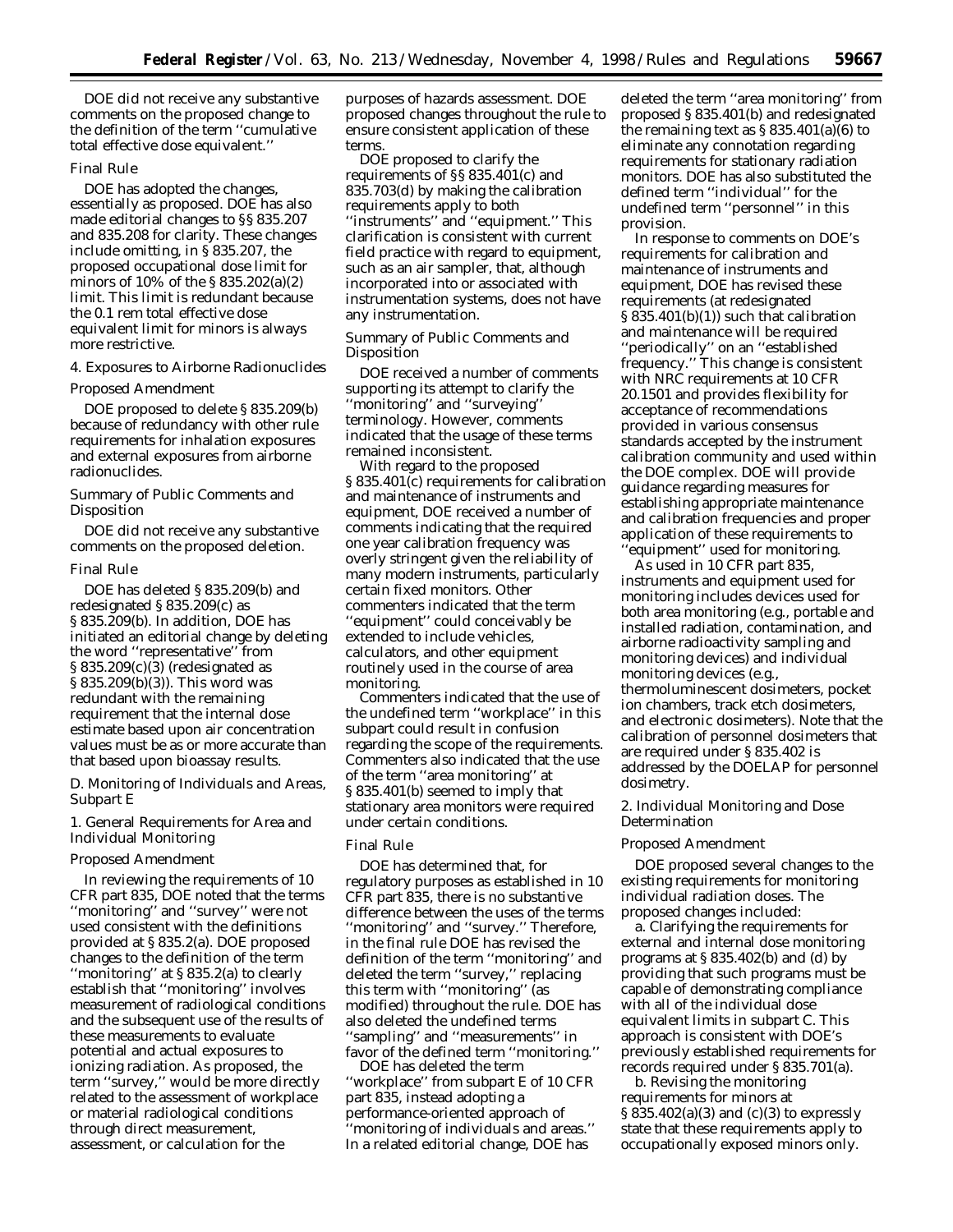Minors who are not occupationally exposed are subject to the member of the public monitoring requirements found at  $\S 835.402(a)(4)$  and (c)(4).

c. Deleting from  $\S 835.402(c)(1)$  the monitoring threshold based on organ and tissue committed dose equivalent. The monitoring threshold based upon committed effective dose equivalent obviates the need for this threshold because, through application of the weighting factors defined at § 835.2(b), the committed effective dose equivalent always provides a more restrictive basis for individual monitoring.

d. Changing § 835.402(a)(1)(i) to require individual monitoring on the basis of deep dose equivalent rather than effective dose equivalent because deep dose equivalent is the parameter actually monitored by existing dosimetry programs.

e. Removing provisions at  $\S 835.402(a)(1)(iv)$  for measuring deep dose equivalent from external sources to any organ or tissue other than the lens of the eye because any doses meeting this condition are adequately addressed by § 835.402(a)(1)(i).

f. Clarifying  $\S 835.402(a)(4)$  and  $(c)(4)$ to indicate that these provisions apply to members of the public inside the controlled area only.

# Summary of Public Comments and Disposition

Commenters indicated that the proposed § 835.402(a)(1)(i) requirement for monitoring of deep dose equivalent, as worded, would challenge the capabilities of modern dosimetry systems. While the technical basis for the comments was not clear, reflection on these comments revealed that the wording in the proposed rule could suggest the basis for initiating monitoring was the highest dose received by any portion of the whole body. Furthermore, although deep dose equivalent is the quantity most commonly measured, effective dose equivalent is the appropriate criterion upon which the mandatory individual monitoring threshold should be based because the corresponding occupational dose limits are stated in terms of effective dose equivalent.

### Final Rule

DOE agrees with the public comments regarding the proposed change to § 835.402(a)(1)(i). The language in the original version of 10 CFR part 835 has been retained. DOE has included the other proposed changes in the final rule.

3. Program Accreditation

Proposed Amendment

DOE proposed a number of enhancements and additions to the existing requirements for the DOELAP. These proposed changes included:

a. Amending § 835.402(b) to indicate that, except as discussed below, personnel dosimetry programs must be either accredited under the DOELAP or excepted from accreditation under that program.

b. Amending § 835.402(d) to require radiobioassay program accreditation or exception through the recently developed DOELAP for Radiobioassay. This proposed change was intended to ensure the integrity of radiobioassay programs and prevent recurrence of recent adverse events.

c. Revising § 835.402(b) and (d) to limit the scope of the DOELAP requirements to personnel dosimetry and radiobioassay programs implemented to ensure compliance with § 835.402 (i.e., monitoring when individual doses are likely to exceed the stated thresholds). In a related change, because § 835.401(b) addresses calibration of instruments and equipment used for monitoring and DOELAP for Personnel Dosimetry provides appropriate dosimetry system performance criteria, DOE proposed to delete the dosimeter calibration requirement from § 835.402(b).

d. Adding § 835.402(e) to require that external dosimetry and bioassay programs conform to the most recent revisions of the DOELAP technical standards or be subject to review and approval of the Secretarial Officer responsible for environment, safety, and health matters (currently the Assistant Secretary for Environment, Safety and Health). For those programs that are not accredited or excepted from the accreditation program, this provision would also allow this same officer to provide approval if the programs demonstrate performance equivalent to those accredited under the DOELAP. This provision would ensure that, to the extent practical, DOE radiation protection programs will reflect the latest advances in the sciences of external and internal dosimetry. To prevent the automatic loss of accreditation status as a result of changes to the DOELAP technical standards, the DOELAP technical standards provide that changes in the standards become effective only during the ensuing accreditation cycle.

Summary of Public Comments and Disposition

Several commenters suggested that all individual dose measurements be performed under an accredited dosimetry program in order to maintain credibility of all monitoring data. However, DOE does not believe that is appropriate to impose regulatory accreditation requirements on monitoring programs that are not required by regulation. Existing regulatory provisions at § 835.402(a) and (c) require individual monitoring for all individuals likely to receive a dose equivalent exceeding the specified thresholds. As part of a comprehensive radiation protection program, measures used to identify these individuals should include comprehensive, documented area monitoring and could include, if management so chooses, individual monitoring. Section 835.401 establishes minimum requirements for performing such monitoring, including requirements for calibration and maintenance of instruments and equipment used to perform the monitoring. As required by §§ 835.701(a) and 835.703, the monitoring results must be documented.

Several commenters recommended that DOE revise the rule to permit DOE facilities to procure the services of dosimetry processors who are accredited by the National Voluntary Laboratory Accreditation Program (NVLAP) administered through the National Institute of Standards and Technology, as an alternative to accreditation under the DOELAP for personnel dosimetry. These comments noted the NRC's regulations require licensees to use dosimetry processors with NVLAP accreditation. They argued that permitting NVLAP accreditation in lieu of DOELAP accreditation, would maximize private sector competition for DOE contracts. DOE has not accepted the commenters' recommendations because NVLAP accreditation does not meet DOE's requirement for an external dose monitoring program. DOELAP accreditation covers both the facility's and the processor's quality assurance program, whereas NVLAP only deals with the dosimetry processor. The commenter's reference to the NRC's use of NVLAP accreditation for dosimetry processors ignores the fact that NRC has the resources to perform frequent on-site inspections of a facility's dosimetry program. In the absence of such resources at DOE facilities, DOE relies upon the DOELAP accreditation to ensure that a facility's personnel dosimetry program provides accurate results.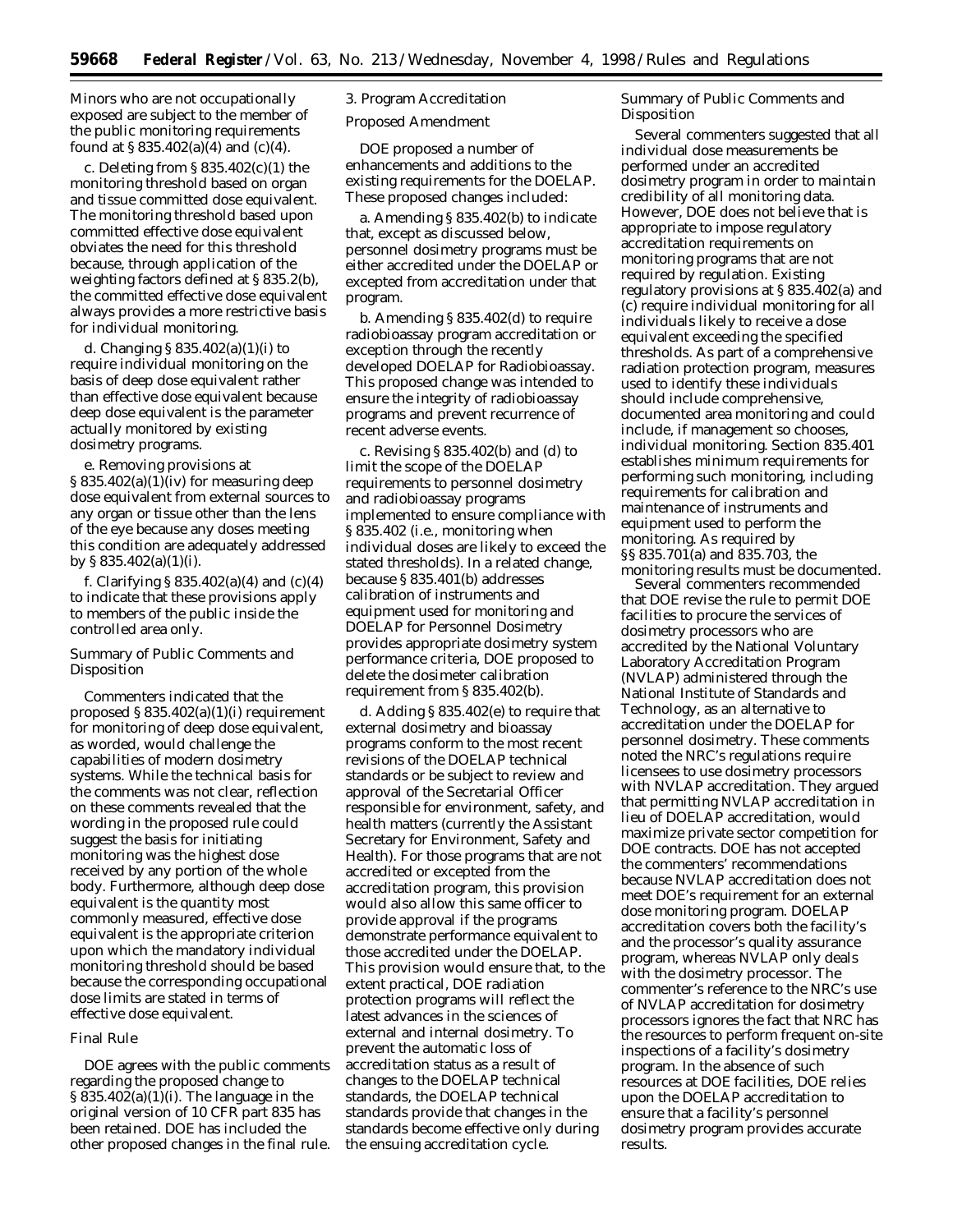DOE received comments on its proposal to require DOELAP accreditation, exception from accreditation under DOELAP, or DOELAP equivalency, for radiobioassay programs that would satisfy the internal dose monitoring program requirement in the rule. The commenters argued that it would be premature to impose this requirement because DOE has not completed the process for developing accreditation standards for radiobioassay programs. As discussed in connection with § 835.101, concerning the effective date of the rule, DOE has responded to these concerns by extending the deadline for complying with this provision to January 1, 2002. In any event, § 835.402(d) provides for Secretarial Officer approval of radiobioassay programs that are not accredited under DOELAP.

Several commenters objected to proposed § 835.402(e), which would have required Secretarial Officer approval of personnel dosimetry and radiobioassay programs that do not comply with the latest edition of DOE's technical standards governing program accreditation. They argued that incorporation by reference of the technical standards was inappropriate because the requirements in the technical standards had not been proposed for public comment in a rulemaking. In light of these comments, DOE has deleted the reference to DOE's technical standards for accreditation in the regulatory text of the final rule. DOE does not intend to codify the accreditation standards through this rulemaking. DOE technical standards are guidance documents to assist contractors in implementing regulatory requirements. As a matter of policy (DOE P 450.2A, May 15, 1996), DOE routinely seeks public comments on guidance documents issued to implement environment, safety and health requirements at DOE sites. On April 24, 1997, DOE published a notice of availability of draft guides and technical standards for the Occupational Radiation Protection Program (62 FR 19940). At that time, DOE invited public comment on draft technical standard, ''Department of Energy Laboratory Accreditation Program Administration,'' which includes requirements for personnel dosimetry and radiobioassay program accreditation. The revised regulatory provisions will accomplish DOE's purpose of providing that programs which DOE accredits, or excepts from accreditation, under DOELAP will satisfy the requirements in this rule for programs that are implemented to demonstrate

compliance with § 835.402(a) and (c). Accreditation under DOELAP will obviate the need for contractors to secure approval of the Assistant Secretary for Environment, Safety and Health.

# Final Rule

In the final rule DOE has revised § 835.402(b) and (d) to provide that contractors may demonstrate the adequacy of external and internal dose monitoring programs, respectively, by submitting their programs to the Secretarial Officer responsible for environment, safety and health for approval in lieu of accreditation or exception from accreditation under the DOELAP. Alternative programs will be approved if their performance is demonstrated to be substantially equivalent to that of accredited programs. This change makes unnecessary, and DOE has deleted, proposed § 835.402(e), which would have required Secretarial Officer approval of programs not complying with the latest edition of the technical standards for DOELAP accreditation.

DOE has adopted the other changes as proposed, with minor editorial corrections.

### 4. Air Monitoring

# Proposed Amendment

DOE proposed to revise the § 835.403(a)(1) air sampling requirement to be based on potential individual exposures in derived air concentration (DAC)-hours in a year rather than a percentage of the annual limit on intake (ALI) because the values provided in appendices A and C of 10 CFR part 835 are listed as DACs. DOE proposed to add § 835.403(a)(2) to require that air sampling be performed when respiratory protective devices are prescribed to protect individuals from exposure to airborne radionuclides. DOE also proposed an editorial change to delete § 835.403(b), eliminating redundancy with § 835.401(b).

To enhance air monitoring programs, DOE proposed to provide more practical and technically accurate criteria at § 835.403 for the use of real-time air monitors based on potential releases that would exceed a defined threshold exposure levels of 40 DAC-hours in a week. In a related change, DOE proposed to replace the term 'continuous air monitor'' with the term ''real-time air monitor'' with supporting changes to the definitions provided at § 835.2(a). DOE also proposed to add a definition of the term ''week'' at § 835.2(a).

Summary of Public Comments and Disposition

DOE received a number of comments indicating that the proposed revision of the requirements for real-time air monitoring was unclear and did not acknowledge the actual capabilities of available monitors. Other commenters indicated that the proposed definition of the term ''week,'' based upon a period beginning on Monday, might cause unnecessary changes in existing schedules for real-time air monitor filter changes. Several commenters indicated that the proposed provisions for air sampling when respiratory protective devices are prescribed could be construed to mean that an air sample must be taken each time an individual enters an area wearing a respiratory protective device.

DOE received comments indicating that the existing criterion based upon the percentage of an ALI was more appropriate for prospective establishment of air monitoring programs. DAC-hours are related to the fraction of an ALI in a consistent and fixed manner; therefore, potential exposures in units of DAC-hours are an appropriate basis for prospectively determining the need for air sampling.

#### Final Rule

As suggested through public comments, DOE clarified the mandatory airborne radioactivity monitoring criteria in the final rule. Section 835.403(a) of the final rule requires the implementation of air sampling programs in areas in which an individual is expected to be exposed in excess of 40 DAC-hours in a year. The final rule clarifies that airborne radioactivity monitoring during use of respiratory protective equipment is required ''as necessary'' to characterize the hazard. This provision is consistent with requirements imposed by both the NRC and the Occupational Safety and Health Administration (OSHA) (see 10 CFR 20.1703(a)(3), ''Use of individual respiratory protection equipment,'' and 29 CFR part 1910, ''Occupational Safety and Health Standards,''

§ 1910.134(d)(1)(iii), respectively). The § 835.403(b) criterion for realtime air monitoring is based upon the need to alert potentially exposed individuals of the need for action to reduce or terminate exposures to airborne radioactive material. This approach provides more flexibility for implementation on a site-and facilityspecific basis, taking into account realistic event scenarios, source terms, and instrument capabilities. This requirement acknowledges the wide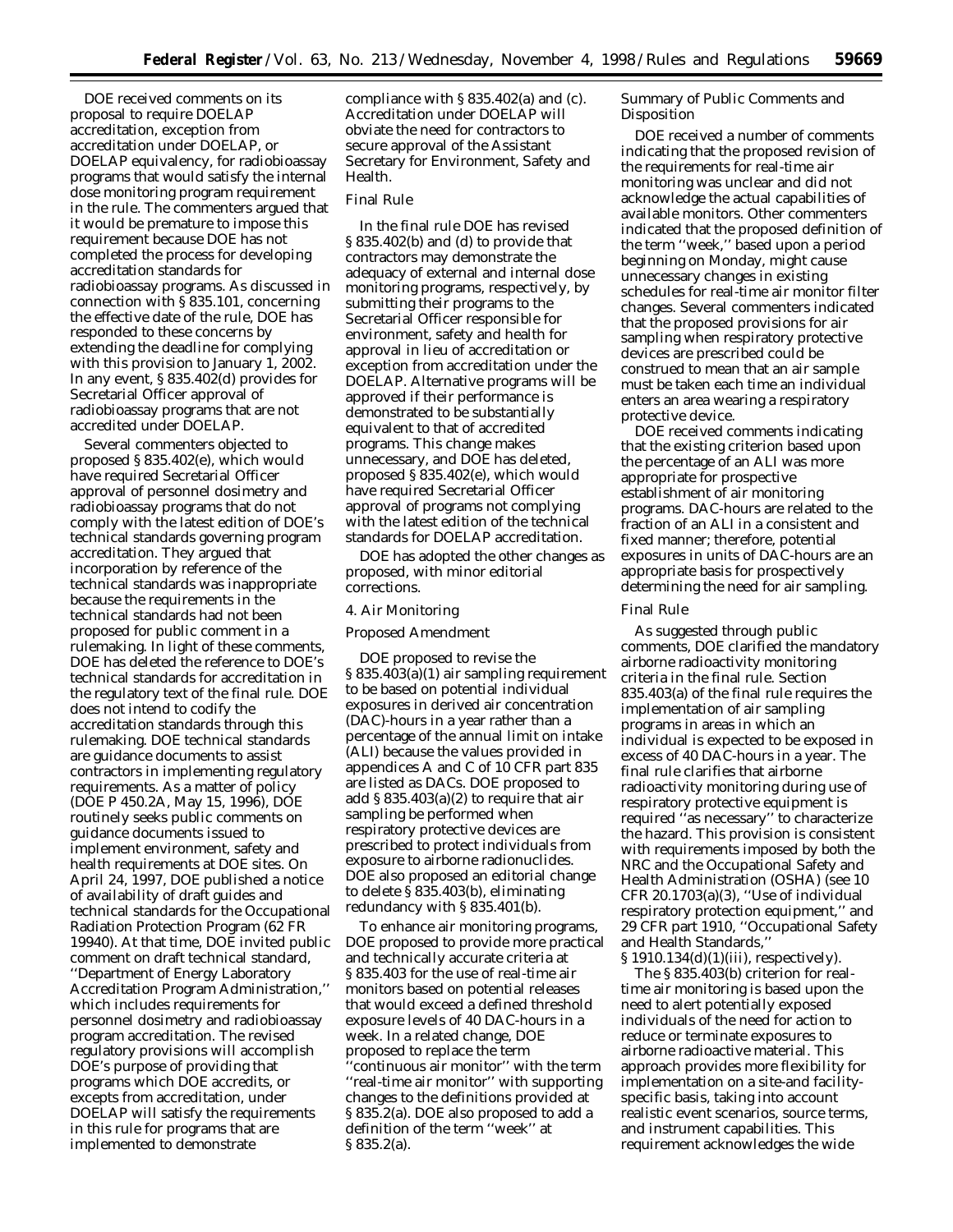variety of configurations and hazards associated with DOE activities and the limitations of currently available realtime air monitoring equipment. DOE's implementing guidance provides an acceptable approach for achieving compliance with this provision. The restructuring of the requirements for real-time air monitoring rendered proposed § 835.403(c) redundant; DOE has therefore deleted this provision.

In support of the revised provisions, § 835.2(a) provides definitions for the terms ''derived air concentration-hour (DAC-hour),'' ''real-time air monitoring,'' ''respiratory protective device,'' and ''week'' which are used at § 835.403. In consideration of public comments, DOE has revised the proposed definition of the term ''week'' to omit a mandatory starting day. In addition, DOE has deleted the definitions of ''ambient air'' and ''continuous air monitor'' because these terms are no longer used in 10 CFR part 835.

# 5. Contamination Monitoring

In consideration of public comments received, DOE has revised the § 835.404 requirements for contamination monitoring and control and moved these requirements to § 835.1102. The proposed changes, public comments, and final rule provisions are discussed in full in Section II.J of this Notice of Final Rulemaking.

### 6. Receipt of Packages of Radioactive Material

# Proposed Amendment

DOE proposed to add requirements at § 835.405 for surveys of packages of radioactive material received from radioactive material transportation to ensure adequate protection is provided to individuals, including warehouse and office workers, who may be exposed to these materials. The proposed provisions included requirements for taking possession of radioactive material packages from transport and performing surveys of these packages. At 835.405(d), DOE proposed to establish requirements for completion of the necessary surveys within three hours of receipt of the package (if received during working hours) or within three hours of the beginning of the following working day (if received after working hours). The proposed requirements are similar to NRC requirements at 10 CFR 20.1906.

# Summary of Public Comments and Disposition

Several commenters suggested that the time provision included in the proposed amendment was unnecessarily stringent. During evaluation and resolution of these comments, DOE determined that the nature of many of its sites and facilities and the stringency of the requirements for radioactive material transportation indicate that this observation is accurate.

### Final Rule

In deference to the comments received and in recognition of the variety of sites and facilities subject to 10 CFR part 835, DOE has extended the time required for monitoring packages received from radioactive material transportation to 8 hours after the beginning of the working day following the receipt of the package. In practice, the actual interval may also be constrained by the requirements for individual monitoring and radiation safety training at §§ 835.402 and 835.901 respectively, and by the ALARA requirements at § 835.101.

As used in § 835.405, a ''working day'' is considered to be the interval of time within each 24 hour period during which the building or area in which the received package is stored is routinely occupied or available for operations other than emergency activities. For example, if the received package is stored in a warehouse awaiting the required monitoring and that warehouse is occupied or accessible to shipping and receiving personnel, then the working day is that period of time within each 24 hour period during which the shipping and receiving personnel are scheduled to be working or to have ready access to the warehouse. The working day does not include periods during which shipping and receiving personnel would have to return to work on a non-scheduled basis to address emergent issues requiring their attendance.

# *E. Entry Control Program, Subpart F*

#### Proposed Amendment

DOE proposed more detailed provisions for written work authorizations at § 835.501(e) to address operational occurrences throughout the DOE complex. DOE also proposed to revise § 835.502 to add measures for control of access to high radiation areas. The proposed control measures were consistent with those previously established in the Manual and included requirements for use of a supplemental dosimetry device and appropriate area surveys.

# Summary of Public Comments and Disposition

Commenters expressed concern that the proposed § 835.501(e) entry control

requirements were inappropriate for relatively minor hazards present in areas such as radiation areas. With regard to the proposed high radiation area access control requirements, commenters also indicated that devices capable of rendering an immediate indication of an individual's integrated dose resulting from neutron radiation are not commercially available. Several commenters also indicated that the proposed § 835.502(c) requirements for control of access to very high radiation areas could be taken to mean that the required controls must be impenetrable. DOE agrees that these issues require clarification.

#### Final Rule

Regarding low-hazard radiological areas, the final rule provides significant flexibility for implementation of access controls on a facility-and hazardspecific basis. The written authorizations required by 835.501(d) must specify radiation protection measures consistent with existing and potential hazards. DOE does not intend for this provision to establish a global requirement for the development and implementation of radiological work permits to address all entries into radiological areas. The written authorization may take the form of generally applicable procedures, as appropriate. Guidance on the use of written authorizations will be published in DOE's Radiological Control Standard. As a result of the deletion of specific requirements for written procedures (discussed in Section II.B.3 of this Notice of Final Rulemaking), DOE has redesignated proposed § 835.501(e) as § 835.501(d) in the final rule.

To address the unavailability of devices capable of providing an immediate indication of an individual's dose resulting from exposure to neutron radiation in a high radiation area, § 835.502(a)(2) allows for supplemental dosimeters or other means of immediately estimating or measuring the individuals' integrated doses during the area entry. The other means may include knowledge of the area exposure rates combined with tracking of individual access times. Consistent with the existing definition of the terms ''high radiation area'' and ''very high radiation area,'' DOE has revised the proposed requirements to indicate that the required devices and measures must be capable of estimating the affected individual's deep dose equivalent, rather than the dose equivalent. DOE also provided an editorial correction at § 835.502(b)(2), substituting the defined term ''individuals'' for the undefined term ''personnel.''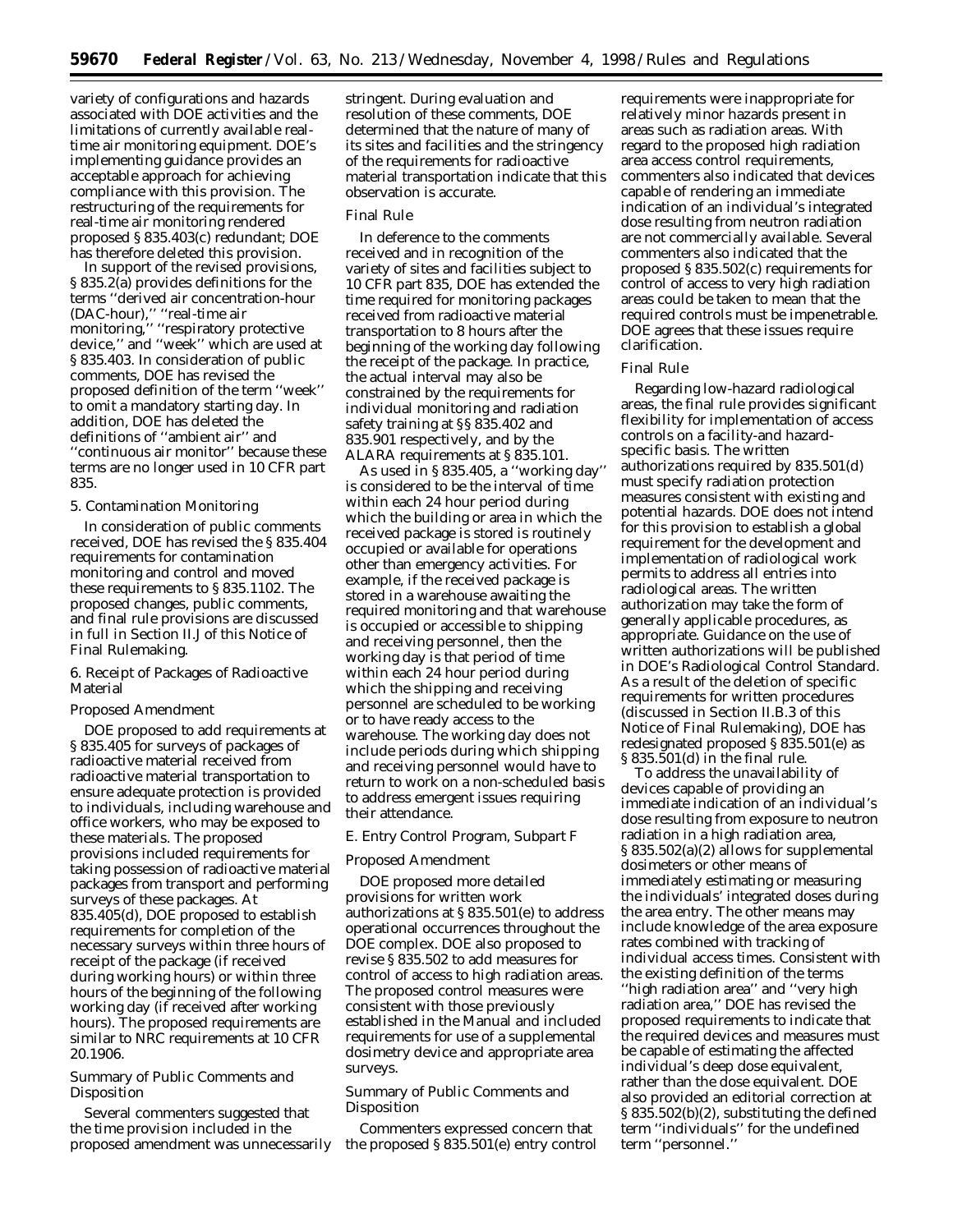In response to public comments, DOE has clarified § 835.502(c) to indicate that the additional controls required for very high radiation areas need to be sufficient to prevent ''unauthorized or inadvertent'' entries rather than to prohibit entry into the area.

#### *F. Posting and Labeling, Subpart G*

1. Controlled Area and Radiological Area Posting Requirements

# Proposed Amendment

DOE proposed several changes to clarify and simplify requirements for area hazard posting and to provide additional flexibility in implementing these requirements. In acknowledgment of the differing hazards and controls associated with removable and fixed radioactive contamination, DOE proposed to revise the § 835.2(a) definitions of ''contamination area'' and ''high contamination area'' to be based upon removable surface contamination levels only and to clearly establish these areas based on accessibility rather than the general reference to ''working areas'' which appeared at § 835.601(a). DOE proposed a similar change to the § 835.2(a) definition of the term 'airborne radioactivity area." DOE also proposed to move the controlled area maximum dose expectation from the § 835.2(a) ''controlled area'' definition to the § 835.602(a) controlled area posting provision.

Because radiological area terms are defined at § 835.2(a), DOE proposed to remove redundant definitions imbedded in the posting provisions at § 835.603. DOE also proposed to delete the requirement for DOE approval of warning signs from § 835.601(b) because acceptable signs are described in DOE's implementing guidance and DOE did not intend to establish a formal process for approval of radiological postings and labels. In addition, DOE proposed to expand its provision at § 835.601(e) (redesignated as § 835.601(d) in the proposed amendment) allowing modification of postings and labels to accommodate special considerations of DOE activities involving private residences to also include private businesses.

Consistent with NRC requirements published at 10 CFR 20.1902, DOE proposed to amend § 835.603(b), (d), and (f) to allow use of the words ''Caution'' or ''Danger'' on postings for high radiation, high contamination, and airborne radioactivity areas, respectively. This proposed change would accommodate the wide range of radiological conditions that may be present in these areas to provide some degree of flexibility in their posting.

Proposed § 835.604(a) would create an exception from posting requirements for periods of less than 8 continuous hours as long as the radiological area is placed under continuous observation and control of a person able to implement the required access and exposure control measures. This exception would cover temporary conditions or activities such as maintenance, repair or cleanup activities so long as the absence of posting is kept to within the prescribed time and the prescribed control measures are implemented.

DOE also proposed to add § 835.604(b) and (c) delineating specific exceptions from the radiological area posting requirements of § 835.603, recognizing that compensatory measures may be implemented that would obviate the need for area posting. The proposed exceptions are similar to those established by the NRC at 10 CFR 20.1903.

# Summary of Public Comments and Disposition

DOE received several comments indicating that the proposed definition of the term ''airborne radioactivity area'' should include an exposure-based criterion (i.e., based upon potential individual exposures in term of dose, percentage of an ALI, or DAC-hours) instead of, or in addition to, the existing criterion based upon the absolute airborne radioactivity concentration. DOE agrees that this issue requires clarification.

Some commenters expressed support for the current 10 CFR part 835 posting provisions based upon the identification of ''working areas.'' However, the term ''working areas'' is not defined and DOE does not believe that posting of only 'working areas'' provides adequate protection of individuals approaching or entering radiological areas in which there is no work in progress. The commenters did not provide any evidence that such a practice would provide for adequate protection.

DOE received a number of comments on the proposed allowance for the use of ''Caution'' or ''Danger'' on certain radiological hazard warning signs. Commenters indicated that the terms ''Caution'' and ''Danger'' are not interchangeable and that the term ''Danger'' generally carries a connotation of greater hazard than ''Caution.'' While DOE agrees with these observations, DOE believes that, in the continuum of possible radiological conditions associated with DOE activities, the threshold at which ''Danger'' becomes more appropriate than ''Caution'' most likely lies somewhere within those conditions

described in the § 835.2(a) definitions of ''airborne radioactivity area,'' ''high radiation area,'' and ''high contamination area.'' Furthermore, individual protective actions required for entry into these areas are dependent upon the radiological area title, not the ''Caution'' or ''Danger'' heading. DOE believes that the demarcation between those conditions requiring ''Caution'' and ''Danger'' headings is best left to the discretion of those responsible for individual DOE activities to ensure that activity-specific conditions are addressed. Therefore, DOE believes that it is appropriate to allow flexibility in the use of the ''Caution'' and ''Danger'' headings for posting of high radiation, high contamination, and airborne radioactivity areas.

Some commenters indicated that provisions for alternative measures for DOE activities conducted at private residences and businesses should be extended to DOE activities conducted on state- and Federally-owned lands. However, DOE does not believe that considerations of individual property rights and property value impacts extend to DOE activities conducted on state and Federal lands. Furthermore, the great majority of DOE activities are conducted at state-and Federally-owned sites. Such an exception would negate the specific posting requirements for essentially all DOE activities.

Commenters generally supported DOE's proposed exceptions to the radiological posting requirements. However, comments indicated that the proposed § 835.604(c) exception for packages received from radioactive material transportation should not apply to damaged packages. DOE agrees that this issue requires specific attention.

#### Final Rule

DOE has revised the § 835.2(a) definition of the term ''airborne radioactivity area'' such that posting and control of these areas will be required when the airborne radioactivity concentration exceeds the DAC values provided in appendix A or C of 10 CFR part 835 or when an individual present in the area without a respiratory protective device could be exposed to airborne radioactive material in excess of 12 DAC-hours in a week. This definition is similar to that provided by the NRC at 10 CFR 20.1003.

DOE has codified the changes to the radiological hazard posting requirements as proposed. In the final rule, DOE has deleted § 835.601(a) to eliminate redundancy. As a result, § 835.601(b)—(d) have been redesignated as  $\S 835.601(a)$ —(c), respectively. The § 835.604 radiological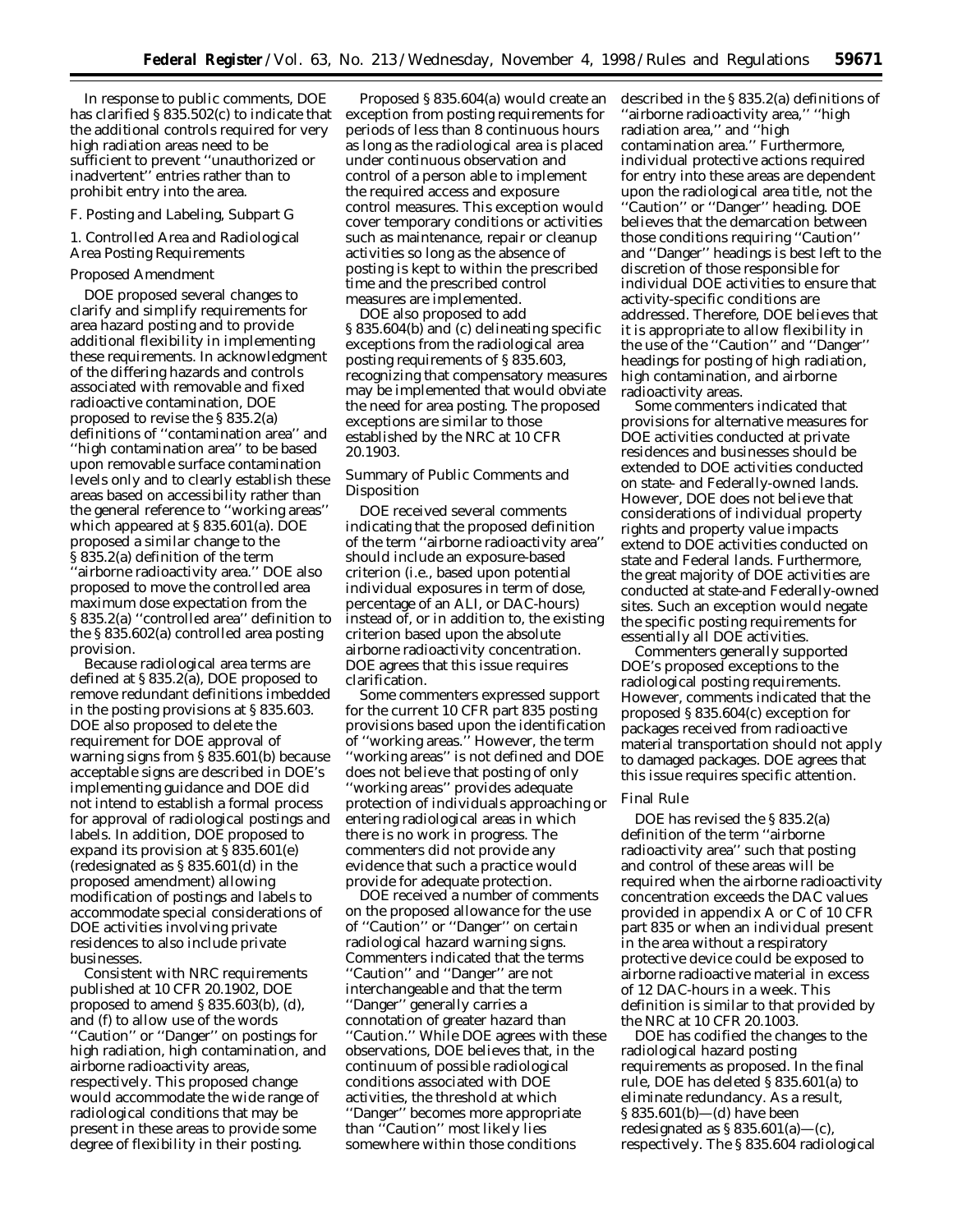area posting exceptions do not apply to the radiological area entry control requirements established at §§ 835.501 and 835.502 or to the radiation safety training requirements at § 835.901. In response to public comments, DOE has restricted the scope of the posting exception for packages received from radioactive material transportation to those packages received in a nondegraded condition.

# 2. Radioactive Material Area Posting

### Proposed Amendment

To ensure that individuals entering controlled areas but not entering radiological areas are adequately protected, DOE proposed requirements for posting of radioactive material areas similar to the existing requirements of DOE N 441.1 (extended by DOE N 441.2 and DOE N 441.3). The proposed posting requirements were based on quantities of radioactive materials that exceeded 10 times the threshold values proposed in appendix E of 10 CFR part 835 and were similar to NRC requirements at 10 CFR 20.1902. DOE proposed to define ''radioactive material area'' and include this term in the definition of ''radiological area'' at § 835.2(a) and establish requirements for posting radioactive material areas at § 835.603(g). DOE also proposed exceptions to the radioactive material area posting requirements at § 835.604(b).

# Summary of Public Comments and Disposition

DOE received numerous comments on these proposed requirements. The major issues included: (1) The threshold values (based on ten times the activity levels provided in proposed appendix E of 10 CFR part 835) which would require posting of radioactive material areas were overly restrictive; (2) the hazards present in a radioactive material area, as defined, did not warrant the imposition of specific entry controls and radiation safety training programs required for radiological areas; (3) posting of radioactive material areas should not be required when the radioactive material consists solely of activated structures or installed components; and (4) there is no apparent difference between the hazards in a controlled area and a radioactive material area, as defined at § 835.2(a).

DOE agrees that: (1) The proposed appendix E values, as a basis for defining a radioactive materials area, were somewhat restrictive; (2) posting of radioactive material areas should not be required when the material solely consists of structures or installed

components which have been activated; and (3) the hazards present in a radioactive material area, as defined, are not always significantly different than the hazards in a controlled area and would not always warrant imposition of the entry controls required for the defined radiological areas.

# Final Rule

DOE recognizes the fact that the radiological conditions expected in radioactive material areas, as proposed, are less hazardous than those present in radiological areas as defined in the original rule. Accordingly, a less restrictive approach to radiological protection is warranted. In the final rule, DOE has omitted the term ''radioactive material area'' from the § 835.2(a) definition of ''radiological area.'' Therefore, radioactive material areas will not be subject to the specific entry control provisions of § 835.501. As a result of the codification of hazardbased radiation safety training requirements at § 835.901 (discussed in Section II.H. of this Notice of Final Rulemaking), applicability of the radiation safety training requirements for entry into radioactive material areas will be subject to an evaluation of the activities to be performed in the area and the degree of actual or potential exposure to radiological hazards.

Section 835.603(g) of the final rule requires posting of radioactive material areas at the entry points to accessible areas where there exist items or containers of radioactive material in excess of the revised appendix E values as published, rather than ten times the appendix E values, as proposed. The basis for the revised appendix E values is discussed in detail in Section II.K of this Notice of Final Rulemaking. Because of the minimal hazards present in radioactive material areas, DOE has omitted the allowance for the use of the ''Danger'' heading from the § 835.603(g) requirement for posting of radioactive material areas.

DOE has included proposed exceptions to the radioactive material area posting requirement at § 835.604. In response to the comments received, DOE has included another posting exception for areas in which the radioactive material consists solely of structures or installed components which have been activated, such as activation by exposure to neutron radiation or radiation incident to operation of a particle accelerator. DOE expects that this exception will most commonly be applied to building and shielding structures associated with nuclear reactors and particle accelerators. Note that these structures

and components are not excepted from the radiological area posting requirements.

Because the term ''radioactive material area'' has been deleted from the § 835.2(a) definition of the term ''radiological area,'' DOE has revised the heading of § 835.603 and the provisions of § 835.602(a) to reflect the inclusion of the radioactive material area posting requirements in subpart G of 10 CFR part 835.

## 3. Radioactive Material Labeling

#### Proposed Amendment

To augment and clarify existing requirements, DOE proposed to add requirements for labeling items and containers of radioactive materials at § 835.605, with appropriate exceptions being proposed at § 835.606. These proposed provisions are similar to those in the Manual and consistent with requirements imposed by the NRC at 10 CFR 20.1904 and 20.1905.

# Summary of Public Comments and Disposition

DOE received comments indicating that, because the proposed labeling provisions were based upon the proposed appendix E total activity values, they were not adequate to ensure proper labeling of items having removable contamination exceeding the 10 CFR part 835 appendix D surface radioactivity values. However, even though labeling of contaminated items is not explicitly required by the rule, adequate controls are established under §§ 835.1101 and 835.1102 which will require that either labeling or equivalent measures be implemented to inform individuals of the contamination hazard.

DOE also received comments on the proposed exceptions from the labeling requirements. Commenters indicated that exceptions should also be provided for nuclear weapons and their components, for inaccessible radioactive material, and for activated building components. DOE agrees with these comments.

### Final Rule

DOE has codified the proposed requirements for labeling with minor editorial changes. Section 835.605 requires labeling of radioactive items and containers of radioactive materials. Section 835.606 provides an exception from the labeling requirements for items and containers having a total activity of less than  $\frac{1}{10}$  of the appendix E values rather than at the proposed appendix E values because DOE has reevaluated the appendix E values to address concerns regarding the stringency of the proposed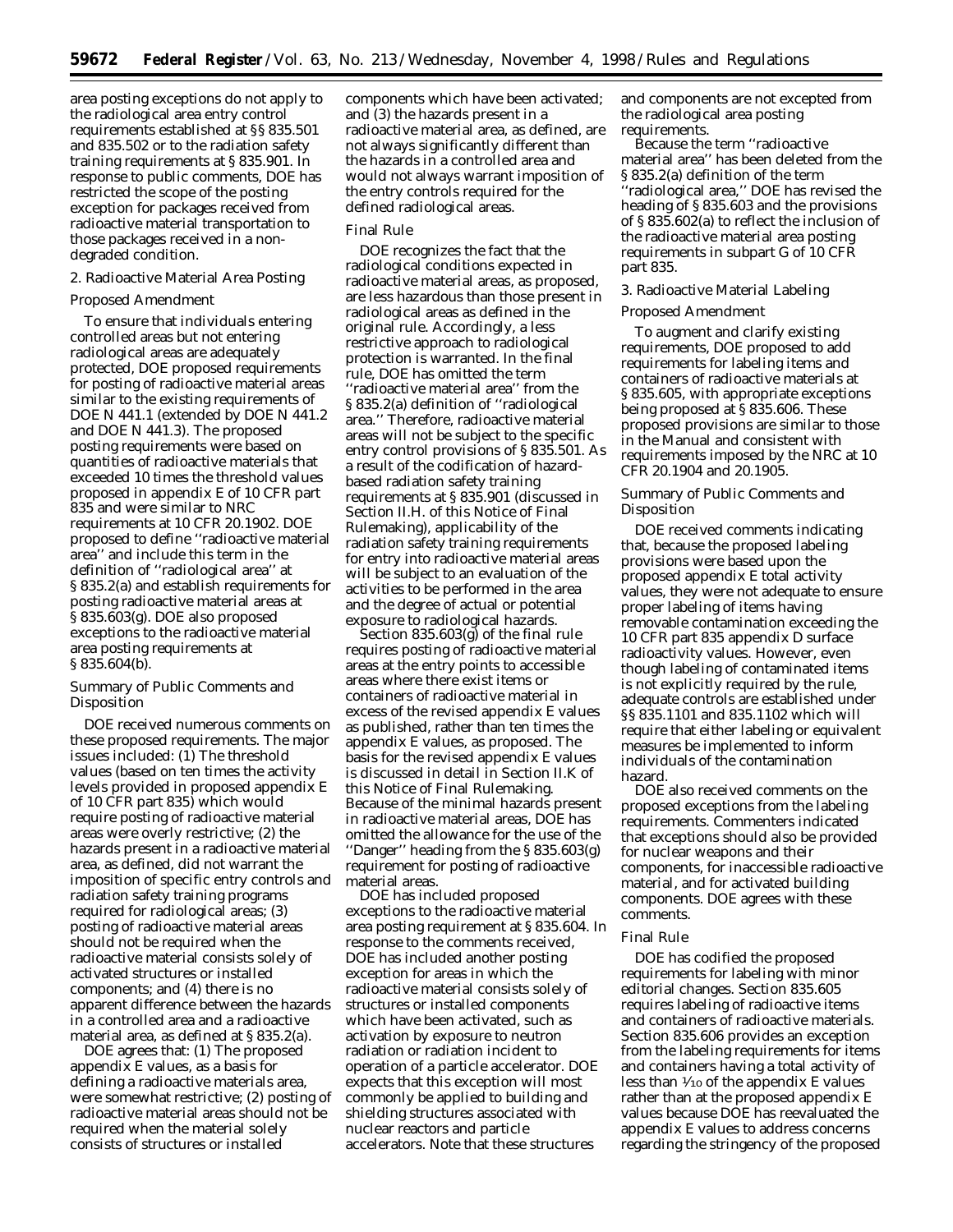requirements for accountable sealed radioactive sources (see discussion in Section II.K. of this Notice of Final Rulemaking). Because §§ 835.1101 and 835.1102 establish appropriate requirements for control of contaminated material and equipment, DOE has not included specific requirements for labeling of contaminated items in this subpart.

In response to the comments received, DOE has revised the radioactive material labeling exceptions proposed at § 835.606 to include nuclear weapons and their components and inaccessible radioactive material. In addition, the exception from the § 835.601 design and color specifications for labels applied to sealed radioactive sources, proposed at § 835.1201(b), has been codified at § 835.606(b).

# *G. Records and Reports, Subparts H and I*

# Proposed Amendment

DOE proposed a number of changes to its requirements for records demonstrating compliance with 10 CFR part 835. The proposed changes included:

1. Revising §§ 835.203(a) and 835.702(b) to provide that, when monitoring is performed, but not required by § 835.402, internal and external doses must be summed and records must be maintained only if the doses determined by the non-mandatory monitoring exceed the thresholds of § 835.402. This proposed change was intended to reduce the burden of recordkeeping consistent with the recommendations in the Guidance to Federal Agencies.

2. Deleting the words ''caused by contamination on the skin'' from § 835.702(b) to ensure consistency with the referenced requirements at § 835.205.

3. Revising § 835.702(c)(1) to provide that records must be sufficient to demonstrate compliance with all of the subpart C dose limits. This provision is consistent with § 835.701(a).

4. Deleting the requirement at § 835.702(c)(4)(iii) to record the estimated intake associated with internal dose assessments. This change was necessary because determination of the individual dose equivalent resulting from intakes of certain radionuclides, such as tritium, does not require determination of the estimated intake.

5. Revising § 835.702(d) and (e) such that acceptance of written estimates of an individual's prior occupational dose is based upon an inability to obtain formal records, rather than the absence of those records. DOE also proposed to

revise § 835.702(d) consistent with the previously discussed clarification of the components of occupational dose and to reference DOE Orders for authorizing emergency exposures. DOE further proposed to revise § 835.702(e) to indicate that efforts to obtain records of prior years doses were necessary only for those individuals monitored in accordance with § 835.402.

6. Technical and editorial changes to clarify the recordkeeping provisions and to ensure consistency with other changes included in subparts J and M. DOE also proposed to revise § 835.704(d) to require documentation of revocations of declarations of pregnancy.

7. Because some individuals may not have social security numbers, DOE proposed to revise § 835.801(a) to allow for use of another unique identification number in reports associated with such individuals.

Summary of Public Comments and Disposition

DOE received a number of comments indicating that the results of all individual monitoring that is performed should be recorded. DOE agrees that this approach has merit. Furthermore, DOE has provided adequate flexibility under the individual monitoring requirements of § 835.402 to eliminate any onerous administrative burdens resulting from records of trivial doses.

DOE received comments indicating that the term ''accident'' was not clearly defined, resulting in uncertainty about the proper application of the individual monitoring records requirement of § 835.702(a).

DOE received comments suggesting that the proposed change to § 835.702(e) was not needed because, in the absence of a cumulative dose limit, written estimates would not serve any substantive purpose. DOE agrees with this observation.

# Final Rule

DOE has revised § 835.702(a) to delete reference to accidents and to specify that records be maintained to document unplanned doses exceeding the monitoring thresholds of § 835.402.

In consideration of the comments received, DOE has not included the proposed changes to § 835.702(b) in the final rule.

Consistent with the changes to § 835.1302 discussed in Section II.L of this Notice of Final Rulemaking, DOE has revised § 835.702(d) to reference the emergency exposure authorization measures included in that section.

DOE has also not included in the final rule the proposed change to § 835.702(e)

allowing written estimates of prior years doses. DOE has included the remaining changes with minor editorial corrections to enhance clarity.

DOE's review of 10 CFR part 835 revealed the fact that  $\S 835.702(c)(2)$ inappropriately invoked the requirements of certain DOE Orders. The applicability of these Orders is established through DOE contractual processes. DOE has revised the text to delete this invocation of DOE Orders.

Consistent with changes discussed elsewhere in this Notice of Final Rulemaking, DOE has revised the heading of § 835.703 and language at § 835.703(a) and (e) to eliminate the use of the term ''workplace'' and to reference those subparts of the rule (subparts E and L) that establish monitoring requirements.

Because individuals generally do not record the results of contamination monitoring upon exiting contamination and high contamination areas and there is little perceived value in maintaining such records, DOE has clarified § 835.703(a) to permit such a practice. In consideration of comments on the specificity of the proposed § 835.703(c) recordkeeping provisions, DOE has not included the second portion of proposed § 835.703(c) regarding informational content of these records in the final rule. DOE has revised the recordkeeping requirements of § 835.703(d) consistent with the changes made to § 835.401.

In recognition of the need to record the estimated date of conception for a declared pregnant worker (in order to determine compliance with the applicable dose limit for the embryo/ fetus), DOE has clearly stated this as a requirement at § 835.704(d). Also, consistent with the changes made at § 835.401, DOE has deleted the term ''workplace'' from § 835.704(e).

#### *H. Radiation Safety Training, Subpart J*

1. Training Course Content and Administration

### Proposed Amendment

When 10 CFR part 835 was originally developed, the detailed radiation safety training requirements provided in the Manual obviated the need to specify minimum training course content in the rule. Because the Manual is no longer mandatory, DOE proposed to specify minimum training course content at § 835.901(b). Also at § 835.901(b), DOE proposed requirements that would allow more liberal acceptance of an individual's previous radiation safety training.

DOE proposed to further consolidate and simplify its requirements for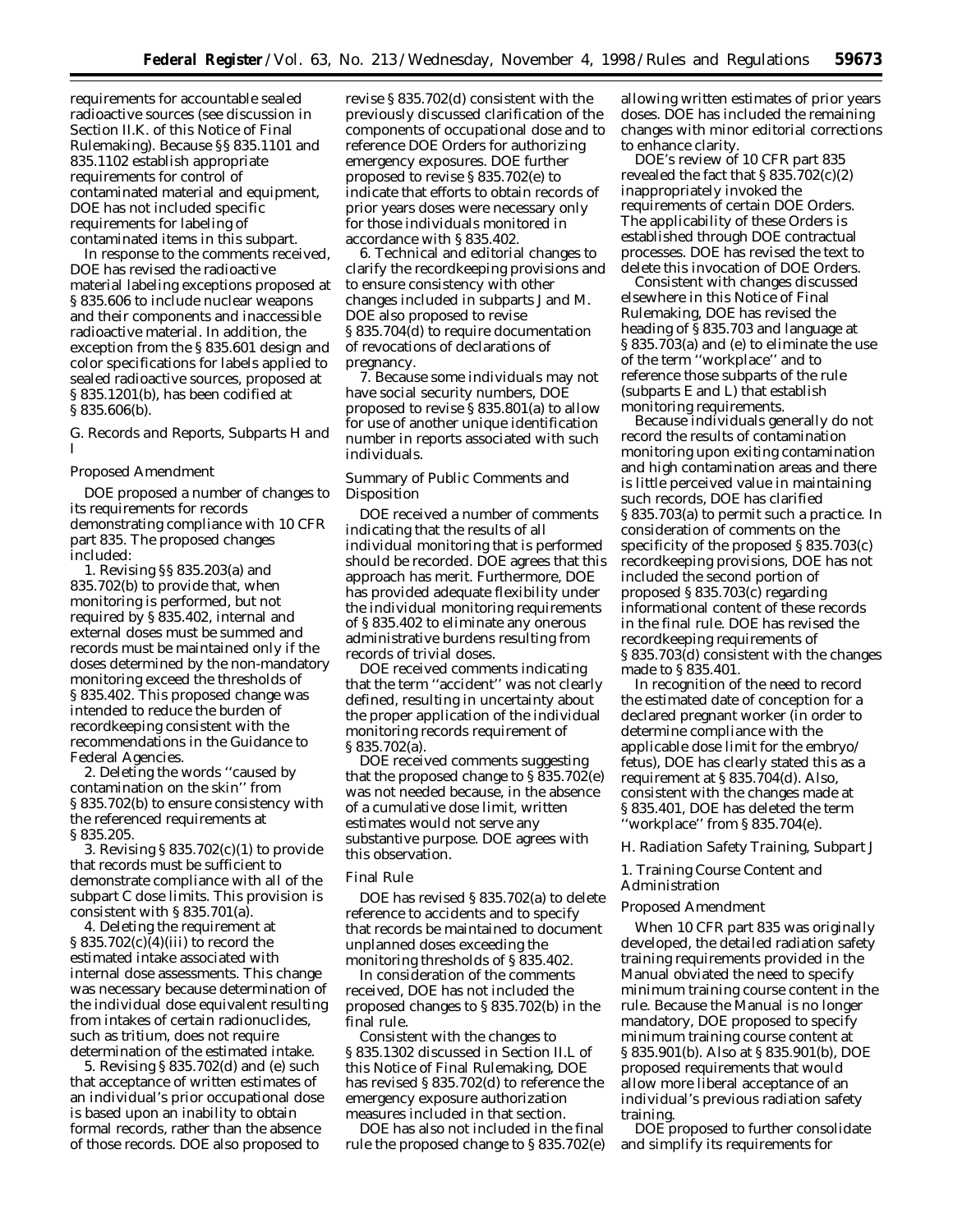radiation safety training. Under the proposed amendment, the level of training required would be based upon the areas entered by the individual unescorted, the activities performed, and the likely doses, rather than the individual's classification as a member of the public, general employee, or radiological worker. Implementation of this hierarchical approach to training would result in the appropriate level of radiation safety training for general employees, with a higher level of training required for radiological workers. This approach is consistent with field experience and feedback from DOE operating contractors and is similar to the approach previously taken by DOE in DOE Order 5480.11 and currently taken by the NRC in 10 CFR part 19, ''Notices, Instructions and Reports to Workers: Inspection and Investigations.'' DOE proposed to eliminate the examination requirement for individuals who are not permitted unescorted access to radiological areas and who do not perform unescorted assignments as a radiological worker. DOE also proposed to provide specific requirements at § 835.901(f) for individuals who may act as escorts of individuals who have not completed required training.

# Summary of Public Comments and Disposition

Public comments generally endorsed DOE's proposed hierarchical approach to radiation safety training. However, some commenters were concerned that the proposed approach, which would require an individual to complete radiation safety training prior to being occupationally exposed to radiation, would needlessly penalize those facilities that conduct training inside the controlled area or in other areas in which trivial occupational exposures may occur. However, as proposed, § 835.901(c) (§ 835.901(b) in the proposed rule) requires training to the extent appropriate to the individual's degree of exposure to potential radiological hazards. Under the circumstances described, the ''extent appropriate'' may be minimal (perhaps a briefing on appropriate alarm responses).

Comments indicated that the proposed § 835.901(b)(3) requirement to provide training on ''measures implemented at the facility to minimize exposures'' was inappropriate, as there is no requirement to ''minimize exposures.'' Other comments indicated that it was unnecessary for the required training to be appropriate to ''anticipated and actual'' work assignments; training appropriate to the

individual's work assignments should be sufficient. DOE agrees with these observations.

DOE received comments indicating that the existing § 835.2(a) definition of the term ''radiological worker'' was overly restrictive and unclear due to its inclusion of individuals who operate radiation producing devices. Commenters indicated that this inclusion could require extensive training and testing of individuals who operate devices emitting nominal amounts of radiation or those who operate devices such as televisions and computer monitors. However, consumer devices that emit nominal amounts of radiation are clearly excluded from the scope of 10 CFR part 835 under the provisions of 835.1(b)(6) and the related § 835.2(a) definition of ''background.'' Although the proposed provisions of § 835.901(d) (see § 835.901(b) in the final rule) would require training and testing of individuals who operate other radiation producing devices, the provisions of § 835.901(c) (see § 835.901(b) in the proposed rule) would only require that such training be appropriate to the extent of the individual's potential exposure to radiological hazards.

Although many commenters favored DOE's proposed relaxation of the examination requirements, other commenters indicated that an examination should be required for all forms of training to ensure that the student has an understanding of the material presented. DOE agrees that examinations are useful tools for assessing the retention of information by the student. However, as stated in DOE's Notice of Proposed Rulemaking, the radiological hazards present in those portions of controlled areas which are outside of radiological areas are so minimal that the information needed prior to entry does not warrant a regulatory requirement for an examination. However, the absence of this regulatory requirement does not preclude DOE's operating entities from administering an examination.

Several commenters indicated that DOE's proposed requirements for use of escorts in lieu of training were unclear because of the use of the phrase ''where an escort is required.'' These commenters correctly pointed out that the proposed § 835.901(c) and (d) would permit, but would not explicitly require, the use of escorts.

Other commenters were concerned that the retraining requirements of proposed § 835.901(g) might require individuals to complete the full introductory radiation safety training course every 24 months. DOE agrees that this issue requires clarification.

# Final Rule

As proposed, DOE has reformatted subpart J into one section in the final rule, codifying an approach similar to that previously published in the Manual and eliminating redundancy. DOE has omitted proposed § 835.901(a) from the final rule because that paragraph would not establish any substantive requirements. DOE has also eliminated the examination requirement for individuals who are not permitted unescorted access to radiological areas and who do not perform unescorted assignments as a radiological worker, as proposed. Although not a regulatory requirement, DOE contractors may still choose to administer examinations or to undertake other means of assessing individual understanding, such as interactive classroom discussions.

DOE has included at § 835.901(c) (§ 835.901(b) in the proposed amendment) a requirement for training to be provided to the extent appropriate to the individual's work assignment. DOE has also included at § 835.901(c)(3)  $(proposed \text{S} 835.901(b)(3))$  a requirement that the training address measures used to ''manage doses and maintain doses ALARA,'' rather than ''minimize'' doses. This modification makes clear the distinction between maintaining doses well below the dose limits using the ALARA process and maintaining doses well below the dose limits by minimizing doses regardless of other considerations.

DOE has established requirements applicable to instances in which escorts are used, rather than required, in lieu of training at revised § 835.901(d) (§ 835.901(f) in the proposed amendment).

With regard to the requirements for biennial retraining, DOE has eliminated the use of the undefined term ''retraining.'' Section 835.901(e) of the final rule requires affected individuals to complete the required training at least every 24 months. Like the initial training, this follow-on training is for individuals subject to the requirements of § 835.901(a) and (b), and is subject to the provisions of § 835.901(c). Thus, the content and scheduling (prior to the end of the two year time interval) of such training needs to incorporate considerations of the individual's prior training, work assignments, and degree of exposure to radiological hazards, as well as significant changes to radiation protection policies and procedures that affect the individual.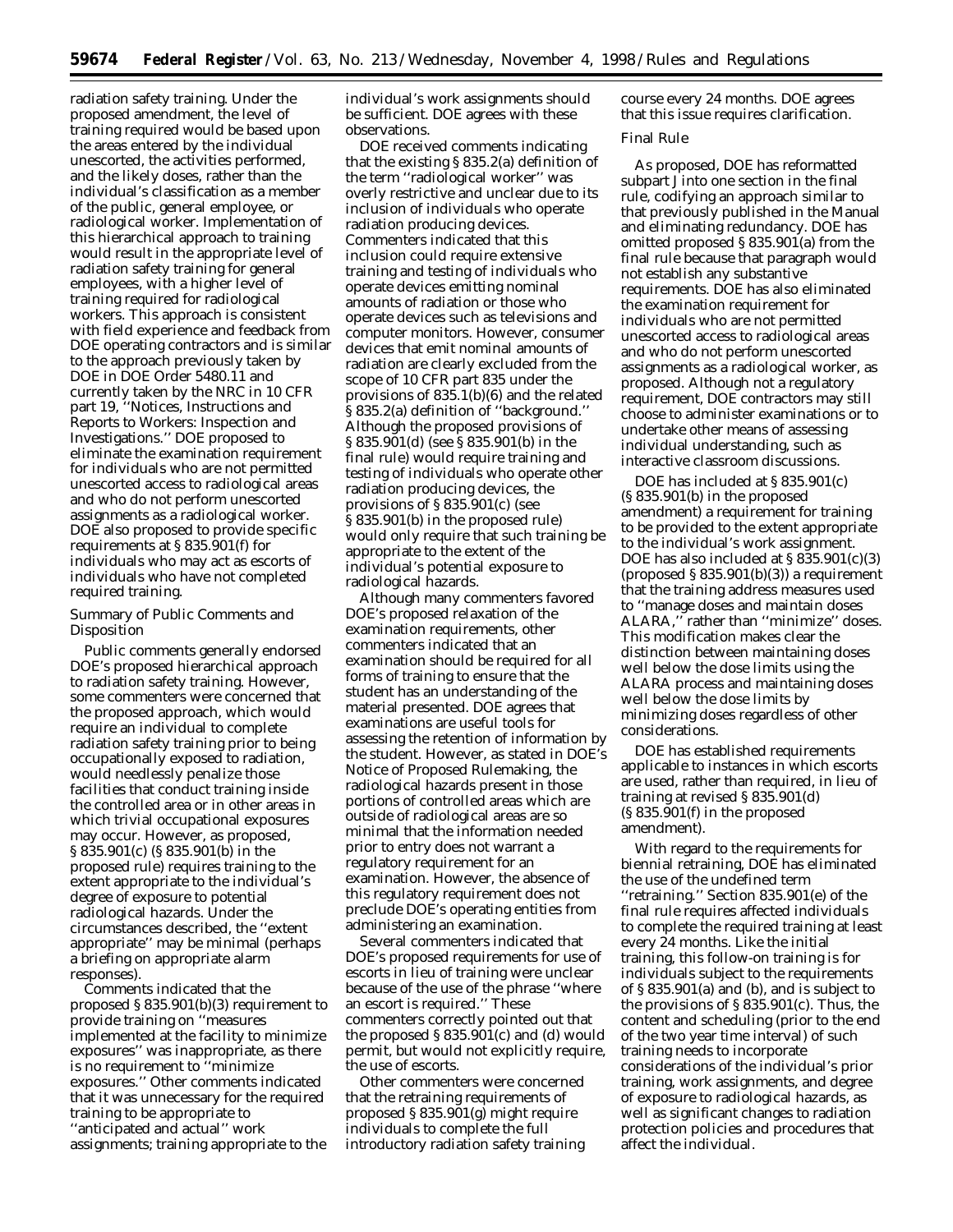2. Radiological Control Technician Training [§ 835.903]

DOE also proposed changes to the 10 CFR part 835 requirements for training of radiological control technicians. These changes are discussed in detail in Section II.B.3. of this Notice of Final Rulemaking.

# *I. Design and Control, Subpart K*

#### Proposed Amendment

Experience in implementing programs to ensure compliance with 10 CFR part 835 revealed that the design objectives currently included at § 835.1002(b) and (c) may not be practical in developing certain modifications to existing facilities. Therefore, DOE proposed to delete § 835.1002(b) and (c). DOE also proposed to move the remaining requirements in paragraphs (a) and (d) of § 835.1002 to § 835.1001.

The design criteria established at § 835.1003(a) did not include all of the occupational dose limits of § 835.202, e.g. the lens of the eye dose limit established at § 835.202(a)(3). This omission implied that the design of new facilities or modification of existing facilities could include design features that would result in doses exceeding the lens of the eye dose equivalent limit of 15 rem established at § 835.202. DOE proposed to correct this omission by including all applicable occupational dose limits established at § 835.202 in this section.

Summary of Public Comments and Disposition

Comments indicated that the phrase ''as low as is reasonably achievable'' at § 835.1001(a) could be construed to have a meaning that differed from ''ALARA'' as defined at § 835.2(a).

Many commenters stated that DOE should retain the numerical design objectives provided at § 835.1002. Although achievement of the numerical design objectives may not be practical in some cases (particularly for minor modifications of existing facilities), the design objectives are important components of the ALARA process. Public comments suggested that elimination of the numerical design objectives could result in confusion over when to apply quantitative design objectives and the appropriate magnitude of those objectives. Comments also indicated that § 835.1003(b) did not establish any substantive requirements beyond those established in subpart E of 10 CFR part 835.

DOE agrees with these observations.

# Final Rule

At § 835.1001(a), DOE has substituted "ALARA" for "as low as is reasonably achievable.''

Because procedural requirements are a type of administrative control, DOE has deleted the term ''procedural requirements'' from § 835.1001 and deleted the term ''procedures'' from § 835.1003 to eliminate redundancy. For consistency, DOE has revised the heading of § 835.1003 to read ''Workplace Controls.''

Because the use of quantitative design objectives plays a significant role in the ALARA process as it applies to facility design, DOE has chosen to defer this critical change until more experience is gained through implementation of these regulatory provisions. DOE has accepted the public comments and has retained the numerical design objectives of § 835.1002; however, DOE has retained the proposed editorial change at § 835.1002 (proposed § 835.1001(c)) substituting the term ''existing facilities'' for the term ''old facilities.'' DOE will address its concerns with the application of these requirements through enhanced guidance for achieving compliance. DOE has included in the final rule the proposed change related to the lens of the eye dose limit. In consideration of public comments, DOE has also deleted § 835.1003(b) from the final rule.

# *J. Radioactive Contamination Control, Subpart L*

#### Proposed Amendment

Consistent with the changes to the § 835.2(a) definitions of the terms ''contamination area'' and ''high contamination area,'' DOE proposed changes to the § 835.404 requirements for areas having only fixed contamination exceeding the appendix D total surface radioactivity values.

DOE proposed several changes to appendix D of 10 CFR part 835, which provides mandatory surface radioactivity values for contamination control. DOE proposed to add the word ''alpha'' after the values for uranium isotopes in appendix D to clarify the applicability of these values. DOE also proposed to add to appendix D of 10 CFR part 835 a contamination control value of 10,000 disintegrations per minute per 100 square centimeters for surfaces contaminated with tritium and Footnote 6 to explain the use of this value. The surface contamination value would be used to determine the applicability of the § 835.603 contamination hazard posting provisions and the §§ 835.404 and 835.1101 contamination control

provisions. DOE has prepared an Environmental Assessment, available at DOE's Freedom of Information Reading Room at the address provided above, that addresses this change in detail.

DOE also proposed to move the existing requirements of § 835.1101(d) to § 835.703(c) to consolidate recordkeeping requirements and to add a new requirement for removal of radioactive material labels from released materials and equipment at § 835.1101(d).

Summary of Public Comments and Disposition

Public comments were generally supportive of DOE's proposed changes to the requirements for control of radioactive contamination. Public comments also indicated that the recordkeeping requirements of proposed § 835.703(c) were overly prescriptive in comparison to related requirements of the rule. Public comments also indicated that a literal reading of § 835.404(f) would indicate that the performance of individual contamination monitoring by someone other than the individual exiting a contamination or high contamination area (i.e., individual frisking by radiological control technicians) would be contrary to 10 CFR part 835. DOE agrees with these observations.

Comments indicated that the related requirements of §§ 835.404 and 835.1101 were confusing and possibly contradicting. The existing provisions of § 835.404 establish requirements for control of areas contaminated by radioactive material; the provisions of § 835.1101 establish similar requirements for materials and equipment contaminated by radioactive materials. Upon reexamination of these requirements in light of the comments received, DOE believes that there is opportunity for simplification and clarification of the rule.

# Final Rule

DOE has combined and simplified the requirements of §§ 835.404 and 835.1101 in the final rule as follows:

a. Although the provisions of § 835.404 were specifically related to controlling the spread of contamination, they were located in subpart E, which was entitled ''Monitoring in the Workplace.'' Therefore, DOE has moved these requirements, with revisions discussed below, to subpart L.

b. Although the title of subpart L indicates that the subject matter is related to ''Releases of Materials and Equipment from Radiological Areas,'' the requirements are more specifically related to retention and control of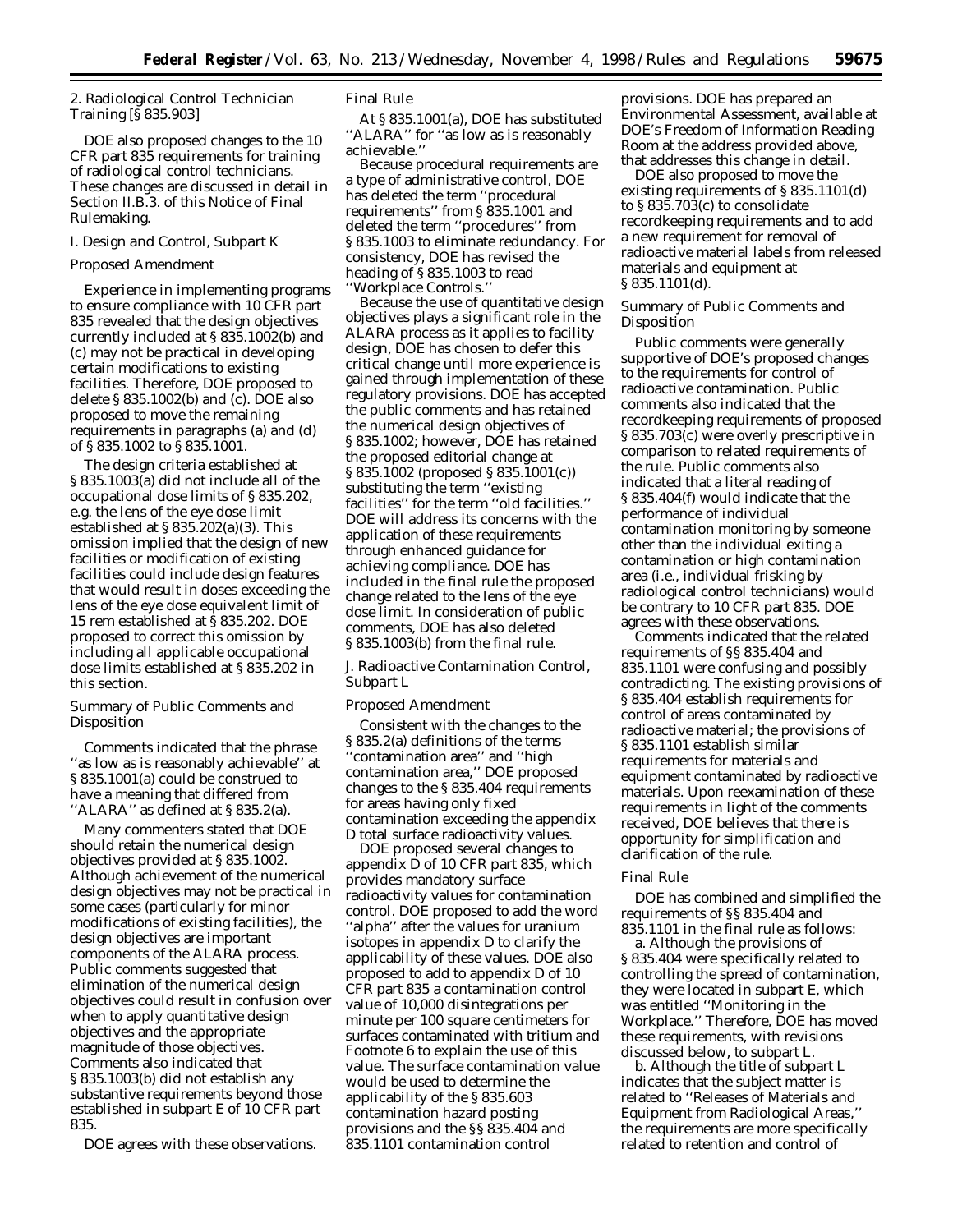contaminated materials in radiological areas. Therefore, DOE has retitled subpart L, ''Radioactive Contamination Control.''

c. DOE has clarified and simplified the structure of  $\S 835.1101(a)$ .

d. DOE has retained paragraphs 835.1101(b) and (c) with minor editorial clarifications. Consistent with the discussion in Section II.B.3 of this Notice of Final Rulemaking regarding written procedures, DOE has omitted the requirement for written procedures (formerly § 835.1101(c)(3)).

e. Because the existing requirements of § 835.404(a) established no substantive requirements, DOE has omitted this paragraph from the final rule.

f. DOE has redesignated paragraph 835.404(b) as § 835.1102(a) in the final rule.

g. DOE has edited paragraph 835.404(c) and redesignated it as § 835.1102(b) in the final rule. DOE has omitted the provision related to posting of contamination hazards (formerly § 835.404(c)(1)) because this provision is redundant with § 835.603(e) and (f).

h. DOE has edited paragraph 835.404(d) and redesignated it as § 835.1102(c) in the final rule. Consistent with the discussion in Section II.B.3 of this Notice of Final Rulemaking regarding written procedures, DOE has omitted the requirement for written procedures (formerly  $\S 835.404(d)(5)$ ).

i. Because of the changes to the § 835.2(a) definitions of ''contamination area'' and ''high contamination area'' discussed above, the areas discussed at § 835.404(d) (i.e., those having fixed contamination at levels exceeding the appendix D total contamination values, but removable contamination levels below the appendix D removable contamination values) would no longer be considered radiological areas. This renders the provisions of § 835.404(e) redundant; therefore, DOE has omitted these requirements from the final rule.

j. DOE has clarified § 835.404(f) and redesignated it as § 835.1102(d).

k. DOE has revised the language at § 835.404(g) for clarity and redesignated it as § 835.1102(e).

DOE has reconsidered its proposal to add § 835.1101(d) establishing requirements for removal of radioactive material labels from released materials and equipment. Although DOE considers materials and equipment meeting the requirements of § 835.1101(a) to be appropriate for release from radiological areas, such materials and equipment are not necessarily ''non-radioactive'' and conditions may arise under which

retention of the radioactive material labels is appropriate. DOE has therefore omitted this provision from the final rule.

As before, the requirements of § 835.1101 address release of materials and equipment from radiological areas to controlled areas. DOE requirements for release of materials and equipment from its control are addressed in DOE environmental protection standards.

# *K. Control of Sealed Radioactive Sources, Subpart M*

# Proposed Amendment

DOE proposed to add subpart M to 10 CFR part 835 to establish requirements for control of sealed radioactive sources. These requirements would supersede similar requirements established in DOE Notice 5400.9, ''Sealed Radioactive Source Accountability'' (extended through DOE Notice 5400.13 and superseded by DOE N 441.1 through DOE N 441.3). DOE proposed to add the terms ''accountable sealed radioactive source,'' ''sealed radioactive source,'' and ''source leak test'' at § 835.2(a) and to add recordkeeping requirements at § 835.704(f). DOE also proposed to add appendix E to 10 CFR part 835 to establish threshold values for sealed radioactive source accountability, radioactive material labeling, and radioactive material area posting.

# Summary of Public Comments and Disposition

Although many commenters supported DOE's efforts to codify requirements for sealed radioactive source control, several commenters indicated that the accountability threshold values proposed for inclusion in appendix E of 10 CFR part 835 were overly restrictive. Commenters also indicated that the definition of ''sealed radioactive source'' was too broad to allow for exclusion of certain items, such as reactor fuel elements, that are not commonly produced or used as sealed radioactive sources. In addition, several commenters indicated that DOE's proposed minimum activity requiring performance of periodic leak tests (0.005 microcuries) was overly restrictive.

Commenters indicated that inaccessible sources should be excepted from the requirements for leak testing and inventory. Such a measure would obviate the need to disassemble facility components and instruments for the purpose of performing the inventories and leak tests. Commenters also indicated that common contamination control measures are capable of minimizing, but perhaps not preventing,

the spread of contamination as would be required by proposed § 835.1202(e). DOE agrees with these observations.

#### Final Rule

In response to public comments, DOE has revised the § 835.2(a) definition of the term ''sealed radioactive source'' to exclude reactor fuel elements, nuclear explosive devices, and radioisotope thermoelectric generators. DOE has included the definitions of ''accountable sealed radioactive source'' and ''source leak test'' at § 835.2(a) as proposed. DOE has revised § 835.1202(d) to provide an exception from leak testing and inventory for sealed radioactive sources that are inaccessible. DOE has also revised § 835.1202(e) to indicate that the required contamination control measures must ''minimize'' the spread of contamination.

DOE has revised the proposed appendix E values. DOE determined the appendix E values in the final rule as follows: For each radionuclide, DOE considered two scenarios: (1) the activity quantity resulting in a deep dose equivalent from external radiation of 0.1 rem (0.001 sievert) assuming an individual was irradiated for a period of 12 hours per day at a distance of 1 meter from the source for 365 days; and (2) the activity quantity resulting in a committed effective dose equivalent of 0.1 rem (0.001 sievert) assuming an instantaneous intake of 0.001% of the material by an individual. DOE compared the activity quantities for the deep dose equivalent and the committed effective dose equivalent and selected the more restrictive value as the basis for the accountability threshold value. DOE selected the value of 0.1 rem as the basis for the revised appendix E values for consistency with DOE's mandatory threshold for monitoring of general employee dose (see § 835.402) and dose limit for members of the public in controlled areas (see § 835.208). DOE also assumed more realistic values for the exposure time and intake factor and eliminated the arbitrary 300 microcurie activity cap. The basis for the appendix E values is discussed in more detail in a technical basis document available in DOE's Freedom of Information Reading Room at the address provided above.

Because all of the revised appendix E values are greater than 0.005 microcuries, DOE has deleted this threshold from the requirements for sealed radioactive source leak tests (proposed § 835.1202(b)). DOE has also omitted the proposed requirement for written procedures from the final rule. For details on this omission, see Section II.B.3 of this Notice of Final Rulemaking. Finally, because DOE's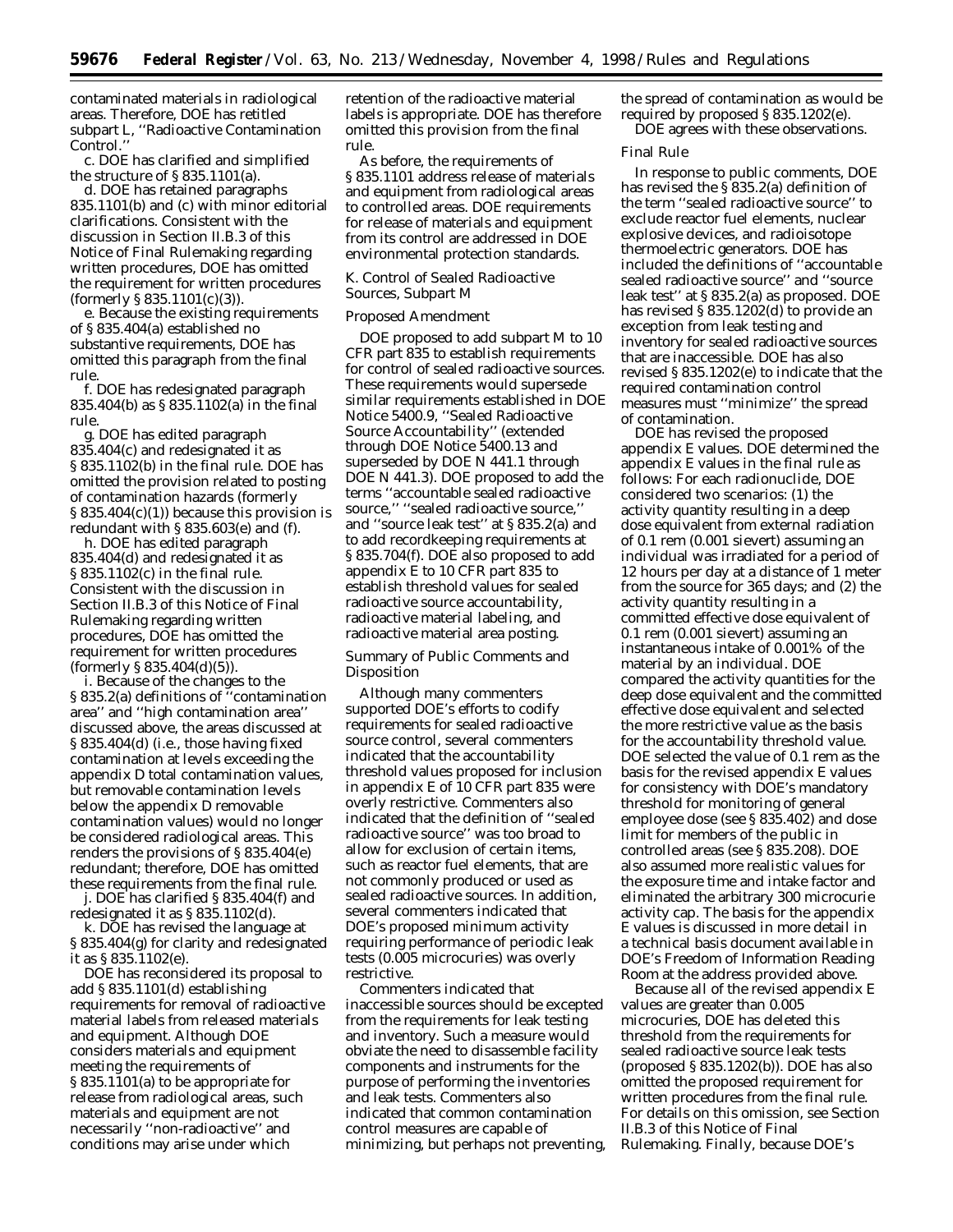reevaluation of the appendix E values resulted in significant increases in all of the accountability threshold values, DOE has codified a general requirement at § 835.1201 for all radioactive sources (both accountable and non-accountable) to be used, handled, and stored in a manner commensurate with the radiological hazards created by the operation involving the sources. DOE will provide implementing guidance to discuss acceptable methods for achieving compliance with this provision.

The basis for the control of sealed radioactive sources is a hierarchy of increasing radiological controls based upon the maximum credible dose consequence resulting from the loss of a source. The maximum credible dose consequence should not be considered to be a release criterion. Under the requirements of 10 CFR part 835, some degree of radiological control is required for all sealed radioactive sources, regardless of their activity. This hierarchy of controls reduces the likelihood of losing a sealed radioactive source. Thus the approach to sealed radioactive source control is analogous to that taken in nuclear safety. As the potential consequences of a credible incident increase, additional controls are imposed to reduce the probability that the incident will occur and mitigate the consequences of that incident.

For the lowest activity sealed radioactive sources, a minimal level of radiological control is required based upon the hazards associated with the operations involving the sources. More specific actions are not considered necessary and are therefore not specified.

For sealed radioactive sources whose loss could result in a maximum credible dose consequence of 0.1 rem or more in a year, additional controls are imposed. The requirement for semi-annual inventories reduces the possibility of losing the source and, by triggering investigative action, mitigates the consequences of a lost source. The requirement for semi-annual leak testing provides a means of monitoring the integrity of the source and likewise triggers action to mitigate the consequences of a leaking source.

# *L. Accident and Emergency Exposures, Subpart N*

#### Proposed Amendment

DOE proposed to correct § 835.1301(a), (b), and (d) by deleting references to § 835.205, which provides no dose limits. Consistent with changes to § 835.204, DOE proposed to revise § 835.1301(a) to indicate that doses

resulting from accident and emergency exposures may exceed the numerical values established at § 835.202(a) without violating the occupational dose limits. Both accident and emergency doses are considered occupational doses and are included in a general employee's occupational dose record, but emergency doses are explicitly excluded from consideration in determining compliance with the occupational dose limits at § 835.202(a).

DOE proposed to delete § 835.1302(d) because these provisions are adequately addressed in related DOE Orders and emergency management guides.

DOE clarified § 835.1304 by substituting the defined term ''individual'' for the term ''personnel'' which eliminates any confusion regarding the coverage of the personal nuclear accident dosimetry provisions. DOE also proposed to remove the reference to ''all personnel'' to provide flexibility in implementing the personal nuclear accident dosimetry provisions.

# *Summary of Public Comments and Disposition*

Regarding accident and emergency exposures, public comments indicated that DOE had failed to clearly define the terms ''accident'' and ''emergency,'' resulting in uncertainty about the proper application of these provisions.

Comments regarding the proposed approach basing personal nuclear accident dosimetry requirements on the need for nuclear criticality alarms indicated that this approach would be impractical due to the vagueness of the referenced requirements for these alarms.

DOE agrees with these observations.

#### Final Rule

DOE has included the proposed changes into the final rule.

Consistent with the clarification of the requirements for accounting for occupational doses, including doses resulting from authorized planned special exposures and emergency exposures, DOE has deleted the term "accident" from § 835.1301(a). This deletion results from DOE's recognition that, except for doses resulting from planned special exposures and authorized emergency exposures, all doses in excess of the regulatory limits may be considered to be ''accidents.'' Under such circumstances, DOE believes that provisions allowing affected individuals to return to work without further detailed review subverts the intent of the § 835.202 occupational dose limits. DOE believes that it is most appropriate for this section to address doses resulting from authorized

emergency exposures. Despite this change, DOE recognizes the fact that issues of individual work rights and DOE liability may arise as a result of ''accidental'' exposures exceeding the regulatory dose limits. Mechanisms for addressing doses resulting from accidents, and authorizations to return affected individuals to work, exist within the exemption process established in 10 CFR part 820.

In response to public comments, DOE revised the text in § 835.1301(c) and (d) to eliminate the terms ''emergency'' and ''accident'' and specify that the notification and resumption provisions apply when doses were received in excess of the limits of § 835.202, except those doses received in accordance with § 835.204.

As discussed above with regard to § 835.702(c)(2), DOE found that § 835.1301(e) inappropriately invoked the requirements of DOE Orders. The applicability of these Orders is established through DOE contractual processes. Therefore, DOE has deleted this provision.

To resolve issues related to requirements for personal nuclear accident dosimetry, DOE has revised the requirement to simply indicate that the nuclear accident dosimetry system must include personal nuclear accident dosimeters. This approach will allow for flexible implementation on a site-and facility-specific basis.

# *M. Use of Appendices*

#### Proposed Amendment

DOE proposed to clarify the application of the data presented in the appendices of 10 CFR part 835 by adding introductory text to each appendix referencing those sections of the rule requiring use of the appendix. DOE also proposed to delete the absorption factor (f1) values and the related footnote (footnote 5) from appendix A of 10 CFR part 835 because absorption factors and alternative absorption factors are neither used nor referenced in the rule. DOE determined that 10 CFR part 835 established no substantive requirements for use of the data presented in appendix B, and therefore proposed to delete appendix B.

DOE's review of exemption requests concerning occupational exposure to 220Rn and 222Rn and their daughter products revealed that DAC values for these radioisotopes are inappropriately referenced in both appendices A and C. Exposure to these radionuclides results in a lung dose and therefore, the air immersion DACs in appendix C are inappropriate. Accordingly, DOE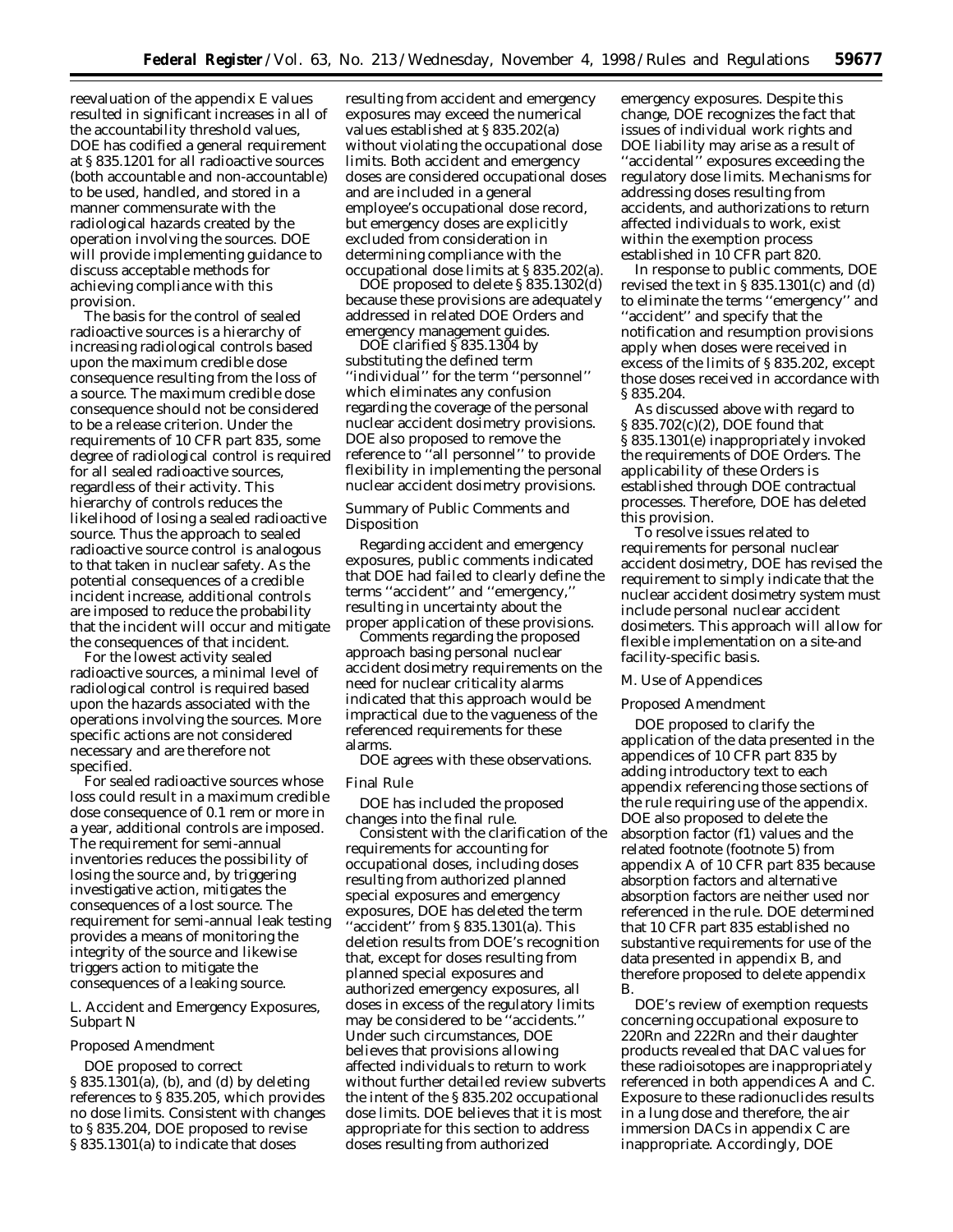proposed to delete the air immersion DAC values for 220Rn and 222Rn from appendix C.

Experience in implementing programs that ensure compliance with 10 CFR part 835 has proven that the exposure conditions used to determine the appendix C DAC values (immersion in a semi-infinite cloud) often differ from those at DOE facilities (i.e., exposure in relatively small enclosures). Use of the appendix C DAC values under these conditions can result in the overestimation of individual doses. Therefore, DOE proposed to revise appendix C, note b., to allow modification of the DAC values to compensate for immersion in a cloud of finite dimensions and to provide instructions for determining the DAC of a mixture of radionuclides.

# Summary of Public Comments and Disposition

Although several commenters suggested that the data in appendix B were useful and should be retained, the correlation of chemical form to lung retention class is available directly from Table 3 of Federal Guidance Report Number 11, ''Limiting Values of Radionuclide Intake and Air Concentration and Dose Conversion Factors for Inhalation, Submersion, and Ingestion.''

Commenters favored DOE's proposal to allow for modification of the appendix C values. However, contrary to the information provided in appendix C, note b., these values were calculated based upon an exposure of 2000 hours per year, and not based upon a continuous exposure.

### Final Rule

DOE has included the proposed changes in the final rule with minor editorial corrections. For consistency with the existing provisions associated with appendix C of 10 CFR part 835, DOE has included a note with appendix A of 10 CFR part 835 that will allow use of the sum of the fractions rule when there exists a mixture of radionuclides in the area of interest. DOE has also revised appendix C, note b., to reflect the 2000 hour per year exposure basis of the values.

Consistent with terminology used throughout the rule and in DOE's guidance documents, DOE has also retitled the table in appendix D of 10 CFR part 835 ''Surface Contamination Values.''

# *N. Corrections and Clarifications*

### Proposed Amendment

DOE proposed numerous editorial corrections and technical clarifications

that do not change the requirements of the rule or the measures necessary to ensure regulatory compliance. The proposed changes included:

1. Correction of the definitions of ''airborne radioactive material'', and ''year'' (§ 835.2(a)) and ''external dose or exposure,'' and ''quality factor''  $(S 835.2(b))$ ;

2. Clarification of the application of the mean quality factors for neutrons provided at § 835.2(b);

3. Deletion of § 835.2(d) because the convention stated in that paragraph for the use of singular, plural, masculine, and feminine terms is not used in part 835;

4. Revision of the requirements of § 835.102 for clarity;

5. Change of the heading of § 835.202 to ''Occupational dose limits for general employees'' to accurately reflect the content of that section;

6. Deletion from § 835.203(a) and the § 835.2(b) definition of ''total effective dose equivalent'' the provision related to substitution of deep dose equivalent for effective dose equivalent from external exposure. This provision is redundant with the revised definition of ''effective dose equivalent'' proposed at § 835.2(b).

Summary of Public Comments and Disposition

DOE received no substantive comments on these changes.

#### Final Rule

DOE has included the proposed changes in the final rule.

# **III. Review Under the National Environmental Policy Act**

DOE has reviewed the promulgation of this amendment to 10 CFR part 835 under the National Environmental Policy Act (NEPA) of 1969 (42 U.S.C. 4321 *et seq.*) and the Council on Environmental Quality regulations for implementing NEPA (40 CFR parts 1500–1508). DOE has completed an Environmental Assessment and on the basis of that information has issued a Finding of No Significant Impact (FONSI) for this amendment. The FONSI and the Environmental Assessment update the FONSI and Environmental Assessment issued when the proposed amendment was published for public comment and reflect changes in the final rule made in response to public comments. The Environmental Assessment and FONSI are available for inspection at the DOE Freedom of Information Reading Room, 1E–190, 1000 Independence Ave. SW, Washington, DC 20585, between the

hours of 9 a.m. and 4 p.m., Monday through Friday, except Federal holidays.

# **IV. Review Under Regulatory Flexibility Act**

The Regulatory Flexibility Act, 5 U.S.C. 601–612, requires that an agency prepare an initial regulatory flexibility analysis and publish it at the time of publication of general notice of rulemaking for the rule. This requirement does not apply if the agency certifies that the rule will not, if promulgated, have a significant economic impact on a substantial number of small entities. 5 U.S.C. 605(b).

Today's action amends DOE's regulations governing programs established at DOE facilities to protect individuals from ionizing radiation resulting from DOE activities. The contractors who manage and operate DOE facilities are responsible for implementing the occupational radiation protection program. DOE has considered whether management and operating (M&O) contractors are ''small businesses,'' as that term is defined by the Regulatory Flexibility Act (5 U.S.C. 601(3)). The Regulatory Flexibility Act's definition incorporates the definition of ''small business concern'' in the Small Business Act, which the Small Business Administration (SBA) has developed through size standards in 13 CFR part 121. Small businesses are business concerns which, together with their affiliates, have no more than 500 to 1500 employees, varying by SIC category, and annual receipts of between \$0.5 million to \$25 million, again varying by SIC category—Title 13 CFR part 121. DOE's M&O contractors exceed the SBA's size standards for small businesses. In addition, it is noted that M&O contractors are reimbursed through their contracts with DOE for the costs of complying with DOE occupational radiation protection requirements. They will not, therefore, be adversely impacted by the requirements in the rule. For these reasons, DOE certifies that the final rule will not have a significant economic impact on a substantial number of small entities.

# **V. Review Under Executive Order 12866**

Today's regulatory action has been determined not to be a ''significant regulatory action'' under Executive Order 12866, ''Regulatory Planning and Review,'' (58 FR 51735, October 4, 1993). Accordingly, today's action was not subject to review under the Executive Order by the Office of Information and Regulatory Affairs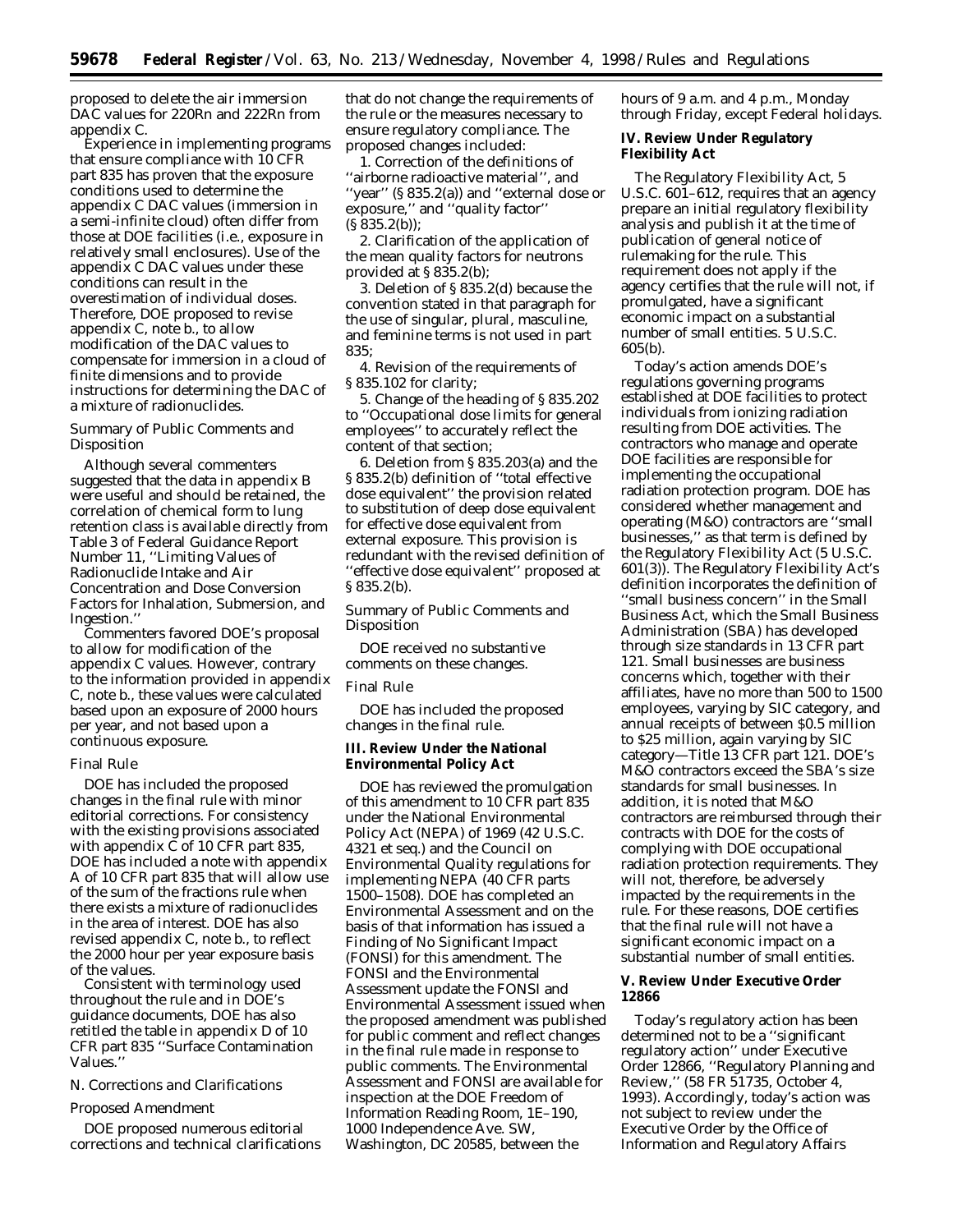within the Office of Management and Budget.

### **VI. Review Under Executive Order 12612**

Executive Order 12612, 52 FR 41685 (October 30, 1987) requires that regulations, rules, legislation, and any other policy actions be reviewed for any substantial direct effects on States, on the relationship between the National Government and the States, or in the distribution of power and responsibilities among various levels of government. If there are sufficient substantial direct effects, then the Executive Order requires preparation of a federalism assessment to be used in all decisions involved in promulgating and implementing a policy action.

This final rule would not have a substantial direct effect on the institutional interests or traditional functions of States.

# **VII. Review Under Executive Order 12988**

With respect to the review of existing regulations and the promulgation of new regulations, section 3(a) of Executive Order 12988, ''Civil Justice Reform,'' 61 FR 4729 (February 7, 1996), imposes on Executive agencies the general duty to adhere to the following requirements:

(1) Eliminate drafting errors and ambiguity; (2) write regulations to minimize litigation; and (3) provide a clear legal standard for affected conduct rather than a general standard and promote simplification and burden reduction. With regard to the review required by section 3(a), section 3(b) of Executive Order 12988 specifically requires that Executive agencies make every reasonable effort to ensure that the regulation: (1) clearly specifies the preemptive effect, if any; (2) clearly specifies any effect on existing Federal law or regulation; (3) provides a clear legal standard for affected conduct while promoting simplification and burden reduction; (4) specifies the retroactive effect, if any; (5) adequately defines key terms; and (6) addresses other important issues affecting clarity and general draftsmanship under any guidelines issued by the Attorney General. Section 3(c) of Executive Order 12988 requires Executive agencies to review regulations in light of applicable standards in section 3(a) and section 3(b) to determine whether they are met or it is unreasonable to meet one or more of them. DOE has completed the required review and determined that the amendments to 10 CFR part 835 meet the relevant standards of Executive Order 12988.

# **VIII. Review Under Paperwork Reduction Act**

DOE submitted the proposed collections of information in this rule to the Office of Management and Budget for review under section 3507(d) of the Paperwork Reduction Act of 1995 (42 U.S.C. 3507(d)), and, by separate notice on May 26, 1998, invited public comment on DOE's statement of need and estimates of the burden of the collection of information in 10 CFR part 835 (63 FR 28495). The information that DOE management and operating contractors are required to produce, maintain and report is necessary to permit the Department and its contractors to manage and oversee health and safety programs that control worker exposure to radiation. DOE estimates that the total annual burden of the collection of information requirements to be 50,000 hours for the approximately 50 contractors subject to the rule.

The Office of Management and Budget has approved the collections of information in 10 CFR part 835 and assigned to the part OMB Number 1910– 5105. An agency may not conduct or sponsor, and a person is not required to respond to a collection of information unless it displays a currently valid OMB control number (5 CFR 1320.5(b)).

# **IX. Review Under the Unfunded Mandates Reform Act**

Title II of the Unfunded Mandates Reform Act of 1995 (the Act), Pub.L. 104–4 on March 22, 1995, codified at 2 U.S.C. 1501–1571, requires each Federal agency, to the extent permitted by law, to prepare a written assessment of the effects of any Federal mandate in a proposed or final agency rule that may result in the expenditure by State, local, and tribal governments, in the aggregate or by the private sector, of \$100 million or more (adjusted annually for inflation) in any one year. Section 204(a) of the Act, codified at 2 U.S.C. 1534(a), requires the Federal agency to develop an effective process to permit timely input by elected officers (or their designees) of State, local, and tribal governments on proposals containing ''significant Federal intergovernmental mandates.'' Section 203(a) of the Act, codified at 2 U.S.C. 1533(a), provides that before establishing any regulatory requirements that might significantly or uniquely affect small governments, the agency shall have developed a plan that, among other things, provides for notice to potentially affected small governments, if any, and enables officials of affected small governments to provide meaningful and timely input

in the development of regulatory proposals containing significant intergovernmental Federal mandates.

The final rule published today does not contain any Federal mandate that would result in any expenditure by State, local or tribal government. The provisions of 10 CFR part 835 apply only to activities conducted by or for DOE. Therefore, the requirements of Title II of the Unfunded Mandates Reform Act of 1995 do not apply.

# **X. Review Under Small Business Regulatory Enforcement Fairness Act of 1996**

As required by 5 U.S.C. 801, DOE will report to Congress promulgation of this rule prior to its effective date. The report will state that it has been determined that the rule is not a ''major rule'' as defined by 5 U.S.C. 804(2).

### **List of Subjects in 10 CFR Part 835**

Emergency radiation exposures, Nuclear material, Occupational safety and health, Radiation exposures, Radiation protection, Radioactive material, Reporting and recordkeeping requirements, Safety during emergencies, Training.

Issued in Washington, DC, on October 29, 1998.

#### **Peter N. Brush,**

*Acting Assistant Secretary, Environment, Safety and Health.*

For the reasons set forth in the preamble, Title 10, Code of Federal Regulations, part 835 is amended as set forth below:

# **PART 835—OCCUPATIONAL RADIATION PROTECTION**

1. The authority citation for part 835 continues to read as follows:

**Authority:** 42 U.S.C. 2201; 7191.

#### **Subpart A—General Provisions**

2. Section 835.1 is amended by revising the introductory text of paragraph (b) and paragraph (b)(3), redesignating paragraph (b)(4) as (b)(6), and by adding paragraphs (b)(4), (b)(5), and (c) as follows:

# **§ 835.1 Scope.**

\* \* \* \* \* (b) *Exclusion.* Except as discussed in paragraph (c) of this section, the requirements in this part do not apply to:

\* \* \* \* \*

(3) Activities conducted under the Nuclear Explosives and Weapons Surety Program relating to the prevention of accidental or unauthorized nuclear detonations;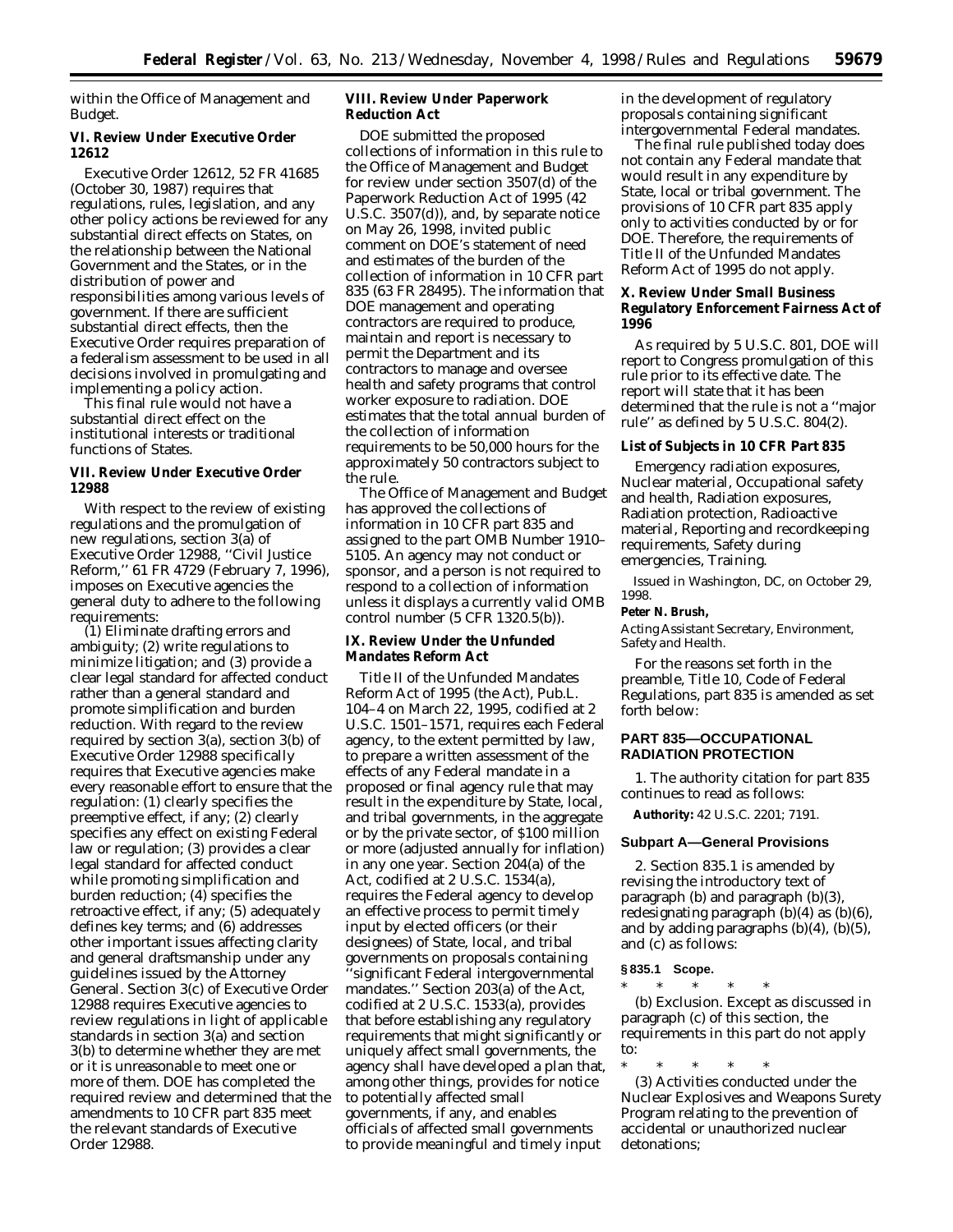(4) Radioactive material

transportation as defined in this part; (5) DOE activities conducted outside the United States on territory under the jurisdiction of a foreign government to the extent governed by occupational radiation protection requirements agreed to between the United States and the cognizant government; or

(6) Background radiation, radiation doses received as a patient for the purposes of medical diagnosis or therapy, or radiation doses received from participation as a subject in medical research programs.

(c) Occupational doses received as a result of excluded activities and radioactive material transportation, as listed in paragraphs  $(b)(1)$  through  $(b)(5)$ of this section, shall be considered when determining compliance with the occupational dose limits at §§ 835.202 and 835.207, and with the limits for the embryo/fetus at § 835.206. Occupational doses resulting from authorized emergency exposures and planned special exposures shall not be considered when determining compliance with the dose limits at §§ 835.202 and 835.207.

3. At § 835.2, paragraph (a) is amended by removing definitions of the terms ''ambient air'', ''continuous air monitor'', ''DOE activities'', ''occupational exposure'', ''representative'', and ''survey''; by adding in alphabetical order, definitions for the terms ''accountable sealed radioactive source'', ''derived air concentration-hour'', ''DOE activity'', ''occupational dose'', ''radioactive material area'', ''radioactive material transportation'', ''real-time air monitoring'', ''respiratory protective device'', ''sealed radioactive source'', ''source leak test'', and ''week''; and revising the definitions of the terms ''airborne radioactive material or airborne radioactivity'', ''airborne radioactivity area'', ''contamination area'', ''controlled area'', ''declared pregnant worker", "general employee" ''high contamination area'', ''member of the public'', ''monitoring'', ''radiological area'', and ''year'' to read as follows. At § 835.2, paragraph (b), the definition of ''collective dose'' is removed, the definition of ''dose'' is added, and the definitions of the terms ''cumulative total effective dose equivalent'', ''effective dose equivalent'', ''external dose or exposure'', ''quality factor'', ''total effective dose equivalent'', and ''weighting factor'' are revised as follows. Paragraph (d) of § 835.2 is removed.

# **§ 835.2 Definitions.**

(a) As used in this part:

*Accountable sealed radioactive source* means a sealed radioactive source having a half-life equal to or greater than 30 days and an isotopic activity equal to or greater than the corresponding value provided in appendix E of this part.

*Airborne radioactive material or airborne radioactivity* means radioactive material dispersed in the air in the form of dusts, fumes, particulates, mists, vapors, or gases.

*Airborne radioactivity area* means any area, accessible to individuals, where:

(1) The concentration of airborne radioactivity, above natural background, exceeds or is likely to exceed the derived air concentration (DAC) values listed in appendix A or appendix C of this part; or

(2) An individual present in the area without respiratory protection could receive an intake exceeding 12 DAChours in a week.<br> $*$ 

\* \* \* \* \* *Contamination area* means any area, accessible to individuals, where removable surface contamination levels exceed or are likely to exceed the removable surface contamination values specified in appendix D of this part, but do not exceed 100 times those values.

\* \* \* \* \* *Controlled area* means any area to which access is managed by or for DOE to protect individuals from exposure to radiation and/or radioactive material.

*Declared pregnant worker* means a woman who has voluntarily declared to her employer, in writing, her pregnancy for the purpose of being subject to the occupational dose limits to the embryo/ fetus as provided at § 835.206. This declaration may be revoked, in writing, at any time by the declared pregnant worker.

\* \* \* \* \* *Derived air concentration-hour (DAChour)* means the product of the concentration of radioactive material in air (expressed as a fraction or multiple of the DAC for each radionuclide) and the time of exposure to that radionuclide, in hours.

*DOE activity* means an activity taken for or by DOE in a DOE operation or facility that has the potential to result in the occupational exposure of an individual to radiation or radioactive material. The activity may be, but is not limited to, design, construction, operation, or decommissioning. To the extent appropriate, the activity may involve a single DOE facility or operation or a combination of facilities and operations, possibly including an entire site or multiple DOE sites.

\* \* \* \* \*

*General employee* means an individual who is either a DOE or DOE contractor employee; an employee of a subcontractor to a DOE contractor; or an individual who performs work for or in conjunction with DOE or utilizes DOE facilities.

*High contamination area* means any area, accessible to individuals, where removable surface contamination levels exceed or are likely to exceed 100 times the removable surface contamination values specified in appendix D of this part.

\* \* \* \* \* *Member of the public* means an individual who is not a general employee. An individual is not a ''member of the public'' during any period in which the individual receives an occupational dose.

\* \* \* \* \* *Monitoring* means the measurement of radiation levels, airborne radioactivity concentrations, radioactive contamination levels, quantities of radioactive material, or individual doses and the use of the results of these measurements to evaluate radiological hazards or potential and actual doses resulting from exposures to ionizing radiation.

\* \* \* \* \* *Occupational dose* means an individual's ionizing radiation dose (external and internal) as a result of that individual's work assignment. Occupational dose does not include doses received as a medical patient or doses resulting from background radiation or participation as a subject in medical research programs.

\* \* \* \* \* *Radioactive material area* means any area within a controlled area, accessible to individuals, in which items or containers of radioactive material exist and the total activity of radioactive material exceeds the applicable values provided in appendix E of this part.

*Radioactive material transportation* means the movement of radioactive material by aircraft, rail, vessel, or highway vehicle when such movement is subject to Department of Transportation regulations or DOE Orders that govern such movements. Radioactive material transportation does not include preparation of material or packagings for transportation, monitoring required by this part, storage of material awaiting transportation, or application of markings and labels required for transportation.

*Radiological area* means any area within a controlled area defined in this section as a "radiation area," "high radiation area,'' ''very high radiation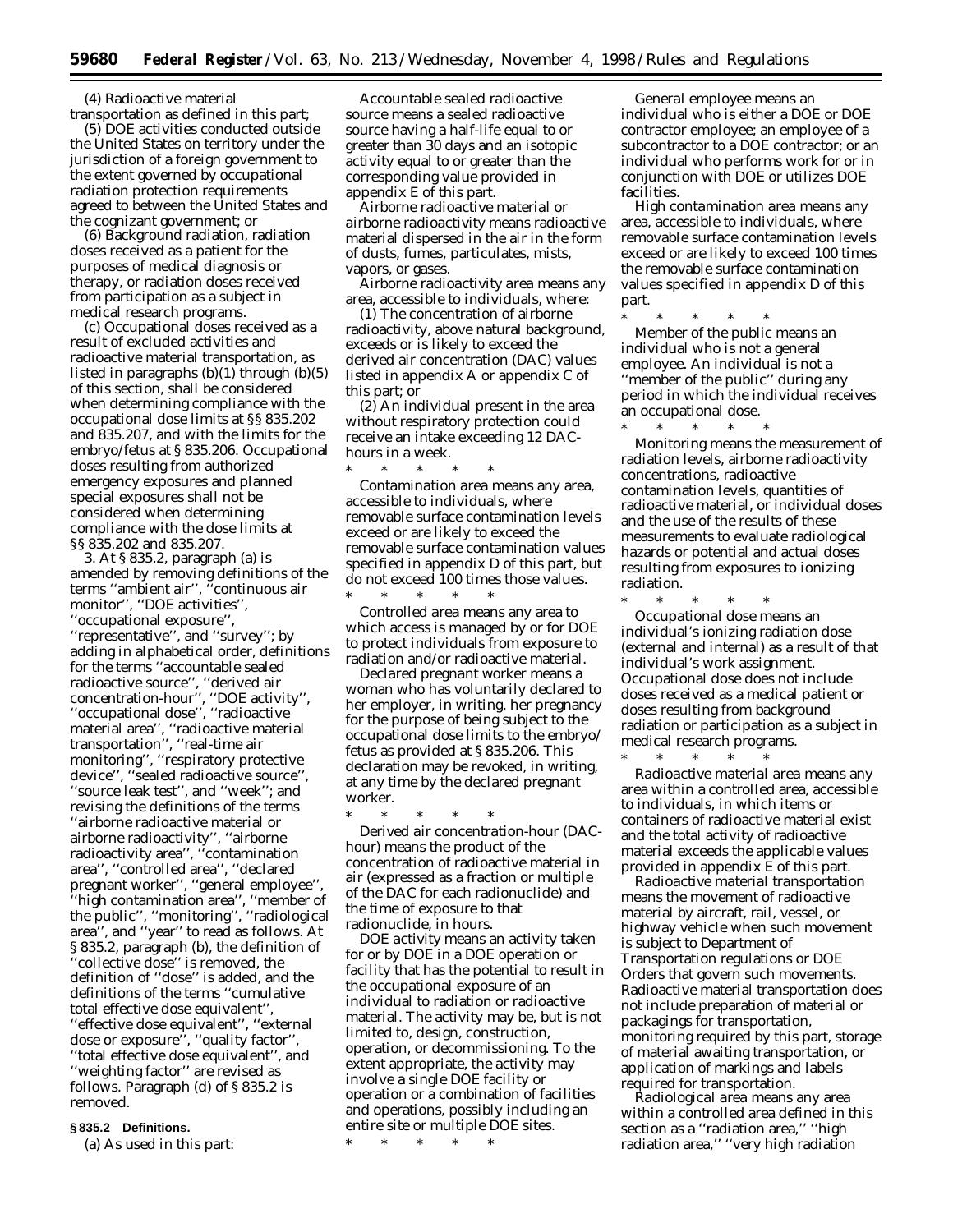area,'' ''contamination area,'' ''high contamination area,'' or ''airborne radioactivity area.''

\* \* \* \* \* *Real-time air monitoring* means measurement of the concentrations or quantities of airborne radioactive materials on a continuous basis.

\* \* \* \* \* *Respiratory protective device* means an apparatus, such as a respirator, worn by an individual for the purpose of reducing the individual's intake of airborne radioactive materials.

*Sealed radioactive source* means a radioactive source manufactured, obtained, or retained for the purpose of utilizing the emitted radiation. The sealed radioactive source consists of a known or estimated quantity of radioactive material contained within a sealed capsule, sealed between layer(s) of non-radioactive material, or firmly fixed to a non-radioactive surface by electroplating or other means intended to prevent leakage or escape of the radioactive material. Sealed radioactive sources do not include reactor fuel elements, nuclear explosive devices, and radioisotope thermoelectric generators.

*Source leak test* means a test to determine if a sealed radioactive source is leaking radioactive material. \* \* \* \* \*

*Week* means a period of seven consecutive days.

*Year* means the period of time beginning on or near January 1 and ending on or near December 31 of that same year used to determine compliance with the provisions of this part. The starting and ending date of the year used to determine compliance may be changed provided that the change is made at the beginning of the year and that no day is omitted or duplicated in consecutive years.

(b)  $*$ 

*Cumulative total effective dose equivalent* means the sum of all total effective dose equivalent values recorded for an individual, where available, for each year occupational dose was received, beginning January 1, 1989.

\* \* \* \* \* *Dose* is a general term for absorbed dose, dose equivalent, effective dose equivalent, committed dose equivalent, committed effective dose equivalent, or total effective dose equivalent as defined in this part.

\* \* \* \* \* *Effective dose equivalent* (H<sub>E</sub>) means the summation of the products of the dose equivalent received by specified tissues of the body  $(H_T)$  and the

appropriate weighting factor  $(w_T)$ —that is,  $H_E = \Sigma w_T H_T$ . It includes the dose from radiation sources internal and/or external to the body. For purposes of compliance with this part, deep dose equivalent to the whole body may be used as effective dose equivalent for external exposures. The effective dose equivalent is expressed in units of rem (or sievert).

*External dose or exposure* means that portion of the dose equivalent received from radiation sources outside the body (i.e., ''external sources'').

\* \* \* \* \*

*Quality factor (Q)* means the modifying factor used to calculate the dose equivalent from the absorbed dose; the absorbed dose (expressed in rad or gray) is multiplied by the appropriate quality factor.

(i) The quality factors to be used for determining dose equivalent in rem are as follow:

# QUALITY FACTORS

| Radiation type                                                                                                   | Quality<br>factor |
|------------------------------------------------------------------------------------------------------------------|-------------------|
| X-rays, gamma rays, positrons,<br>electrons (including tritium<br>beta particles)                                |                   |
| Neutrons, ≤10 keV                                                                                                | 3                 |
| Neutrons, >10 keV                                                                                                | 10                |
| Protons and singly-charged par-<br>ticles of unknown energy with<br>rest mass greater than one                   |                   |
| atomic mass unit<br>Alpha particles and multiple-<br>charged particles (and par-<br>ticles of unknown charge) of | 10                |
| unknown energy                                                                                                   |                   |

When spectral data are insufficient to identify the energy of the neutrons, a quality factor of 10 shall be used.

(ii) When spectral data are sufficient to identify the energy of the neutrons, the following mean quality factor values may be used:

### QUALITY FACTORS FOR NEUTRONS

[Mean quality factors, Q (maximum value in a 30-cm dosimetry phantom), and values of neutron flux density that deliver in 40 hours, maximum dose equivalent of 0.1 rem (0.001 sievert). Where neutron energy falls between listed values, the more restrictive mean quality factor shall be used.]

| Neutron energy<br>(MeV)      | Mean<br>quality fac-<br>tor | Neutron<br>flux<br>density<br>$(\text{cm}^{-2}\text{s}^{-1})$ |  |
|------------------------------|-----------------------------|---------------------------------------------------------------|--|
| $2.5 \times 10^{-8}$ thermal | 2                           | 680                                                           |  |
| $1 \times 10^{-7}$           | $\overline{2}$              | 680                                                           |  |
| $1 \times 10^{-6}$           | $\overline{2}$              | 560                                                           |  |
| $1 \times 10^{-5}$           | $\overline{2}$              | 560                                                           |  |
| $1 \times 10^{-4}$           | $\overline{2}$              | 580                                                           |  |
| $1 \times 10^{-3}$           | $\overline{2}$              | 680                                                           |  |
| $1 \times 10^{-2}$           | 2.5                         | 700                                                           |  |

# QUALITY FACTORS FOR NEUTRONS— **Continued**

[Mean quality factors, Q (maximum value in a 30-cm dosimetry phantom), and values of neutron flux density that deliver in 40 hours, a maximum dose equivalent of 0.1 rem (0.001 sievert). Where neutron energy falls between listed values, the more restrictive mean quality factor shall be used.]

| Neutron energy<br>(MeV) | Mean<br>quality fac-<br>tor | Neutron<br>flux<br>density<br>$\rm (cm^{-2}s^{-1})$ |  |
|-------------------------|-----------------------------|-----------------------------------------------------|--|
| $1 \times 10^{-1}$      | 7.5                         | 115                                                 |  |
| $5 \times 10^{-1}$      | 11                          | 27                                                  |  |
| 1                       | 11                          | 19                                                  |  |
| 2.5                     | 9                           | 20                                                  |  |
|                         | 8                           | 16                                                  |  |
| 7                       | $\overline{7}$              | 17                                                  |  |
| 10                      | 6.5                         | 17                                                  |  |
| 14                      | 7.5                         | 12                                                  |  |
| 20                      | 8                           | 11                                                  |  |
| 40                      | $\overline{7}$              | 10                                                  |  |
| 60                      | 5.5                         | 11                                                  |  |
| $1 \times 10^{2}$       | 4                           | 14                                                  |  |
| $2\times10^2$           | 3.5                         | 13                                                  |  |
| $3\times10^2$<br>       | 3.5                         | 11                                                  |  |
| $4\times10^2$           | 3.5                         | 10                                                  |  |

\* \* \* \* \* *Total effective dose equivalent* (TEDE) means the sum of the effective dose equivalent (for external exposures) and the committed effective dose equivalent (for internal exposures).

*Weighting factor*  $(w_T)$  means the fraction of the overall health risk, resulting from uniform, whole body irradiation, attributable to specific tissue (T). The dose equivalent to tissue  $(H_T)$ is multiplied by the appropriate weighting factor to obtain the effective dose equivalent contribution from that tissue. The weighting factors are as follows:

# WEIGHTING FACTORS FOR VARIOUS ORGANS AND TISSUES

| Organs or tissues, T | Weighting<br>factor, $w_T$ |
|----------------------|----------------------------|
|                      | 0.25                       |
|                      | 0.15                       |
| Red bone marrow      | 0.12                       |
|                      | 0.12                       |
|                      | 0.03                       |
| Bone surfaces        | 0.03                       |
|                      | 0.30                       |
|                      | 1.00                       |

<sup>1</sup> "Remainder" means the five other organs or tissues, excluding the skin and lens of the eye, with the highest dose (e.g., liver, kidney, spleen, thymus, adrenal, pancreas, stomach, small intestine, and upper large intestine). The weighting factor for each remaining organ or tissue is 0.06.

 $2$  For the case of uniform external irradiation of the whole body, a weighting factor  $(w_T)$ equal to 1 may be used in determination of the effective dose equivalent.

 $(c) * * * *$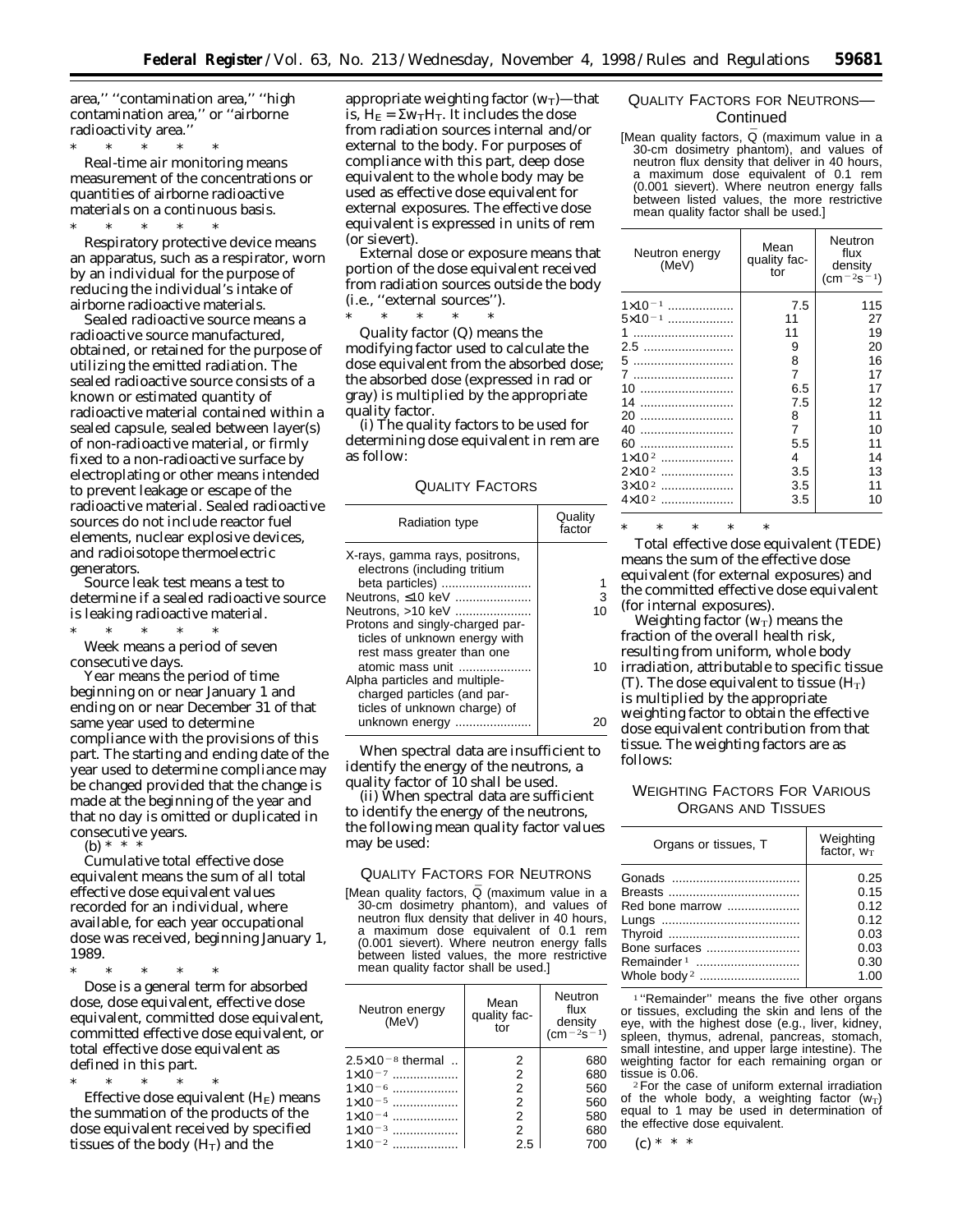4. Section 835.3 is amended by adding paragraph (e) as follows:

#### **§ 835.3 General Rule**

\* \* \* \* \*

(e) For those activities that are required by §§ 835.102, 835.901(e), 835.1202 (a), and 835.1202(b), the time interval to conduct these activities may be extended by a period not to exceed 30 days to accommodate scheduling needs.

# **§ 835.4 [Amended]**

5. Section 835.4 is amended by adding ''roentgen,'' after ''rad,'' in the first sentence and removing the last sentence.

# **Subpart B—Management and Administrative Requirements**

6. The heading of subpart B is revised to read as set forth above.

6a. Section 835.101 is amended by revising paragraph (f) to read as follows, removing paragraph (g), and redesignating paragraphs (h), (i), and (j) as (g), (h), and (i) respectively; in paragraph (d), the reference to  $\sqrt{8835.101(i)}$  is changed to ''§ 835.101(h)''.

# **§ 835.101 Radiation protection programs.**

\* \* \* \* \* (f) The RPP shall include plans, schedules, and other measures for achieving compliance with regulations of this part. Unless otherwise specified in this part, compliance with amendments to this part shall be achieved no later than 180 days following approval of the revised RPP by DOE. Compliance with the requirements of § 835.402(d) for radiobioassay program accreditation shall be achieved no later than January 1, 2002.

\* \* \* \* \* 7. Section 835.102 is revised to read as follows:

#### **§ 835.102 Internal audits.**

Internal audits of the radiation protection program, including examination of program content and implementation, shall be conducted through a process that ensures that all functional elements are reviewed no less frequently than every 36 months.

8. Section 835.103 is added as follows:

# **§ 835.103 Education, training and skills.**

Individuals responsible for developing and implementing measures necessary for ensuring compliance with the requirements of this part shall have the appropriate education, training, and skills to discharge these responsibilities.

9. Section 835.104 is added as follows:

### **§ 835.104 Written procedures.**

Written procedures shall be developed and implemented as necessary to ensure compliance with this part, commensurate with the radiological hazards created by the activity and consistent with the education, training, and skills of the individuals exposed to those hazards.

10. Section 835.202 is amended by revising the section heading, revising the introductory text of paragraph (a), and revising paragraphs (b) and (c) to read as follows:

# **§ 835.202 Occupational dose limits for general employees.**

(a) Except for planned special exposures conducted consistent with § 835.204 and emergency exposures authorized in accordance with § 835.1302, the occupational dose received by general employees shall be controlled such that the following limits are not exceeded in a year:

\* \* \* \* \* (b) All occupational doses received during the current year, except doses resulting from planned special exposures conducted in compliance with § 835.204 and emergency exposures authorized in accordance with § 835.1302, shall be included when demonstrating compliance with §§ 835.202(a) and 835.207.

(c) Doses from background, therapeutic and diagnostic medical radiation, and participation as a subject in medical research programs shall not be included in dose records or in the assessment of compliance with the occupational dose limits.

11. Section 835.203 is amended by revising the section heading and paragraph (a) to read as follows and by removing paragraph (c):

# **§ 835.203 Combining internal and external dose equivalents.**

(a) The total effective dose equivalent during a year shall be determined by summing the effective dose equivalent from external exposures and the committed effective dose equivalent from intakes during the year.<br>  $\ast$   $\quad \ \ast$   $\quad \ \ast$   $\quad \ \ast$ 

\* \* \* \* \* 12. Section 835.204 is amended by revising paragraphs  $(a)(1)$ ,  $(a)(3)$ ,  $(c)(1)$ ,  $(c)(2)$  and  $(d)$  to read as follows:

# **§ 835.204 Planned special exposures.**  $(a) * * * *$

(1) The planned special exposure is considered only in an exceptional situation when alternatives that might prevent a radiological worker from

exceeding the limits in § 835.202(a) are unavailable or impractical;

\* \* \* \* \* (3) Joint written approval is received from the appropriate DOE Headquarters program office and the Secretarial Officer responsible for environment, safety and health matters.

- \* \* \* \* \*
	- (c) \* \* \*

(1) In a year, the numerical values of the dose limits established at § 835.202(a); and

(2) Over the individual's lifetime, five times the numerical values of the dose limits established at § 835.202(a).

(d) Prior to a planned special exposure, written consent shall be obtained from each individual involved. Each such written consent shall include:

(1) The purpose of the planned operations and procedures to be used;

(2) The estimated doses and associated potential risks and specific radiological conditions and other hazards which might be involved in performing the task; and

(3) Instructions on the measures to be taken to keep the dose ALARA considering other risks that may be present.

\* \* \* \* \* 13. Section 835.207 is revised to read as follows:

# **§ 835.207 Occupational dose limits for minors.**

The dose equivalent limits for minors occupationally exposed to radiation and/or radioactive materials at a DOE activity are 0.1 rem (0.001 sievert) total effective dose equivalent in a year and 10% of the occupational dose limits specified at § 835.202(a)(3) and (a)(4).

14. Section 835.208 is revised to read as follows:

# **§ 835.208 Limits for members of the public entering a controlled area.**

The total effective dose equivalent limit for members of the public exposed to radiation and/or radioactive material during access to a controlled area is 0.1 rem (0.001 sievert) in a year.

#### **§ 835.209 [Amended]**

15. Section 835.209 is amended by changing the first ''to'' to ''of'' in paragraph (a), removing paragraph (b), redesignating paragraph (c) as (b), and removing the word ''representative'' from  $(b)(3)$ .

# **Subpart E—Monitoring of Individuals and Areas**

16. The heading of Subpart E is revised to read as set forth above.

16a. Section 835.401 is amended by removing paragraph (b), redesignating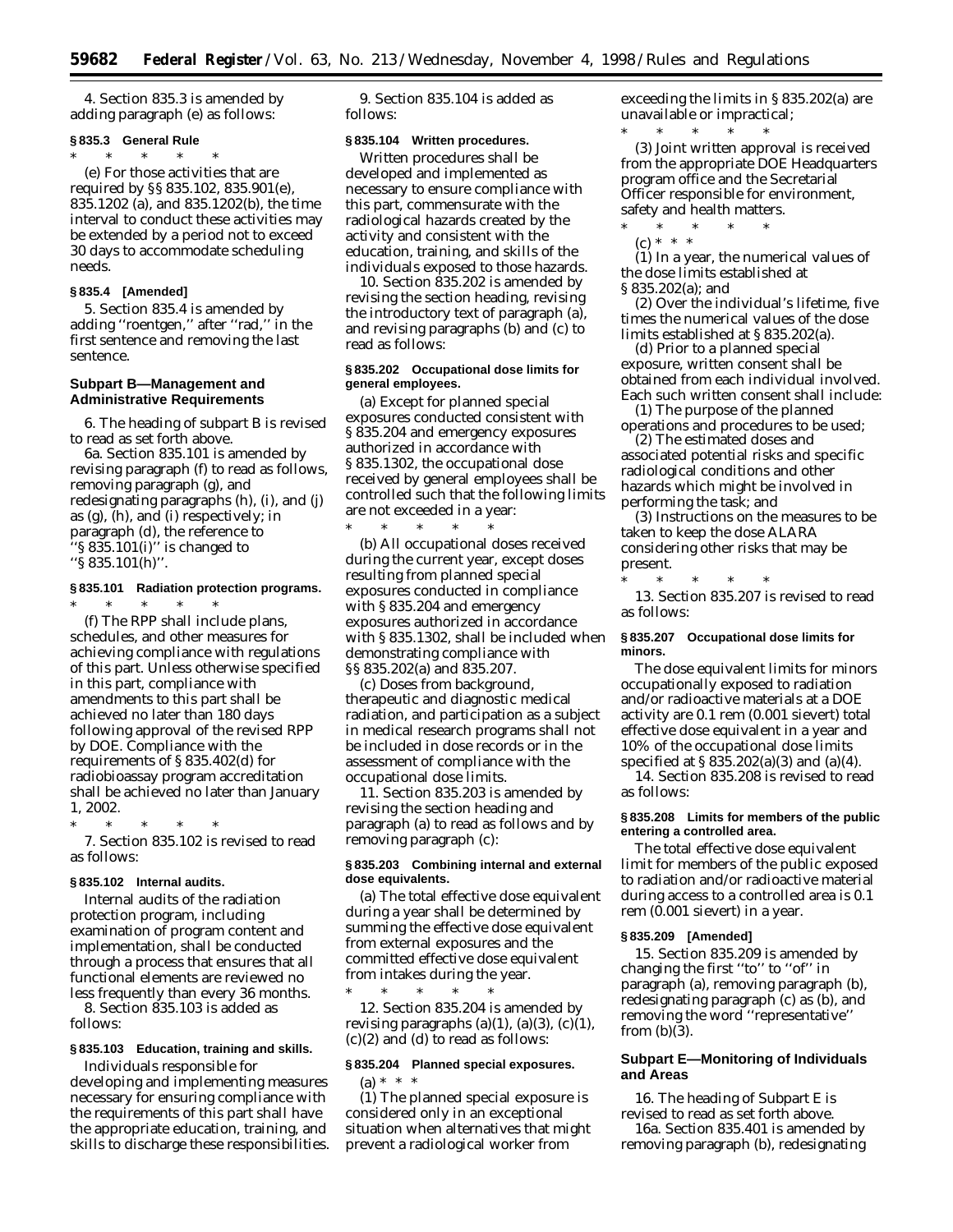paragraph (c) as (b), revising paragraphs (a), introductory text,  $(a)(2)$ ,  $(a)(4)$ ,  $(a)(5)$ , (a)(6), and revising in newly redesignated paragraph (b), the introductory text, and (b)(1) to read as follows:

### **§ 835.401 General requirements.**

(a) Monitoring of individuals and areas shall be performed to:  $(1) * * *$ 

(2) Document radiological conditions;  $(3) * *$ 

(4) Detect the gradual buildup of radioactive material;

(5) Verify the effectiveness of engineering and process controls in containing radioactive material and reducing radiation exposure; and

(6) Identify and control potential sources of individual exposure to radiation and/or radioactive material.

(b) Instruments and equipment used for monitoring shall be:

(1) Periodically maintained and calibrated on an established frequency;

\* \* \* \* \* 17. Section 835.402 is revised to read as follows:

### **§ 835.402 Individual monitoring.**

(a) For the purpose of monitoring individual exposures to external radiation, personnel dosimeters shall be provided to and used by:

(1) Radiological workers who, under typical conditions, are likely to receive one or more of the following:

(i) An effective dose equivalent to the whole body of 0.1 rem (0.001 sievert) or more in a year;

(ii) A shallow dose equivalent to the skin or to any extremity of 5 rems (0.05 sievert) or more in a year;

(iii) A lens of the eye dose equivalent of 1.5 rems (0.015 sievert) or more in a year;

(2) Declared pregnant workers who are likely to receive from external sources a dose equivalent to the embryo/fetus in excess of 10 percent of the limit at § 835.206(a);

(3) Occupationally exposed minors likely to receive a dose in excess of 50 percent of the applicable limits at § 835.207 in a year from external sources;

(4) Members of the public entering a controlled area likely to receive a dose in excess of 50 percent of the limit at § 835.208 in a year from external sources; and

(5) Individuals entering a high or very high radiation area.

(b) External dose monitoring programs implemented to demonstrate compliance with § 835.402(a) shall be adequate to demonstrate compliance with the dose limits established in subpart C of this part and shall be:

(1) Accredited, or excepted from accreditation, in accordance with the DOE Laboratory Accreditation Program for Personnel Dosimetry; or

(2) Determined by the Secretarial Officer responsible for environment, safety and health matters to have performance substantially equivalent to that of programs accredited under the DOE Laboratory Accreditation Program for Personnel Dosimetry.

(c) For the purpose of monitoring individual exposures to internal radiation, internal dosimetry programs (including routine bioassay programs) shall be conducted for:

(1) Radiological workers who, under typical conditions, are likely to receive a committed effective dose equivalent of 0.1 rem (0.001 sievert) or more from all occupational radionuclide intakes in a year;

(2) Declared pregnant workers likely to receive an intake or intakes resulting in a dose equivalent to the embryo/fetus in excess of 10 percent of the limit stated at § 835.206(a);

(3) Occupationally exposed minors who are likely to receive a dose in excess of 50 percent of the applicable limit stated at § 835.207 from all radionuclide intakes in a year; or

(4) Members of the public entering a controlled area likely to receive a dose in excess of 50 percent of the limit stated at § 835.208 from all radionuclide intakes in a year.

(d) Internal dose monitoring programs implemented to demonstrate compliance with § 835.402(c) shall be adequate to demonstrate compliance with the dose limits established in subpart C of this part and shall be:

(1) Accredited, or excepted from accreditation, in accordance with the DOE Laboratory Accreditation Program for Radiobioassay; or,

(2) Determined by the Secretarial Officer responsible for environment, safety and health matters to have performance substantially equivalent to that of programs accredited under the DOE Laboratory Accreditation Program for Radiobioassy.

18. Section 835.403 is revised to read as follows:

#### **§ 835.403 Air monitoring.**

(a) Monitoring of airborne radioactivity shall be performed:

(1) Where an individual is likely to receive an exposure of 40 or more DAChours in a year; or

(2) As necessary to characterize the airborne radioactivity hazard where respiratory protective devices for protection against airborne radionuclides have been prescribed.

(b) Real-time air monitoring shall be performed as necessary to detect and

provide warning of airborne radioactivity concentrations that warrant immediate action to terminate inhalation of airborne radioactive material.

### **§ 835.404 [Reserved]**

19. Section 835.404 is removed and reserved.

20. Section 835.405 is added to subpart E to read as follows:

### **§ 835.405 Receipt of packages containing radioactive material.**

(a) If packages containing quantities of radioactive material in excess of a Type A quantity (as defined at 10 CFR 71.4) are expected to be received from radioactive material transportation, arrangements shall be made to either:

(1) Take possession of the package when the carrier offers it for delivery; or

(2) Receive notification as soon as practicable after arrival of the package at the carrier's terminal and to take possession of the package expeditiously after receiving such notification.

(b) Upon receipt from radioactive material transportation, external surfaces of packages known to contain radioactive material shall be monitored if the package:

(1) Is labeled with a Radioactive White I, Yellow II, or Yellow III label (as specified at 49 CFR 172.403 and 172.436–440); or

(2) Has been transported as low specific activity material (as defined at 10 CFR 71.4) on an exclusive use vehicle (as defined at 10 CFR 71.4); or

(3) Has evidence of degradation, such as packages that are crushed, wet, or damaged.

(c) The monitoring required by paragraph (b) of this section shall include:

(1) Measurements of removable contamination levels, unless the package contains only special form (as defined at 10 CFR 71.4) or gaseous radioactive material; and

(2) Measurements of the radiation levels, unless the package contains less than a Type A quantity (as defined at 10 CFR 71.4) of radioactive material.

(d) The monitoring required by paragraph (b) of this section shall be completed as soon as practicable following receipt of the package, but not later than 8 hours after the beginning of the working day following receipt of the package.

### **Subpart F—Entry Control Program**

21. Section 835.501 is amended by revising paragraph (d) as follows:

**§ 835.501 Radiological areas.**

\* \* \* \* \*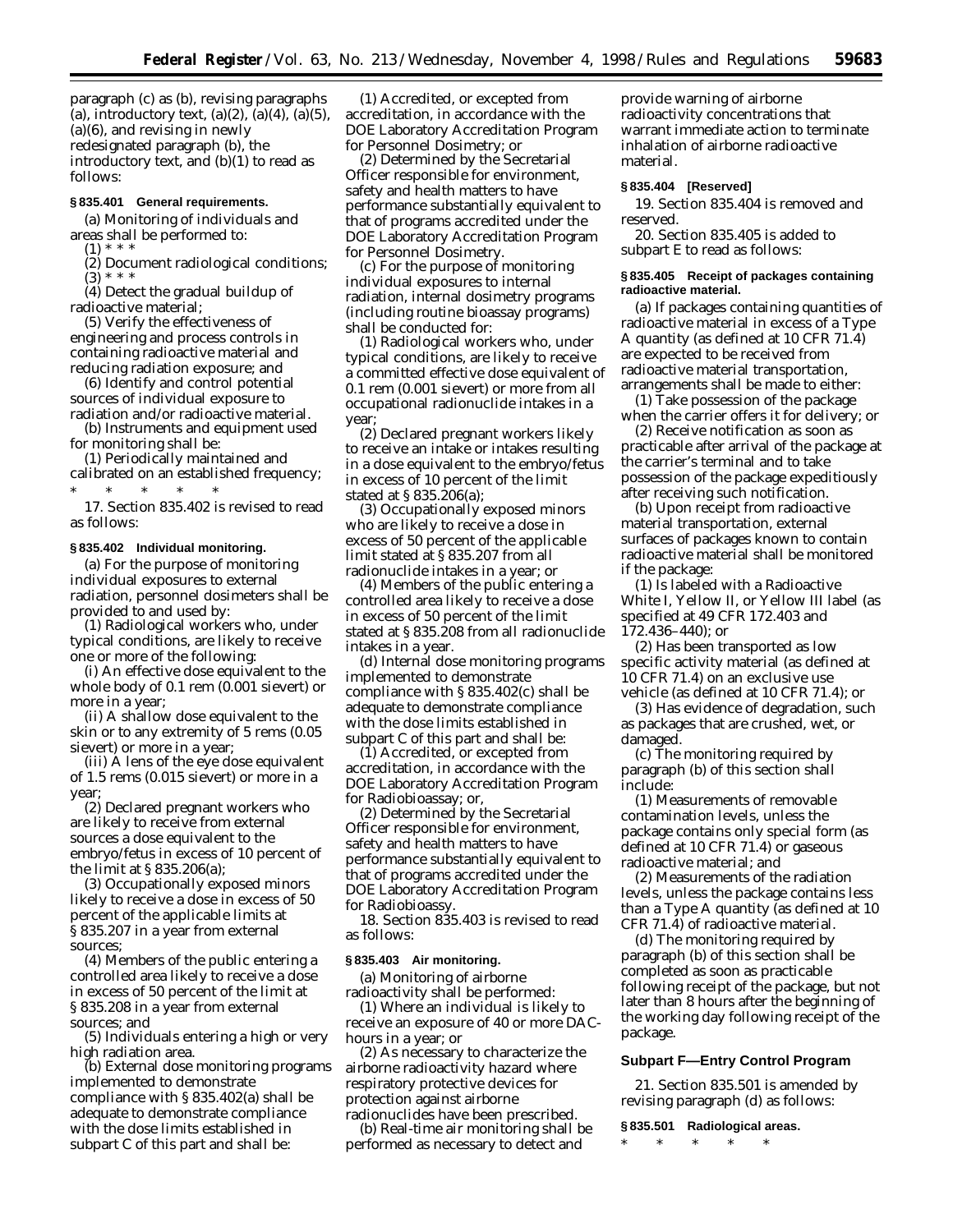(d) Written authorizations shall be required to control entry into and perform work within radiological areas. These authorizations shall specify radiation protection measures commensurate with the existing and potential hazards.

22. At § 835.502, paragraphs (a), (b), and (c) are redesignated as paragraphs (b), (c), and (d) respectively; the paragraph heading of redesignated paragraph (b) is revised; a new paragraph (a) is added and redesignated paragraphs (b)(2) and (c) are revised as follows:

# **§ 835.502 High and very high radiation areas.**

(a) The following measures shall be implemented for each entry into a high radiation area:

(1) The area shall be monitored as necessary during access to determine the exposure rates to which the individuals are exposed; and

(2) Each individual shall be monitored by a supplemental dosimetry device or other means capable of providing an immediate estimate of the individual's integrated deep dose equivalent during the entry.

(b) *Physical controls.* \* \* \*

 $(1) * * *$ 

(2) A device that functions automatically to prevent use or operation of the radiation source or field while individuals are in the area;

\* \* \* \* \* (c) *Very high radiation areas.* In addition to the above requirements, additional measures shall be implemented to ensure individuals are not able to gain unauthorized or inadvertent access to very high radiation areas.

# **Subpart G—Posting and Labeling**

23. Section 835.601 is revised to read as follows:

#### **§ 835.601 General requirements.**

(a) Except as otherwise provided in this subpart, postings and labels required by this subpart shall include the standard radiation warning trefoil in black or magenta imposed upon a yellow background.

(b) Signs required by this subpart shall be clearly and conspicuously posted and may include radiological protection instructions.

(c) The posting and labeling requirements in this subpart may be modified to reflect the special considerations of DOE activities conducted at private residences or businesses. Such modifications shall provide the same level of protection to individuals as the existing provisions in this subpart.

24. Section 835.602 is amended by revising paragraph (a) to read as follows:

#### **§ 835.602 Controlled areas.**

(a) Each access point to a controlled area (as defined at § 835.2) shall be posted whenever radiological areas or radioactive material areas exist in the area. Individuals who enter only controlled areas without entering radiological areas or radioactive material areas are not expected to receive a total effective dose equivalent of more than 0.1 rem (0.001 sievert) in a year.

\* \* \* \* \*

25. Section 835.603 is revised to read as follows:

### **§ 835.603 Radiological areas and radioactive material areas.**

Each access point to radiological areas and radioactive material areas (as defined at § 835.2) shall be posted with conspicuous signs bearing the wording provided in this section.

(a) *Radiation area.* The words ''Caution, Radiation Area'' shall be posted at each radiation area.

(b) *High radiation area.* The words 'Caution, High Radiation Area" or ''Danger, High Radiation Area'' shall be posted at each high radiation area.

(c) *Very high radiation area.* The words ''Grave Danger, Very High Radiation Area'' shall be posted at each very high radiation area.

(d) *Airborne radioactivity area.* The words ''Caution, Airborne Radioactivity Area'' or ''Danger, Airborne Radioactivity Area'' shall be posted at each airborne radioactivity area.

(e) *Contamination area.* The words ''Caution, Contamination Area'' shall be posted at each contamination area.

(f) *High contamination area.* The words ''Caution, High Contamination Area'' or ''Danger, High Contamination Area'' shall be posted at each high contamination area.

(g) *Radioactive material area.* The words ''Caution, Radioactive Material(s)'' shall be posted at each radioactive material area.

26. Section 835.604 is added to subpart G to read as follows:

#### **§ 835.604 Exceptions to posting requirements.**

(a) Areas may be excepted from the posting requirements of § 835.603 for periods of less than 8 continuous hours when placed under continuous observation and control of an individual knowledgeable of, and empowered to implement, required access and exposure control measures.

(b) Areas may be excepted from the radioactive material area posting requirements of § 835.603(g) when:

(1) Posted in accordance with §§ 835.603(a) through (f); or

(2) Each item or container of radioactive material is labeled in accordance with this subpart such that individuals entering the area are made aware of the hazard; or

(3) The radioactive material of concern consists solely of structures or installed components which have been activated (i.e., such as by being exposed to neutron radiation or particles produced by an accelerator).

(c) Areas containing only packages received from radioactive material transportation labeled and in nondegraded condition need not be posted in accordance with § 835.603 until the packages are monitored in accordance with § 835.405.

27. Section 835.605 is added to subpart G to read as follows:

# **§ 835.605 Labeling items and containers.**

Except as provided at § 835.606, each item or container of radioactive material shall bear a durable, clearly visible label bearing the standard radiation warning trefoil and the words ''Caution, Radioactive Material'' or ''Danger, Radioactive Material.'' The label shall also provide sufficient information to permit individuals handling, using, or working in the vicinity of the items or containers to take precautions to avoid or control exposures.

28. Section 835.606 is added to subpart G to read as follows:

### **§ 835.606 Exceptions to labeling requirements.**

(a) Items and containers may be excepted from the radioactive material labeling requirements of § 835.605 when:

(1) Used, handled, or stored in areas posted and controlled in accordance with this subpart and sufficient information is provided to permit individuals to take precautions to avoid or control exposures; or

(2) The quantity of radioactive material is less than one tenth of the values specified in appendix E of this part; or

(3) Packaged, labeled, and marked in accordance with the regulations of the Department of Transportation or DOE Orders governing radioactive material transportation; or

(4) Inaccessible, or accessible only to individuals authorized to handle or use them, or to work in the vicinity; or

(5) Installed in manufacturing, process, or other equipment, such as reactor components, piping, and tanks; or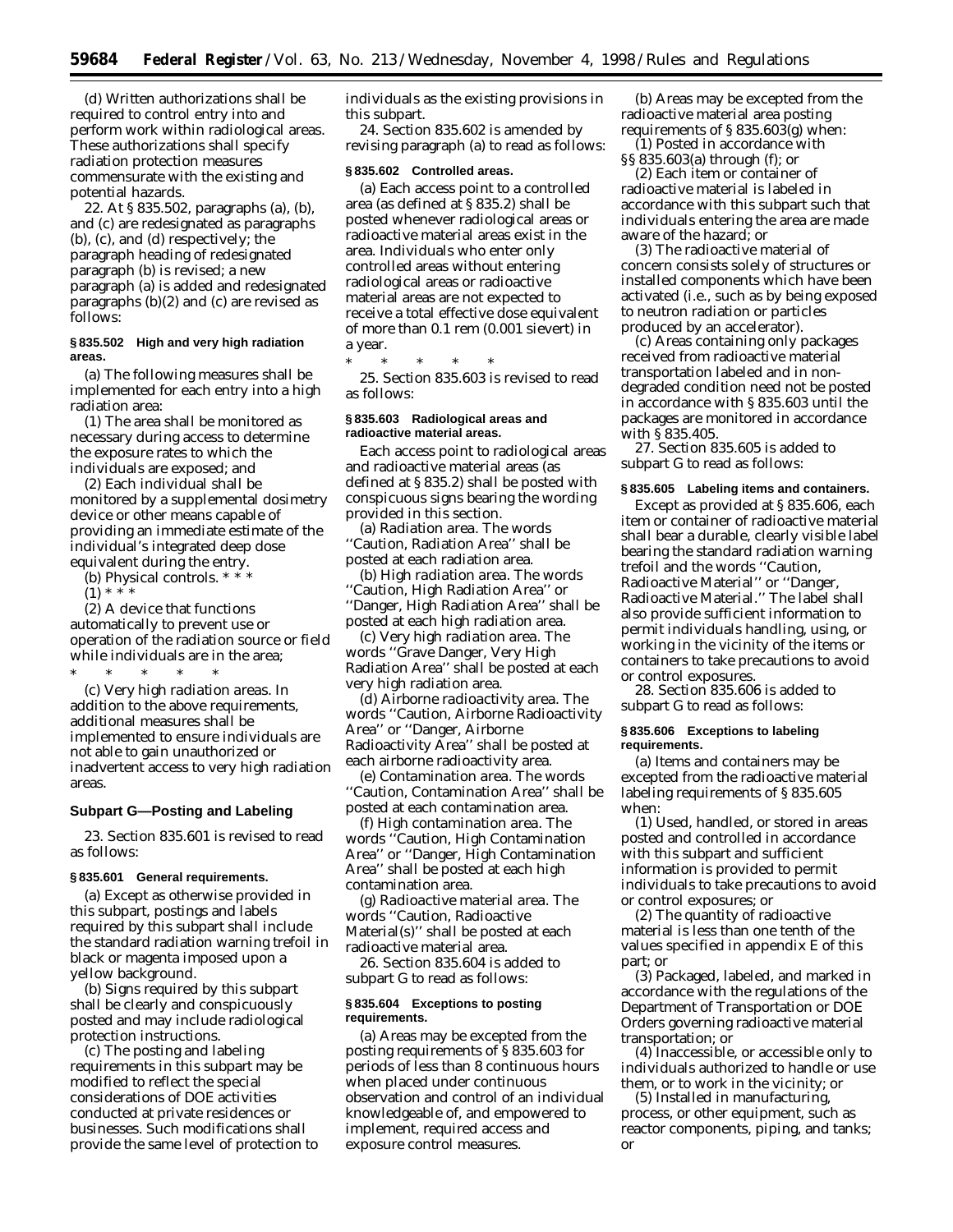(6) The radioactive material consists solely of nuclear weapons or their components.

(b) Radioactive material labels applied to sealed radioactive sources may be excepted from the color specifications of § 835.601(a).

### **Subpart H—Records**

29. In § 835.702, paragraphs (a), (b), (c), (d), and (e) are revised to read as follows:

#### **§ 835.702 Individual monitoring records.**

(a) Records shall be maintained to document doses received by all individuals for whom monitoring was required pursuant to § 835.402 and to document doses received during planned special exposures, unplanned doses exceeding the monitoring thresholds of § 835.402, and authorized emergency exposures.

(b) The results of individual external and internal dose monitoring that is performed, but not required by § 835.402, shall be recorded. Recording of non-uniform shallow dose equivalent to the skin is not required if the dose is less than 2 percent of the limit specified for the skin at § 835.202(a)(4).

(c) The records required by this section shall:

(1) Be sufficient to evaluate

compliance with subpart C of this part; (2) Be sufficient to provide dose

information necessary to complete reports required by subpart I of this part;

(3) Include the following quantities for external dose received during the year:

(i) The effective dose equivalent from external sources of radiation (deep dose equivalent may be used as effective dose equivalent for external exposure);

(ii) The lens of the eye dose equivalent;

(iii) The shallow dose equivalent to the skin; and

(iv) The shallow dose equivalent to the extremities.

(4) Include the following information for internal dose resulting from intakes received during the year:

(i) Committed effective dose equivalent;

(ii) Committed dose equivalent to any organ or tissue of concern; and

(iii) Identity of radionuclides.

(5) Include the following quantities for the summation of the external and internal dose:

(i) Total effective dose equivalent in a year;

(ii) For any organ or tissue assigned an internal dose during the year, the sum of the deep dose equivalent from external exposures and the committed dose equivalent to that organ or tissue; and

(iii) Cumulative total effective dose equivalent.

(6) Include the dose equivalent to the embryo/fetus of a declared pregnant worker.

(d) Documentation of all occupational doses received during the current year, except for doses resulting from planned special exposures conducted in compliance with § 835.204 and emergency exposures authorized in accordance with § 835.1302(d), shall be obtained to demonstrate compliance with § 835.202(a). If complete records documenting previous occupational dose during the year cannot be obtained, a written estimate signed by the individual may be accepted to demonstrate compliance.

(e) For radiological workers whose occupational dose is monitored in accordance with § 835.402, reasonable efforts shall be made to obtain complete records of prior years occupational internal and external doses.

\* \* \* \* \* 30. In § 835.703, paragraphs (a), (b), (c), and (d) are revised to read as follows:

### **§ 835.703 Other monitoring records.**

\* \* \* \* \* (a) Results of monitoring for radiation and radioactive material as required by subparts E and L of this part, except for monitoring required by  $\bar{S}$  835.1102(d);

(b) Results of monitoring used to determine individual occupational dose from external and internal sources;

(c) Results of monitoring for the release and control of material and equipment as required by § 835.1101; and

(d) Results of maintenance and calibration performed on instruments and equipment as required by § 835.401(b).

31. Section 835.704, paragraph (a) is amended by removing the reference to '', 835.902, and 835.903''; paragraphs (d) and (e) are revised and a new paragraph (f) is added as follows:

### **§ 835.704 Administrative records.**

\* \* \* \* \* (d) Written declarations of pregnancy, including the estimated date of conception, and revocations of declarations of pregnancy shall be maintained.

(e) Changes in equipment, techniques, and procedures used for monitoring shall be documented.

(f) Records shall be maintained as necessary to demonstrate compliance with the requirements of §§ 835.1201 and 835.1202 for sealed radioactive

source control, inventory, and source leak tests.

#### **Subpart I—Reports to Individuals**

32. Section 835.801, paragraph (a) is revised to read as follows:

#### **§ 835.801 Reports to individuals.**

(a) Radiation exposure data for individuals monitored in accordance with § 835.402 shall be reported as specified in this section. The information shall include the data required under § 835.702(c). Each notification and report shall be in writing and include: the DOE site or facility name, the name of the individual, and the individual's social security number, employee number, or other unique identification number. \* \* \* \* \*

#### **Subpart J—Radiation Safety Training**

33. In subpart J, § 835.901 is revised to read as follows:

### **§ 835.901 Radiation safety training.**

(a) Each individual shall complete radiation safety training on the topics established at § 835.901(c) commensurate with the hazards in the area and the required controls:

(1) Before being permitted unescorted access to controlled areas; and

(2) Before receiving occupational dose during access to controlled areas at a DOE site or facility.

(b) Each individual shall demonstrate knowledge of the radiation safety training topics established at § 835.901(c), commensurate with the hazards in the area and required controls, by successful completion of an examination and performance demonstrations:

(1) Before being permitted unescorted access to radiological areas; and

(2) Before performing unescorted assignments as a radiological worker.

(c) Radiation safety training shall include the following topics, to the extent appropriate to each individual's prior training, work assignments, and degree of exposure to potential radiological hazards:

(1) Risks of exposure to radiation and radioactive materials, including prenatal radiation exposure;

(2) Basic radiological fundamentals and radiation protection concepts;

(3) Physical design features, administrative controls, limits, policies, procedures, alarms, and other measures implemented at the facility to manage doses and maintain doses ALARA, including both routine and emergency actions;

(4) Individual rights and responsibilities as related to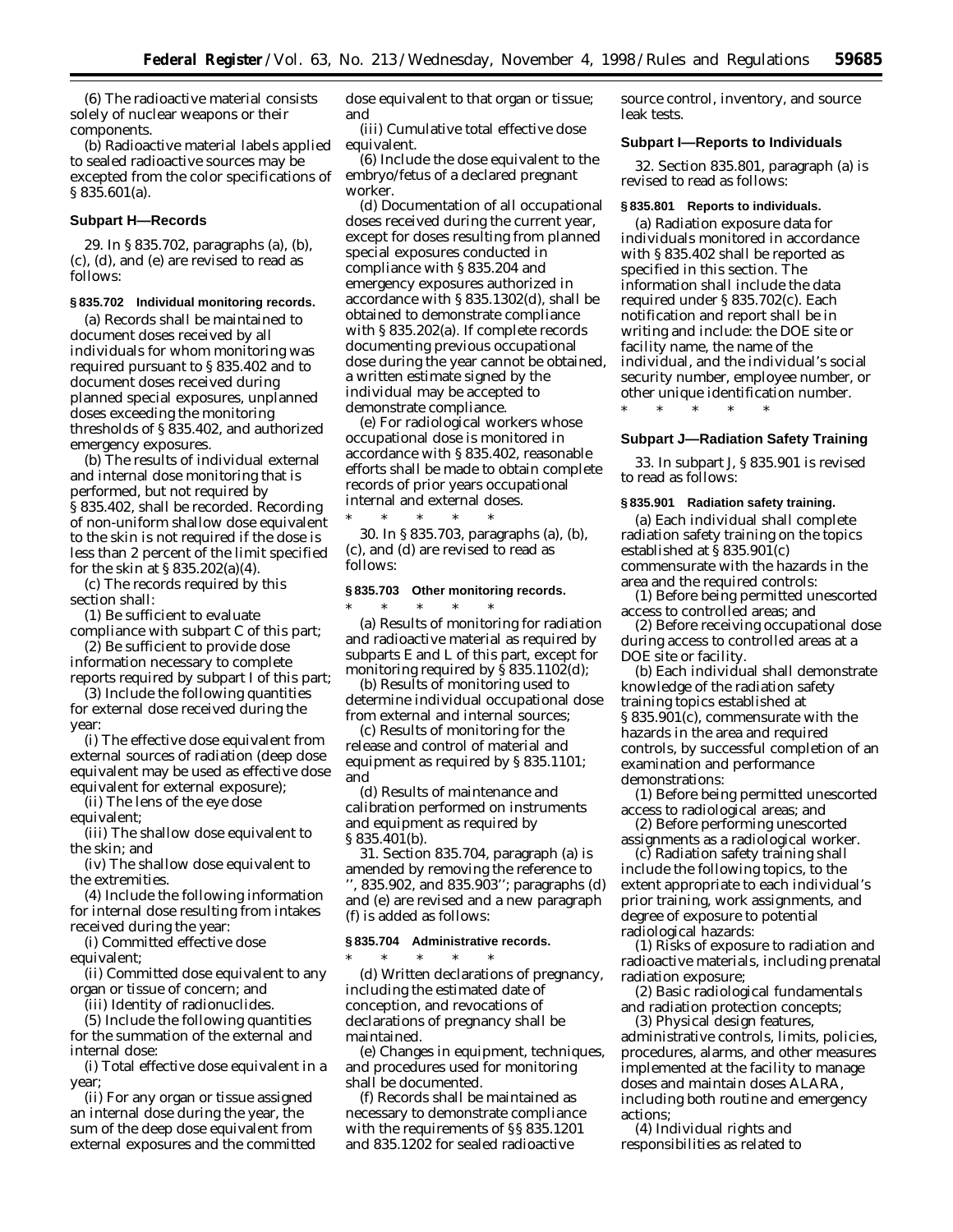implementation of the facility radiation protection program;

(5) Individual responsibilities for implementing ALARA measures required by § 835.101; and

(6) Individual exposure reports that may be requested in accordance with § 835.801.

(d) When an escort is used in lieu of training in accordance with paragraph (a) or (b) of this section, the escort shall:

(1) Have completed radiation safety training, examinations, and performance demonstrations required for entry to the area and performance of the work; and

(2) Ensure that all escorted individuals comply with the documented radiation protection program.

(e) Radiation safety training shall be provided to individuals when there is a significant change to radiation protection policies and procedures that may affect the individual and at intervals not to exceed 24 months. Such training provided for individuals subject to the requirements of  $\S 835.901(b)(1)$ and (b)(2) shall include successful completion of an examination.

### **§§ 835.902 and 835.903 [Removed and Reserved]**

34. Sections 835.902 and 835.903 of subpart J are removed and reserved.

#### **Subpart K—Design and Control**

35. In Subpart K, section 835.1002 is amended by changing the word ''old'' to ''existing'', and section 835.1001 is revised to read as follows:

### **§ 835.1001 Design and control.**

(a) Measures shall be taken to maintain radiation exposure in controlled areas ALARA through physical design features and administrative control. The primary methods used shall be physical design features (e.g., confinement, ventilation, remote handling, and shielding). Administrative controls shall be employed only as supplemental methods to control radiation exposure.

(b) For specific activities where use of physical design features is demonstrated to be impractical, administrative controls shall be used to maintain radiation exposures ALARA.

36. Section 835.1003 is revised to read as follows:

### **§ 835.1003 Workplace controls.**

During routine operations, the combination of physical design features and administrative controls shall provide that:

(a) The anticipated occupational dose to general employees shall not exceed the limits established at § 835.202; and

(b) The ALARA process is utilized for personnel exposures to ionizing radiation.

#### **Subpart L—Radioactive Contamination Control**

37. The heading of subpart L is revised to read as set forth above.

37a. Section 835.1101 is revised and § 835.1102 is added to read as follows:

# **§ 835.1101 Control of material and equipment.**

(a) Except as provided in paragraphs (b) and (c) of this section, material and equipment in contamination areas, high contamination areas, and airborne radioactivity areas shall not be released to a controlled area if:

(1) Removable surface contamination levels on accessible surfaces exceed the removable surface contamination values specified in appendix D of this part; or

(2) Prior use suggests that the removable surface contamination levels on inaccessible surfaces are likely to exceed the removable surface contamination values specified in appendix D of this part.

(b) Material and equipment exceeding the removable surface contamination values specified in appendix D of this part may be conditionally released for movement on-site from one radiological area for immediate placement in another radiological area only if appropriate monitoring is performed and appropriate controls for the movement are established and exercised.

(c) Material and equipment with fixed contamination levels that exceed the total contamination values specified in appendix D of this part may be released for use in controlled areas outside of radiological areas only under the following conditions:

(1) Removable surface contamination levels are below the removable surface contamination values specified in appendix D of this part; and

(2) The material or equipment is routinely monitored and clearly marked or labeled to alert personnel of the contaminated status.

#### **§ 835.1102 Control of areas.**

(a) Appropriate controls shall be maintained and verified which prevent the inadvertent transfer of removable contamination to locations outside of radiological areas under normal operating conditions.

(b) Any area in which contamination levels exceed the values specified in appendix D of this part shall be controlled in a manner commensurate with the physical and chemical characteristics of the contaminant, the

radionuclides present, and the fixed and removable surface contamination levels.

(c) Areas accessible to individuals where the measured total surface contamination levels exceed, but the removable surface contamination levels are less than, corresponding surface contamination values specified in appendix D of this part, shall be controlled as follows when located outside of radiological areas:

(1) The area shall be routinely monitored to ensure the removable surface contamination level remains below the removable surface contamination values specified in appendix D of this part; and

(2) The area shall be conspicuously marked to warn individuals of the contaminated status.

(d) Individuals exiting contamination, high contamination, or airborne radioactivity areas shall be monitored, as appropriate, for the presence of surface contamination.

(e) Protective clothing shall be required for entry to areas in which removable contamination exists at levels exceeding the removable surface contamination values specified in appendix D of this part.

38. Subpart M is added, consisting of §§ 835.1201 and 835.1202, to read as follows:

# **Subpart M—Sealed Radioactive Source Control**

### **§ 835.1201 Sealed radioactive source control.**

Sealed radioactive sources shall be used, handled, and stored in a manner commensurate with the hazards associated with operations involving the sources.

### **§ 835.1202 Accountable sealed radioactive sources.**

(a) Each accountable sealed radioactive source shall be inventoried at intervals not to exceed six months. This inventory shall:

(1) Establish the physical location of each accountable sealed radioactive source;

(2) Verify the presence and adequacy of associated postings and labels; and

(3) Establish the adequacy of storage locations, containers, and devices.

(b) Except for sealed radioactive sources consisting solely of gaseous radioactive material or tritium, each accountable sealed radioactive source shall be subject to a source leak test upon receipt, when damage is suspected, and at intervals not to exceed six months. Source leak tests shall be capable of detecting radioactive material leakage equal to or exceeding 0.005 microcurie.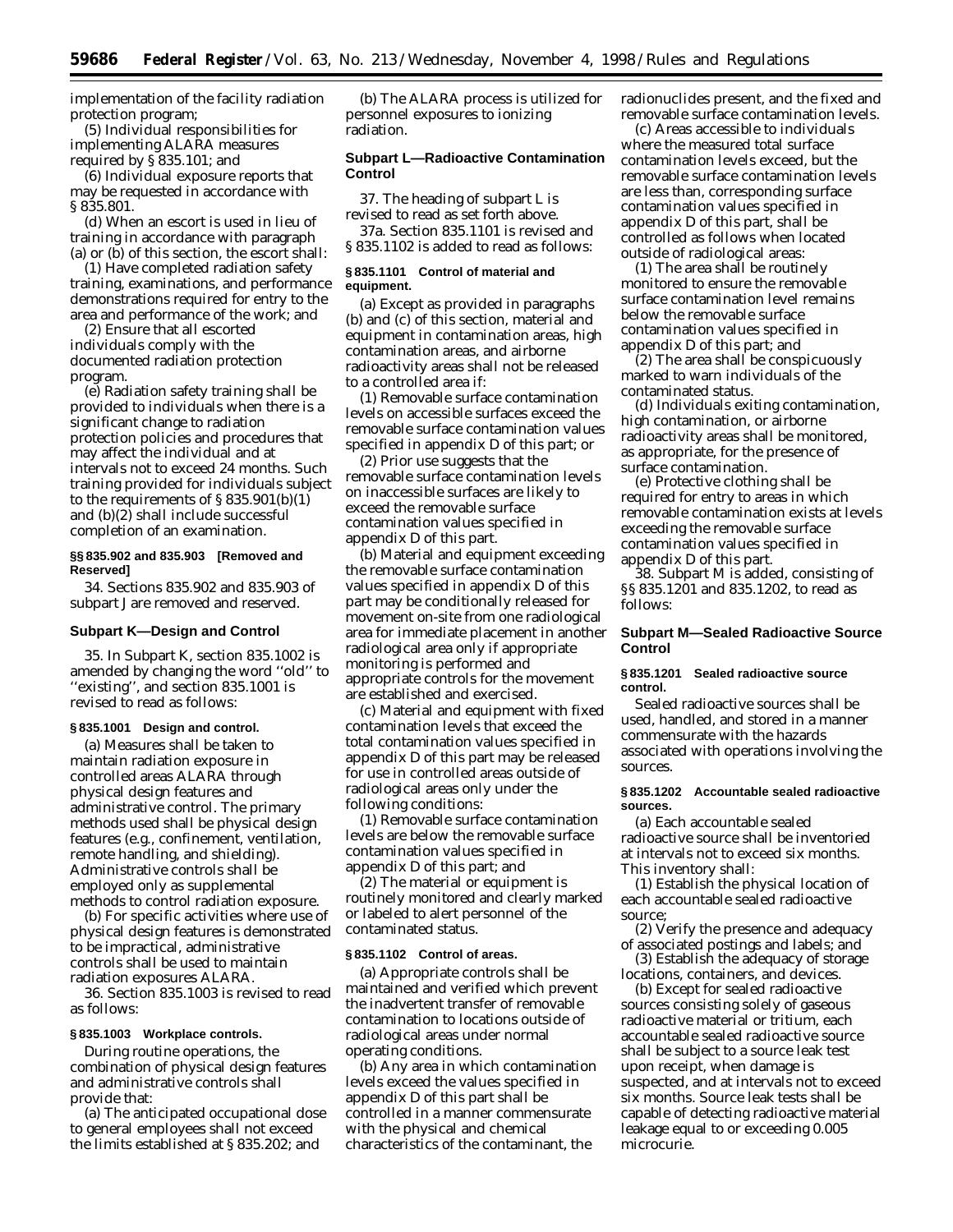(c) Notwithstanding the requirements of paragraph (b) of this section, an accountable sealed radioactive source is not subject to periodic source leak testing if that source has been removed from service. Such sources shall be stored in a controlled location, subject to periodic inventory as required by paragraph (a) of this section, and subject to source leak testing prior to being returned to service.

(d) Notwithstanding the requirements of paragraphs (a) and (b) of this section, an accountable sealed radioactive source is not subject to periodic inventory and source leak testing if that source is located in an area that is unsafe for human entry or otherwise inaccessible.

(e) An accountable sealed radioactive source found to be leaking radioactive material shall be controlled in a manner that minimizes the spread of radioactive contamination.

# **Subpart N—Emergency Exposure Situations**

39. In § 835.1301, paragraphs (a), introductory text, (b), (c), and (d) are revised to read as follows:

# **§ 835.1301 General provisions.**

(a) A general employee whose occupational dose has exceeded the numerical value of any of the limits specified in § 835.202 as a result of an authorized emergency exposure may be permitted to return to work in radiological areas during the current year providing that all of the following conditions are met:

\* \* \* \* \*

(b) All doses exceeding the limits specified in § 835.202 shall be recorded in the affected individual's occupational dose record.

(c) When the conditions under which a dose was received in excess of the limits specified in § 835.202, except those received in accordance with § 835.204, have been eliminated, operating management shall notify the Head of the responsible DOE field organization.

(d) Operations after a dose was received in excess of the limits specified in § 835.202, except those received in accordance with § 835.204, may be resumed only with the approval of DOE.

40. Section 835.1302 is revised in paragraphs (b), (c), and (d) as follows:

## **§ 835.1302 Emergency exposure situations.**

\* \* \* \* \* (b) Operating management shall weigh actual and potential risks against the benefits to be gained.

(c) No individual shall be required to perform a rescue action that might involve substantial personal risk.

(d) Each individual authorized to perform emergency actions likely to result in occupational doses exceeding the values of the limits provided at § 835.202(a) shall be trained in accordance with § 835.901(b) and briefed beforehand on the known or anticipated hazards to which the individual will be subjected. \* \* \* \* \*

41. At § 835.1304, paragraphs (a) and (b)(1), the word ''personnel'' is revised to read ''individuals'' and paragraph (b)(4) is revised as follows:

# **§ 835.1304 Nuclear accident dosimetry.**

\* \* \* \* \* (b) \* \* \*

(4) Personal nuclear accident dosimeters.

42. Appendix A of Part 835 is amended by removing footnote 5 from the Footnotes for Appendix A and, adding the following two paragraphs at the beginning of the introductory text:

# **Appendix A to Part 835—Derived Air Concentrations (DAC) for Controlling Radiation Exposure to Workers at DOE Facilities**

The data presented in appendix A are to be used for controlling individual internal doses in accordance with § 835.209, identifying the need for air monitoring in accordance with § 835.403, and identifying the need for posting of airborne radioactivity areas in accordance with § 835.603(d).

The DAC values are given for individual radionuclides. For known mixtures of radionuclides, determine the sum of the ratio of the observed concentration of a particular radionuclide and its corresponding DAC for all radionuclides in the mixture. If this sum exceeds unity (1), then the DAC has been exceeded. For unknown radionuclides, the most restrictive DAC (lowest value) for those isotopes not known to be absent shall be used.

\* \* \* \* \*

### **Appendix B—[Removed and Reserved]**

43. Appendix B to Part 835 is removed and reserved.

44. Appendix C to Part 835 is amended by removing the entries for the radionuclides Rn-220 and Rn-222 and their corresponding half-lives and air immersion DACs from the table and revising the introductory text preceding the table as follows:

# **Appendix C to Part 835—Derived Air Concentration (DAC) for Workers From External Exposure During Immersion in a Contaminated Atmospheric Cloud**

\* \* \* \* \* a. The data presented in appendix C are to be used for controlling occupational exposures in accordance with § 835.209,

identifying the need for air monitoring in accordance with § 835.403, and identifying the need for posting of airborne radioactivity areas in accordance with § 835.603(d).

b. The air immersion DAC values shown in this appendix are based on a stochastic dose limit of 5 rems (0.05 Sv) per year or a nonstochastic (organ) dose limit of 50 rems (0.5 Sv) per year. Four columns of information are presented: (1) Radionuclide; (2) half-life in units of seconds (s), minutes  $(\text{min})$ , hours  $(h)$ , days  $(d)$ , or years  $(\text{yr})$ ;  $(3)$ air immersion DAC in units of µCi/ml; and (4) air immersion DAC in units of Bq/m3. The data are listed by radionuclide in order of increasing atomic mass. The air immersion DACs were calculated for a continuous, nonshielded exposure via immersion in a semi-infinite atmospheric cloud. The DACs listed in this appendix may be modified to allow for submersion in a cloud of finite dimensions.

c. The DAC value for air immersion listed for a given radionuclide is determined either by a yearly limit on effective dose equivalent, which provides a limit on stochastic radiation effects, or by a limit on yearly dose equivalent to any organ, which provides a limit on nonstochastic radiation effects. For most of the radionuclides listed, the DAC value is determined by the yearly limit on effective dose equivalent. Thus, the few cases where the DAC value is determined by the yearly limit on shallow dose equivalent to the skin are indicated in the table by an appropriate footnote. Again, the DACs listed in this appendix account only for immersion in a semi-infinite cloud and do not account for inhalation or ingestion exposures.

d. Three classes of radionuclides are included in the air immersion DACs as described below.

(1) *Class 1.* The first class of radionuclides includes selected noble gases and short-lived activation products that occur in gaseous form. For these radionuclides, inhalation doses are negligible compared to the external dose from immersion in an atmospheric cloud.

(2) *Class 2.* The second class of radionuclides includes those for which a DAC value for inhalation has been calculated, but for which the DAC value for external exposure to a contaminated atmospheric cloud is more restrictive (i.e., results in a lower DAC value). These radionuclides generally have half-lives of a few hours or less, or are eliminated from the body following inhalation sufficiently rapidly to limit the inhalation dose.

(3) *Class 3.* The third class of radionuclides includes selected isotopes with relatively short half-lives. These radionuclides typically have half-lives that are less than 10 minutes, they do not occur as a decay product of a longer lived radionuclide, or they lack sufficient decay data to permit internal dose calculations. These radionuclides are also typified by a radioactive emission of highly intense, highenergy photons and rapid removal from the body following inhalation.

e. The DAC values are given for individual radionuclides. For known mixtures of radionuclides, determine the sum of the ratio of the observed concentration of a particular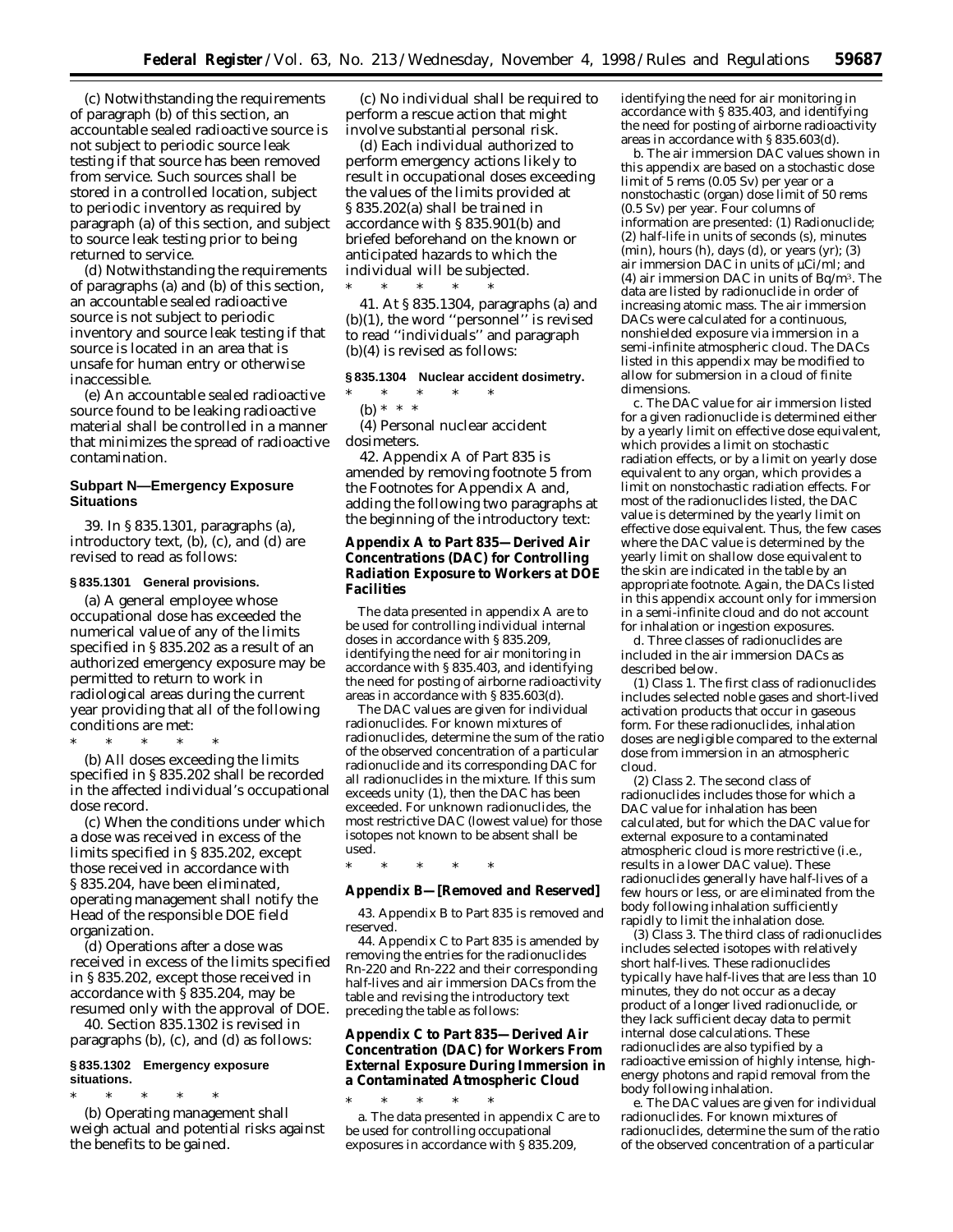radionuclide and its corresponding DAC for all radionuclides in the mixture. If this sum exceeds unity (1), then the DAC has been exceeded. For unknown radionuclides, the most restrictive DAC (lowest value) for those isotopes not known to be absent shall be used.

\* \* \* \* \*

45. Appendix D to part 835 is revised as follows:

# **Appendix D to Part 835—Surface Contamination Values**

The data presented in appendix D are to be used in identifying the need for posting of

contamination and high contamination areas in accordance with § 835.603(e) and (f) and identifying the need for surface contamination monitoring and control in accordance with §§ 835.1101 and 835.1102.

# SURFACE CONTAMINATION VALUES<sup>1</sup> IN DPM/100 CM<sup>2</sup>

| Radionuclide                                                                                         | Removable 2 4       | Total (Fixed +<br>Removable) 2, 3 |
|------------------------------------------------------------------------------------------------------|---------------------|-----------------------------------|
| Beta-gamma emitters (nuclides with decay modes other than alpha emission or spontaneous fission) ex- | 71.000<br>20<br>200 | 75.000<br>500<br>1.000            |
| Tritium and tritiated compounds <sup>6</sup>                                                         | 1.000<br>10.000     | 5.000<br>N/A                      |

1The values in this appendix, with the exception noted in footnote 5, apply to radioactive contamination deposited on, but not incorporated into the interior or matrix of, the contaminated item. Where surface contamination by both alpha-and beta-gamma-emitting nuclides exists, the limits<br>established for alpha-and beta-gamma-emitting nuclides apply independently.

established for alpha-and beta-gamma-emitting nucleical multiply independent of emission by radioactive material as determined by correcting the counts per minute observed by an appropriate detector for background, efficie

3The levels may be averaged over one square meter provided the maximum surface activity in any area of 100 cm<sup>2</sup> is less than three times the value specified. For purposes of averaging, any square meter of surface shall be considered to be above the surface contamination value if: (1) From measurements of a representative number of sections it is determined that the average contamination level exceeds the applicable value; or (2) it is determined that the sum of the activity of all isolated spots or particles in any 100 cm<sup>2</sup> area exceeds three times the applicable

value.<br>4The amount of removable radioactive material per 100 cm<sup>2</sup> of surface area should be determined by swiping the area with dry filter or soft absorbent paper, applying moderate pressure, and then assessing the amount of radioactive material on the swipe with an appropriate instrument of known efficiency. (Note—The use of dry material may not be appropriate for tritium.) When removable contamination on objects of surface area less than 100 cm<sup>2</sup> is determined, the activity per unit area shall be based on the actual area and the entire surface shall be wiped. It is not necessary to use swiping techniques to measure removable contamination levels if direct scan surveys indicate that the total residual surface<br>contamination levels are within the limits for removable contamination.

contamination levels are within the limits for removable contamination.<br><sup>5</sup>This category of radionuclides includes mixed fission products, including the Sr-90 which is present in them. It does not apply to Sr-90 which has been separated from the other fission products or mixtures where the Sr-90 has been enriched.<br><sup>6</sup> Tritium contamination may diffuse into the volume or matrix of materials. Evaluation of surface contamination shall cons

which such contamination may migrate to the surface in order to ensure the surface contamination value provided in this appendix is not exceeded. Once this contamination migrates to the surface, it may be removable, not fixed; therefore, a "Total" value does not apply.<br>7 (alpha)

46. Appendix E to Part 835 is added as follows:

# **Appendix E to Part 835—Values for Establishing Sealed Radioactive Source Accountability and Radioactive Material Posting and Labeling Requirements**

The data presented in this appendix E are to be used for identifying accountable sealed radioactive sources as defined at § 835.2(a), establishing the need for radioactive material area posting in accordance with § 835.603(g), and establishing the need for radioactive material labeling in accordance with § 835.605.

**Note:** The data are listed in alphabetical order by nuclide.

| Nuclide       | Activity<br>$(\mu Ci)$ | Nuclide | Activity<br>$(\mu Ci)$ | Nuclide | Activity<br>$(\mu Ci)$ |
|---------------|------------------------|---------|------------------------|---------|------------------------|
|               | $1.5E + 00$            |         | $1.6E + 08$            |         | $1.5E + 02$            |
|               | $2.1E + 06$            |         | $3.1E + 04$            |         | $2.8E + 05$            |
|               | $1.8E + 01$            |         | $1.8E + 06$            |         | $2.5E + 05$            |
|               | $2.2E + 01$            |         | $4.1E + 03$            |         | $8.3E + 04$            |
|               | $1.6E + 01$            |         | $3.5E + 02$            |         | $2.1E + 0.5$           |
|               | $2.3E + 01$            |         | $3.0E + 03$            |         | $4.4E + 02$            |
|               | $2.4E + 01$            |         | $3.5E + 04$            |         | $2.1E + 04$            |
|               | $2.3E + 01$            |         | $4.9E + 02$            |         | $4.0E + 06$            |
|               | $5.4E + 02$            |         | $2.2E + 01$            |         | $9.1E + 01$            |
|               | $4.8E + 02$            |         | $3.5E + 02$            |         | $6.8E + 01$            |
|               | $5.2E + 01$            |         | $1.8E + 02$            |         | $6.2E + 01$            |
|               | $2.8E + 04$            |         | $7.8E + 02$            |         | $6.4E + 01$            |
|               | $3.2E + 03$            |         | $1.4E + 02$            |         | $1.0E + 06$            |
|               | $1.7E + 01$            |         | $2.6E + 04$            |         | $9.9E + 03$            |
|               | $1.5E + 01$            |         | $2.7E + 01$            |         | $9.1E + 0.5$           |
|               | $1.3E + 03$            |         | $2.8E + 02$            |         | $1.2E + 02$            |
| <b>Bk-247</b> | $1.7E + 01$            |         | $1.1E + 0.5$           |         | $2.5E + 05$            |
|               | $7.2E + 03$            |         | $4.4E + 05$            |         | $3.1E + 02$            |
|               | $4.8E + 06$            |         | $2.5E + 0.5$           |         | $3.3E + 02$            |
|               | $7.4E + 06$            |         | $3.9E + 05$            |         | $8.7E + 05$            |
|               | $1.5E + 06$            |         | $5.8E + 01$            |         | $1.3E + 04$            |
|               | $1.6E + 02$            |         | $6.0E + 02$            |         | $1.8E + 02$            |
|               | 6.5E+03 $\parallel$    |         | $2.0E + 07$            |         | $1.2E + 02$            |